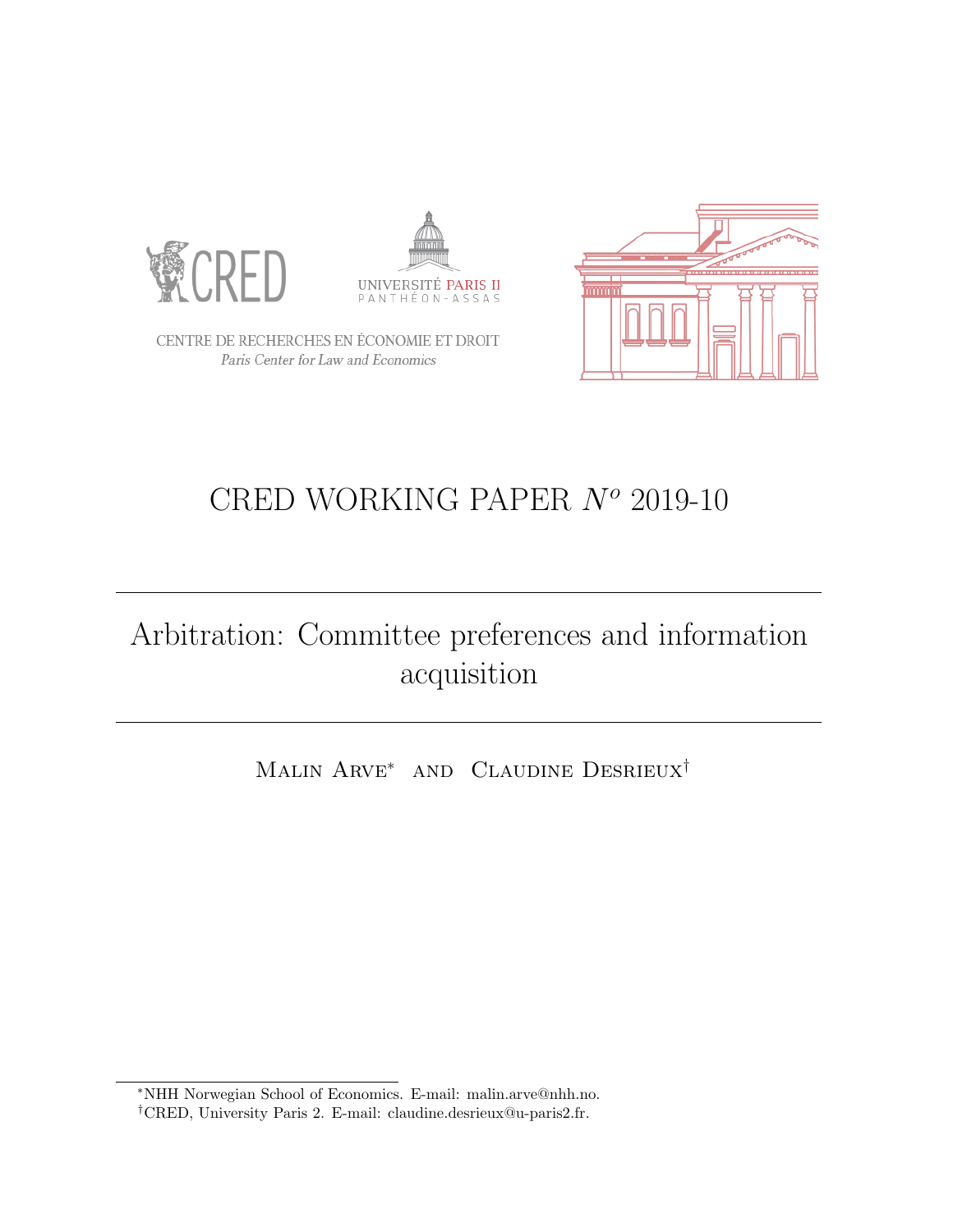#### Abstract

We model arbitral committees whose task is to solve a conflict between two disputants. The correct decision depends on the state of the world that is imperfectly known. Committee members can make an effort to learn about the true state of the world. We compare committees made up neutral arbitrators (neutral committees) to committees including biased arbitrators (polarized committees). We show that polarized committees may be more efficient than neutral committees whose members' efforts are complements. Our results have implications for the procedural rules governing the appointment of arbitrators.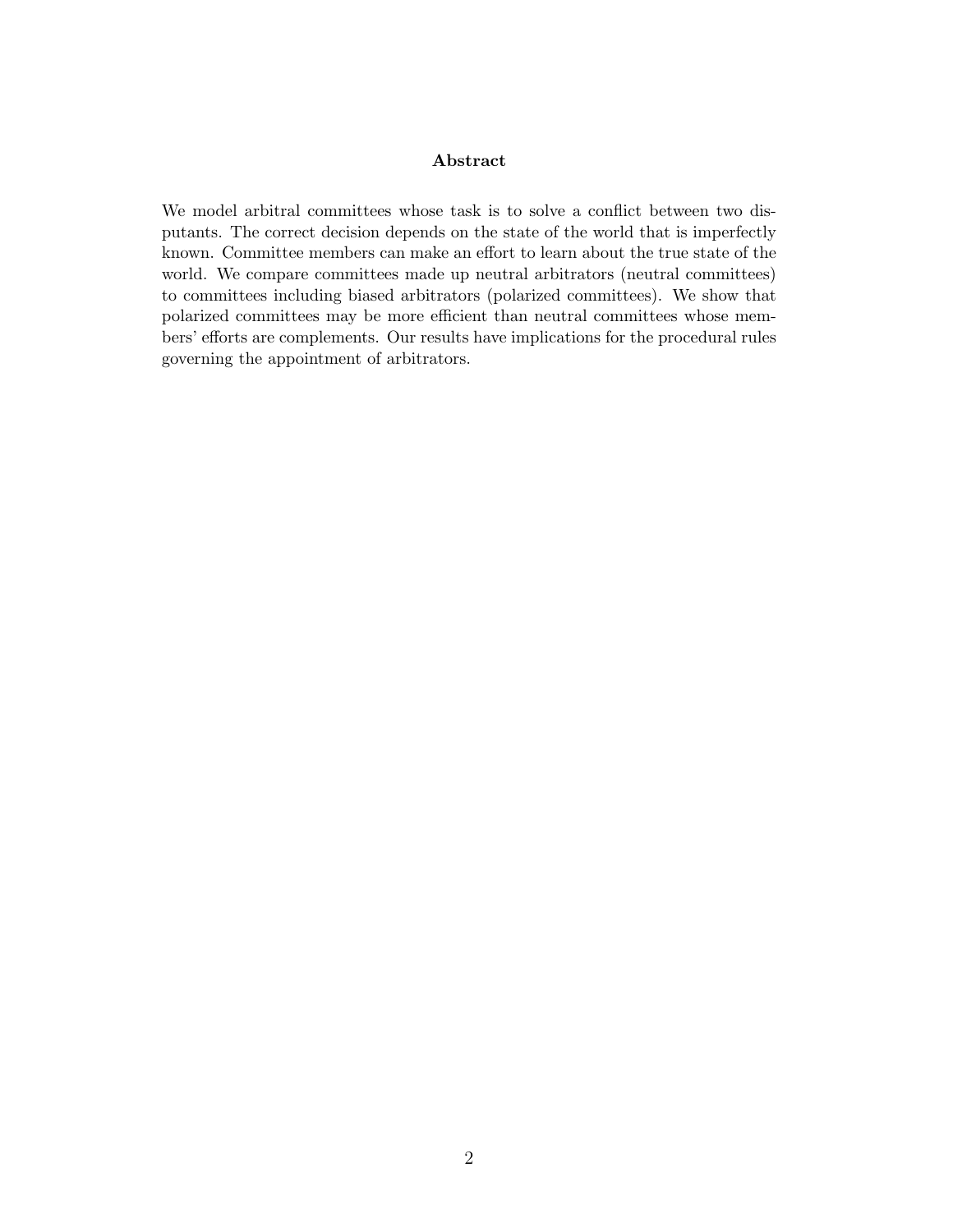# 1 Introduction

Whether in international commercial contracts, foreign direct investments or labor management disputes, arbitration has become an often-used method of dispute resolution. Instead of going to courts, the conflict opposing two parties is submitted to an arbitral tribunal whose final decision is binding. Most of the time, arbitral tribunals are made up of three arbitrators, even if rules governing institutional arbitration simply require an odd number of arbitrators.[1,](#page-2-0)[2](#page-2-1) Arbitration allows experts to act as judges, ensures confidentiality about decisions, and has also been argued to be more flexible and faster than litigation [\(Blackaby, 2015\)](#page-36-0). A key characteristic is also the arbitrators' appointment principle. Under a three-arbitrator panel, each party appoints one arbitrator and the third member, who serves as President, is decided by mutual agreement or by the appointed co-arbitrators. International conventions generally mention that all arbitrators must be independent and free of conflict of interest<sup>[3](#page-2-2)</sup>, but the temptation is high for any party to look for a supporter of one's situation rather than a neutral arbitrator. In this paper, our goal is to determine whether the presence of pro-appointer arbitrators impacts the efficiency of the dispute resolution and, if so, in what way. To address this issue, we compare the efficiency of three-arbitrator committees when they include pro-appointer arbitrators or only neutral arbitrators. We also generalize our analysis to any committee size, discuss the optimal size of such committees and argue that three-member committees are indeed optimal.

Statistics from the International Court of Arbitration of the International Chamber of

<span id="page-2-0"></span><sup>&</sup>lt;sup>1</sup>Two types of arbitrations are usually distinguished: *institutional* arbitration and *ad hoc* arbitration. In the former case, an institution administers the arbitration process through a set of rules. Some common institutions are the London Court of Institutional Arbitration (LCIA), the International Chamber of Commerce (ICC), the Institutional Center for Settlement of Investment Disputes (ICSID). In the latter case (ad hoc arbitration), there is no institution administering the procedure and parties have to determine all aspects of the arbitration themselves. A study [\(Queen Mary University, 2008\)](#page-39-0) summarizing data from 82 questionnaires and 47 interviews states that 86% of awards in international arbitrations that were rendered over the last ten years were under the rules of an arbitral institution, while 14% were under ad hoc arbitrations.

<span id="page-2-1"></span><sup>&</sup>lt;sup>2</sup>If parties disagree on the number of arbitrators, the default rule is generally three arbitrators. As an illustration, Article 37 of the ICSID convention states that "The Tribunal shall consist of a sole arbitrator or any uneven number of arbitrators appointed as the parties shall agree (...) Where the parties do not agree upon the number of arbitrators and the method of their appointment, the Tribunal shall consist of three arbitrators, one arbitrator appointed by each party and the third, who shall be the president of the Tribunal, appointed by agreement of the parties." Other institutions as LCIA or ICC require either one or three arbitrators.

<span id="page-2-2"></span><sup>3</sup>As an example, the article 14(1) of the ICSID (International Centre for Investment Dispute) Convention stipulates that all arbitrators must be "persons of high moral character and recognized competence in the fields of law, commerce, industry, finance, who may be relied upon to exercise independent judgment.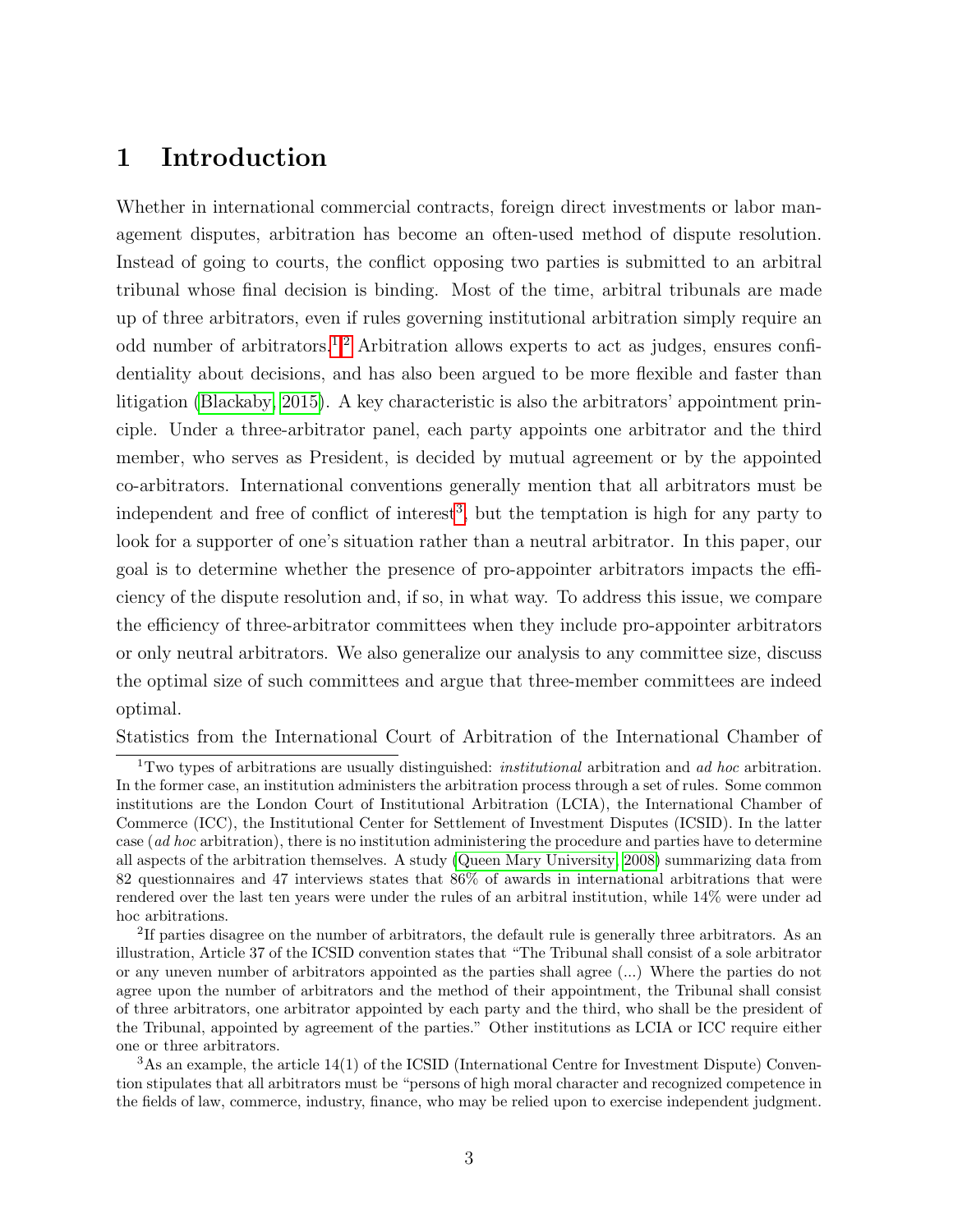Commerce (ICC), one of the most popular arbitral institution, show that 930 arbitrators among the 1,301 arbitrators appointed in ICC arbitrations were selected by the parties [\(Brekoulakis, 2013\)](#page-36-1). Only if parties fail to agree on the composition of the arbitral committee, the institution administering the arbitration procedure takes this right away and appoints the arbitrators (Blackaby,  $2015$ ).<sup>[4](#page-3-0)</sup> Yet, the right of the parties to participate in the constitution of arbitral tribunals is considered by many legal scholars as "the very essence of arbitration" [\(Rau, 1997\)](#page-39-1).<sup>[5](#page-3-1)</sup> Moreover, having the right to choose the panel composition does not mean that biased arbitrators should be designated. Several recent examples illustrate this point: IMF Chief Christine Lagarde was recently accused of neg-ligence in overseeing an arbitration case with an impartial arbitrator<sup>[6](#page-3-2)</sup>, and in the United Kingdom, the High Court has removed an arbitrator from a construction dispute in April 2016 (Cofely Ltd v Bingham and Knowles Ltd), because he may have been biased towards one of the parties involved. More broadly, arbitrators should have no significant financial or personal interest in one of the parties, or the outcome of the case.[7](#page-3-3) Yet, as one practitioner puts it: "in selecting his party appointed arbitrator, [the counsel's] choice will be guided not primarily by an interest in finding a strictly impartial or neutral individual, but by the hope of employing one with qualities which tend to give him and his client the greatest assurance that their viewpoint will be understood, appreciated and, ultimately will prevail  $(...)$  strictly neutral panels are not what the disputants seek".<sup>[8](#page-3-4)</sup>

<span id="page-3-0"></span> $^{4}$ [Blackaby](#page-36-0) [\(2015\)](#page-36-0) (p.142) state that the arbitrators' appointment by institutions is "a sensible solution to the problem of constituting an arbitral tribunal (...) However, there may be difficulties when it comes to obtaining recognition and enforcement of an award made by a tribunal that has been established for the parties, rather than by the parties. The New York Convention, in Article  $V(1)$  (d), states that recognition and enforcement of an award may be refused on proof that the composition of the arbitral authority or the arbitral procedure was not in accordance with the agreement of the parties, or, failing such agreement, was not in accordance with the law of the country where the arbitration took place."

<span id="page-3-1"></span><sup>5</sup>An arbitration clause that would provide that 'if a dispute arises, one party will appoint all members of the tribunal' would most likely be an invalid arbitration clause. In its decision dated of 7 January 1991 (Dutco v. BKMI and Siemens), the French Cour de Cassation relies on the principle of equality of the parties in the appointment of arbitrators [which] is a matter of public policy."

<span id="page-3-2"></span><sup>&</sup>lt;sup>6</sup>In this case, Bernard Tapie, a French tycoon, was awarded in 2008 more than 400 million euros to settle a dispute with the partly state-owned bank *Credit Lyonnais*. A scandal emerged as one of the arbitrator, a former senior French Judge, was said to have ties with Mr Tapie's lawyer. Mrs Lagarde was charged with negligence for allowing the arbitration and for declining to appeal the verdict. In December 2016, a special French court found Lagarde guilty of negligence but not for allowing the arbitration in the first place.

<span id="page-3-3"></span><sup>7</sup>See the IBA (International Bar Association) Guidelines on Conflicts of Interest in International Arbitration (October 2014) for lists of specific situations indicating whether they warrant disclosure or disqualification of an arbitrator.

<span id="page-3-4"></span><sup>8</sup>"Effective Selection of International Arbitrators in International Arbitration", James Wangelin, Mealey's International Arbitration Report, November 1999.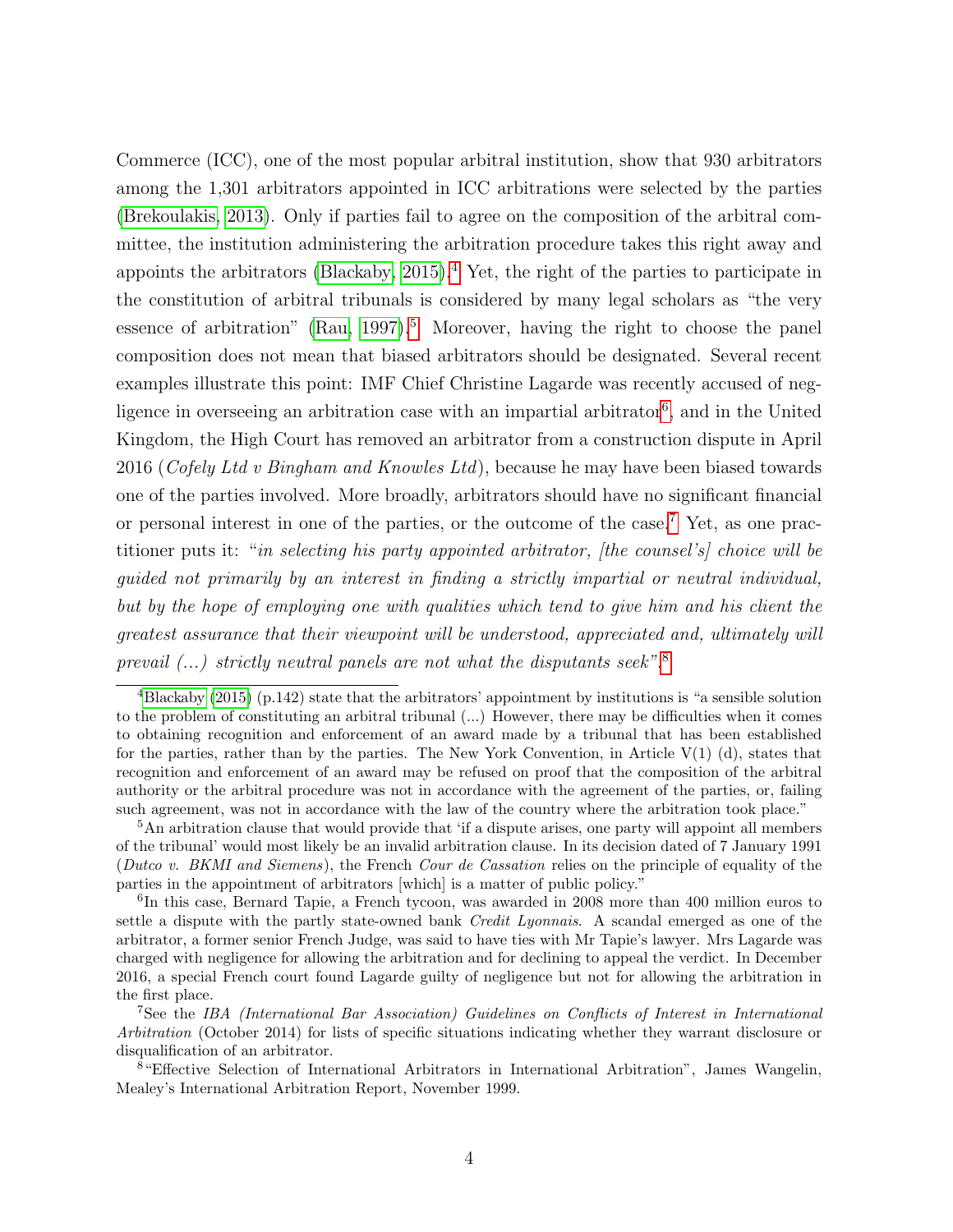In our model, we assume that arbitrators can be either neutral or in favor of one party. Political scientists and legal scholars have presented justifications for both of these two assumptions: On the one hand, arbitrators are a close-knit community. Professional barriers to entry (notably the requirement of legal experience) and institutional codes of ethics regulate the conduct of individual arbitrators. On the other hand, because arbitrators compete for re-appointment, pro-appointer bias may develop hoping for future nominations. Some arbitrators may also have the mistaken belief that they have an obligation to the party that appointed them. To avoid - or at least limit - these situations, some legal scholars even suggest that an external authority could be in charge of arbitrators' appointment instead of the parties [\(Martinez, 2012;](#page-38-0) [Brekoulakis, 2013\)](#page-36-1). Beyond confirming that parties seem to have a preference for arbitrators that have previously favored their side [\(Bloom and Cavanagh, 1986\)](#page-36-2) and that judges may favor whomever appointed them [\(Posner and de Figueiredo, 2005;](#page-39-2) [Donaubauer et al, 2018\)](#page-36-3), surprisingly little has been done in the economic literature to contribute to this question.<sup>[9](#page-4-0)</sup> Our paper fills this gap by exploring how incentives to search for truth are influenced by the appointment of neutral or pro-appointer arbitrators.

We consider arbitration committees whose goal is to solve a dispute between two parties.<sup>[10](#page-4-1)</sup> The correct decision depends on the realized state of the world that is imperfectly known to the committee members. However, the committee members receive a signal correlated with the true state of the world, and whose quality is increasing with a costly effort: a higher level of effort implies a higher correlation between the true state of the world and the signal.

We consider two types of committees, polarized and neutral committees. For a threemember committee, a polarized committee means that each party to the conflict appoints an arbitrator defending its own interest whatever the state of the world.<sup>[11](#page-4-2)</sup> The third member of the committee is neutral and prefers the *correct* decision, i.e., wants to match the decision with the realized state of the world. In reality, this implies that he represents the pivotal member of the committee that in practice takes the final decision. On the opposite, a neutral three-member committee is made up of three members looking for a

<span id="page-4-0"></span> $9A$  notable exception is [Ashenfelter](#page-36-4) [\(1987\)](#page-36-4) that show how arbitrators are exchangeable in the decisionmaking process. Something that is partially confirmed in our more strategic setting.

<span id="page-4-1"></span><sup>&</sup>lt;sup>10</sup>As mentioned above, some institutions allow for an odd number of arbitrators. We demonstrate in our model that three-arbitrator panels are more efficient. This is consistent with observed practices as most of arbitral committees gather three arbitrators.

<span id="page-4-2"></span> $11$ In an extension to our basic model (section [4.2\)](#page-18-0), we relax this assumption to consider arbitrators with *mixed preferences*, i.e. caring for both their appointer's viewpoint and truth.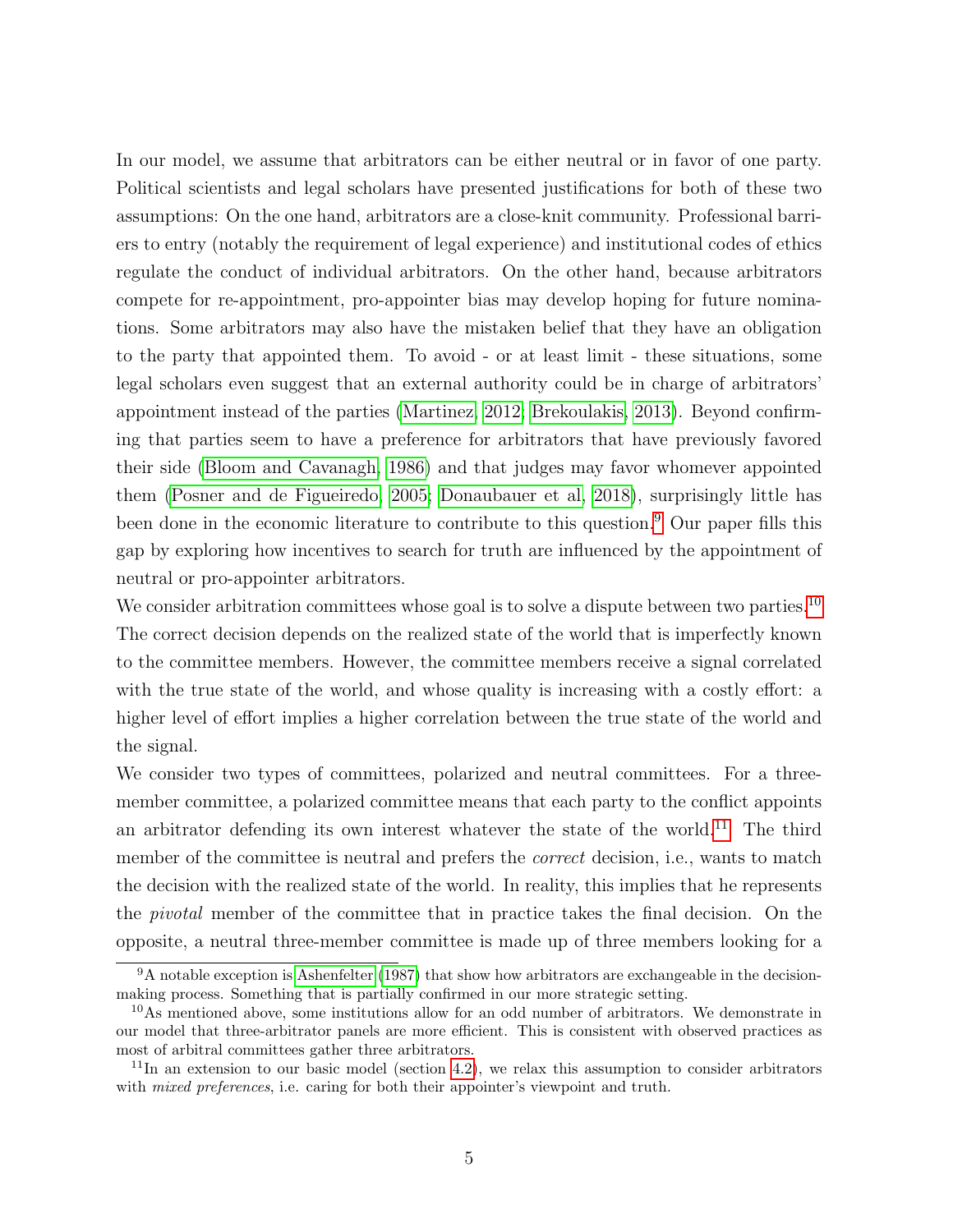fair decision, i.e. they all want to match the decision with the true state of the world. We then explore the behavior of each member regarding the effort to learn about the true state of the world, when the efforts can be either complements or substitutes.

Our results show that all members exert efforts in neutral committees. In polarized committees, only one member (the neutral one) exerts effort and the two biased members do not exert any effort. When efforts are substitutes, neutral committees perform better in terms of matching the decision with the true state of the world. There is a positive externality between the members' efforts which enhances the incentives to efforts in neutral committees. This effect does not appear in polarized committee since only one member exerts effort. Yet, when efforts are complements, there is a negative externality (caused by free-riding) between the members' efforts. Polarized committees then perform better because they do not suffer from a free-riding effect as in neutral committees. This holds regardless of the committee size. This results is an important contribution to current discussions on the procedures governing arbitrators' appointment.

This paper is related to several strands of the economic literature. First, many papers have investigated collective decision making in committees using game theoretic settings.<sup>[12](#page-5-0)</sup> Based on the seminal work of [Condorcet](#page-36-5) [\(1785\)](#page-36-5) showing that when voters are more likely than not to know the true state of the world, large electorates will choose the right decision under majority voting, the modern literature has investigated problems of optimal decision rule [\(Levy, 2007\)](#page-38-1), strategic voting [\(Austen, 1996;](#page-36-6) [Feddersen](#page-37-0) [and Pesendorfer, 1996,](#page-37-0) [1999\)](#page-37-1), incentives for costly information acquisition [\(Dewatripont](#page-36-7) [and Tirole, 1999;](#page-36-7) [Martinelli, 2006;](#page-38-2) [Mukhopadhaya, 2003;](#page-39-3) [Persico, 2004;](#page-39-4) [Gershkov and](#page-38-3) [Szentes, 2009\)](#page-38-3), conflicting interests [\(Feddersen and Pesendorfer](#page-37-2) [\(1997\)](#page-37-2); [Gerardi](#page-37-3) [\(2000\)](#page-37-3); [Gerardi and Yariv](#page-37-4) [\(2008\)](#page-37-4); [Gruner and Kiel](#page-38-4) [\(2004\)](#page-38-4); [Li](#page-38-5) [\(2001\)](#page-38-5)), jury's size [\(Feddersen and](#page-37-5) [Pesendorfer, 1998;](#page-37-5) [Cai, 2009\)](#page-36-8), and communication [\(Doraszelski et al., 2003;](#page-36-9) [Gerardi and](#page-37-6) [Yariv, 2007;](#page-37-6) [Schulte, 2012\)](#page-39-5). We build on this literature, and especially on [Feddersen](#page-37-5) [and Pesendorfer](#page-37-5) [\(1998\)](#page-37-5) and [Schulte](#page-39-6) [\(2010\)](#page-39-6), to model how committee members decide when information is imperfect. We also extend the literature on incentives for information acquisition to common signals and strategic interaction in the collective information gathering process. We thereby identify a new free-riding problem that is different from the ones identified in for instance [Li](#page-38-6) [\(2001\)](#page-38-6) and [Mukhopadhaya](#page-39-3) [\(2003\)](#page-39-3). [Li](#page-38-6) [\(2001\)](#page-38-6) focus on free-riding in private information gathering and how to design a rule that gives incentives to gather information. [Mukhopadhaya](#page-39-3) [\(2003\)](#page-39-3) studies a jury's incentives to pay attention

<span id="page-5-0"></span> $12$ See [Gerling et al.](#page-38-7) [\(1997\)](#page-38-7) for a survey.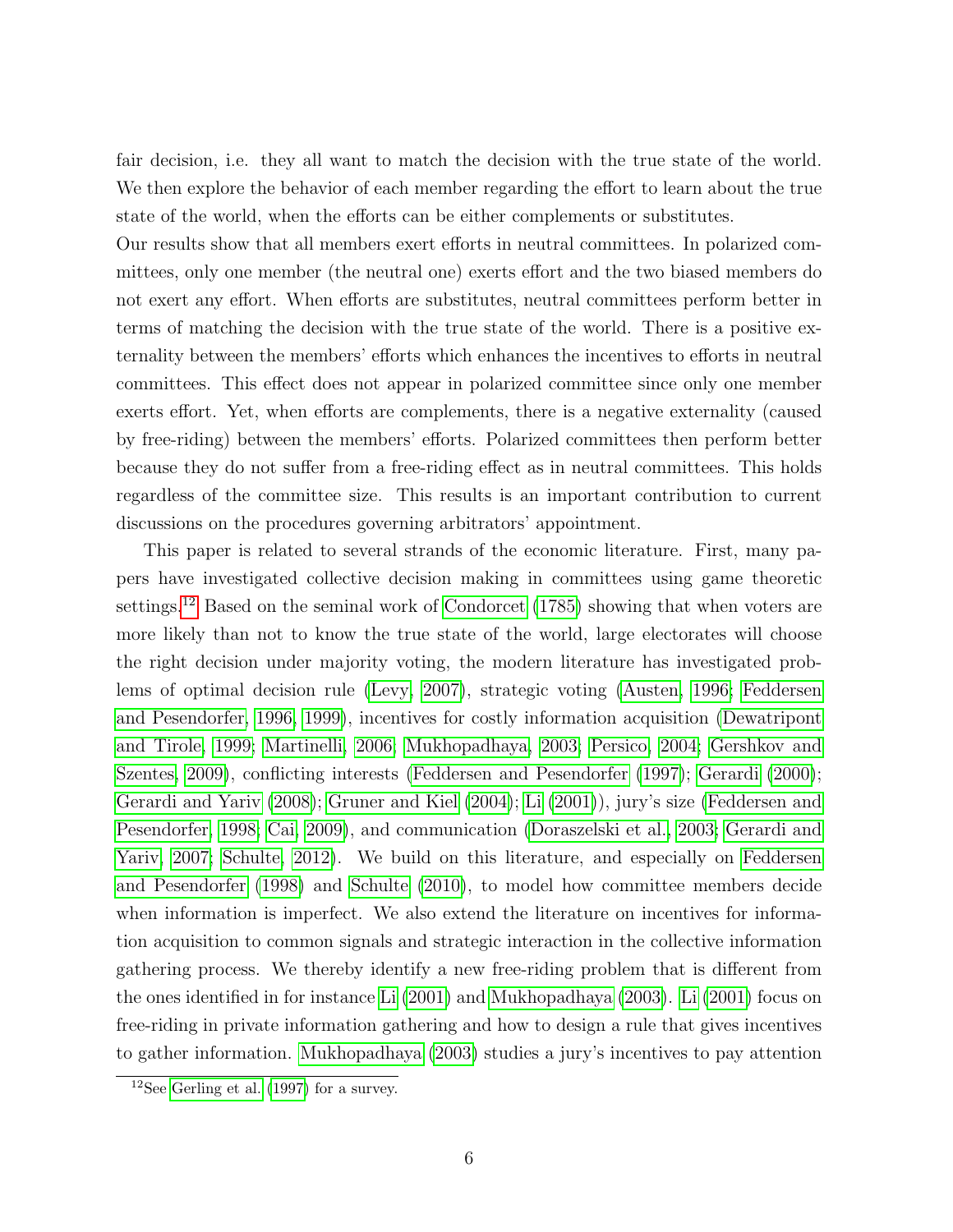to publicly provided information and juror's incentives to free-ride on others jurors' as well as the implications that this has on the optimal size of a jury.

Another part of the literature has been dedicated to the study of alternative dispute resolution. Some papers have compared arbitration and mediation [\(Goltsman et al., 2009;](#page-38-8) [Horner et al., 2015\)](#page-38-9). The comparison between the various types of arbitration (i.e. Final Offer Arbitration or conventional Arbitration) has also drawn some attention [\(Crawford,](#page-36-10) [1979;](#page-36-10) [Farmer and Pecorino, 1998,](#page-37-7) [2003;](#page-37-8) [Olszewski, 2011\)](#page-39-7). While our focus is also on arbitration, we depart from this literature by exploring the specific issue of arbitrators' appointment. We consider arbitrator committees whose composition may diverge: the members can be either neutral, or some of them might be polarized.

The empirical literature gives us some evidence to justify the partiality of arbitrators. [Puig and Strezhnev](#page-39-8) [\(2017\)](#page-39-8) show that the nationality of the presiding member or its professional background may significantly impact the decision. Repeated appointments of arbitrators may also influence their behavior [\(Bloom and Cavanagh, 1986;](#page-36-2) [Waibel and](#page-39-9) [Wu, 2017;](#page-39-9) [Van Harten, 2007\)](#page-39-10). However, empirical evidence is mixed as other works show no significant correlations between those factors and the decisions made in arbitration cases [\(Frank, 2009;](#page-37-9) [Kapeliuk, 2010;](#page-38-10) [Schneiderman, 2010\)](#page-39-11). This gives empirical support to both of our assumptions (neutral and biased arbitrators). Our theoretical model sheds new light on this literature by exploring the consequence of polarized and neutral committees on dispute resolution.

Our paper is organized as follows. Section [2](#page-6-0) describes our model. Section [3](#page-9-0) yields our main results. It established the committee members' incentives to make effort under polarized committees and neutral committees and compares these outcomes. Section [4](#page-15-0) introduces heterogenous contributions of arbitrators, and explores mixed preferences of arbitrators who are allowed to care for both their appointer's viewpoint and truth. It also addresses the question of committee size. Section [5](#page-27-0) concludes.

## <span id="page-6-0"></span>2 The model

A conflict between two parties arises and the parties have chosen to resolve the issue using arbitration. Thus, a collective decision  $x \in \{a, b\}$  has to be made by majority voting without abstension in an arbitration committee consisting of three members. A decision  $x = a$  represents a decision in favor of party A and  $x = b$  in favor of party B.<sup>[13](#page-6-1)</sup>

<span id="page-6-1"></span><sup>&</sup>lt;sup>13</sup>For instance, the conflict could be about which disputant will pay for accidental damages or it could involve the allocation of a valuable resource in a commercial dispute.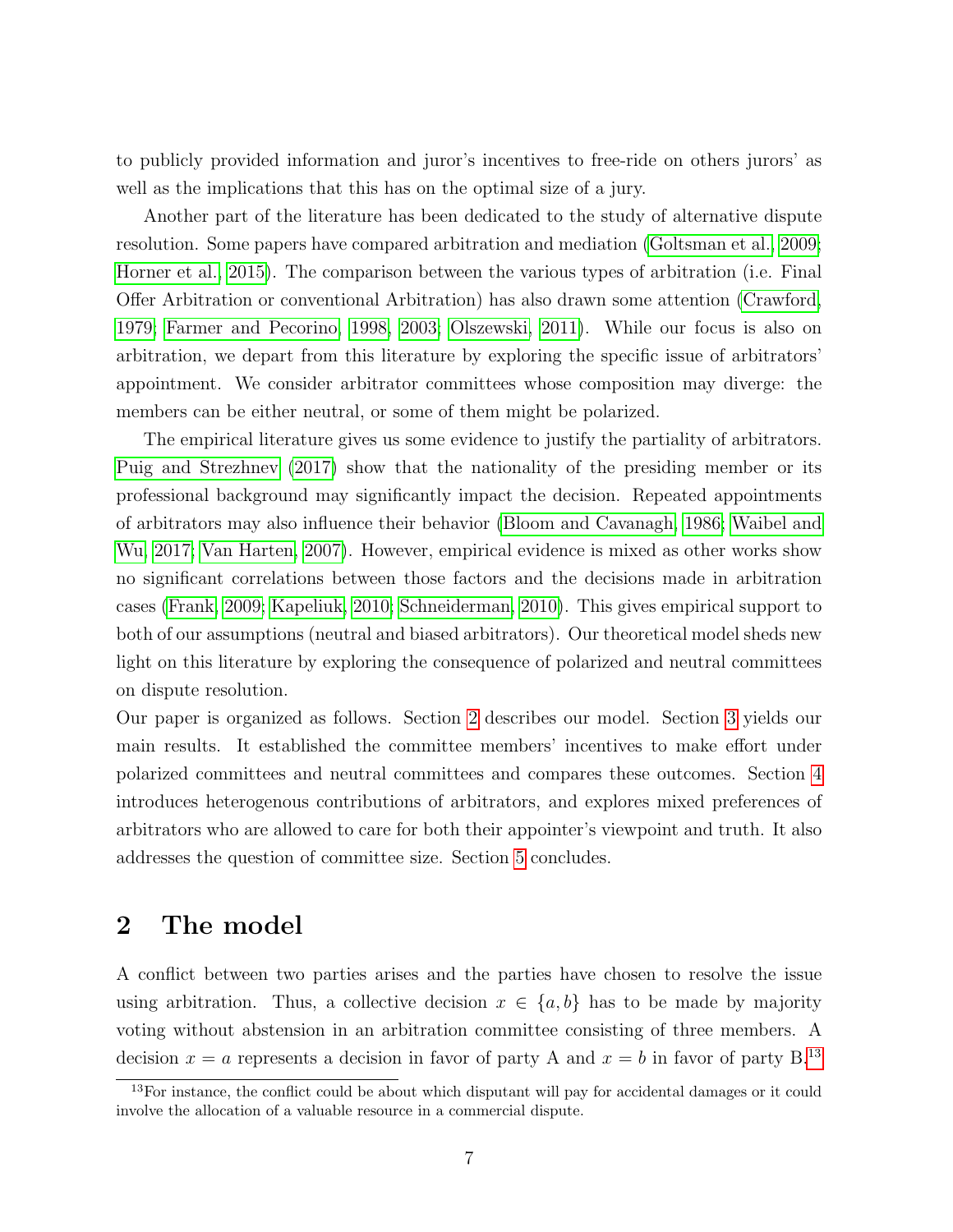There are two possible states of nature,  $\omega \in \{A, B\}$ . In state  $\omega = A$ , party A is correct and in state  $\omega = B$ , party B is correct. There is uncertainty about the realization of the state of the world. Ex ante both states are equally likely.

Timing. The timing of the game is as follows:

- 1. Nature chooses the state of the world.
- 2. Each committee member i decides how much effort  $e_i$  to spend on obtaining more information about the state of the world.
- 3. The committee gets a signal which is correlated with the efforts made by the members. This signal is observed by all members.
- 4. Committee members vote for their preferred decision. The majority rule is applied to determine the final decision and payoffs are realized.

Information technology. We assume that using the information technology is costly. The information technology is such that each committee member can make a costly effort  $e_i \geq 0$  to learn about the state of the world. The cost of effort for committee member i is  $c(e_i) = \frac{e_i^2}{2}$ , i.e. this cost is increasing and convex  $(c'(e_i) \ge 0$  and  $c''(e_i) > 0)$ .

Thanks to the committee members' efforts, the committee receives a signal  $\sigma \in {\alpha, \beta}$ , which is correlated with the true state of the world:

$$
prob{\sigma = \alpha | \omega = A} = prop{\sigma = \beta | \omega = B} = q(e_1, e_2, e_3), \frac{1}{2} < q(e_1, e_2, e_3) < 1.
$$

This means that the quality of the signal  $\sigma$  depends on the efforts made by the committee members, but the signal is always imperfectly informative about the state of the world. We assume that more effort implies a better signal in the sense that there is a higher correlation between the true state of the world and the signal:  $q_{e_i}(e) \geq 0$  where  $e \equiv$  $(e_1, e_2, e_3).$ 

More precisely, we will consider that the probability function can be represented by a CES production function with homogenous weights on the inputs (individual efforts  $e_1$ ,  $e_2$  and  $e_3$ ).

$$
q(e_1, e_2, e_3) = q_0 + A(ae_1^r + ae_2^r + ae_3^r)^{\frac{1}{r}}
$$

where  $a=\frac{1}{3}$  $\frac{1}{3}$ ,  $r \in ]-\infty, 1]$ ,  $A > 0$  and  $q_0 = \frac{1}{2}$  $\frac{1}{2}$ . The variable *a* represents the weight of committee member i's effort in the probability to get an informative signal (and is generalized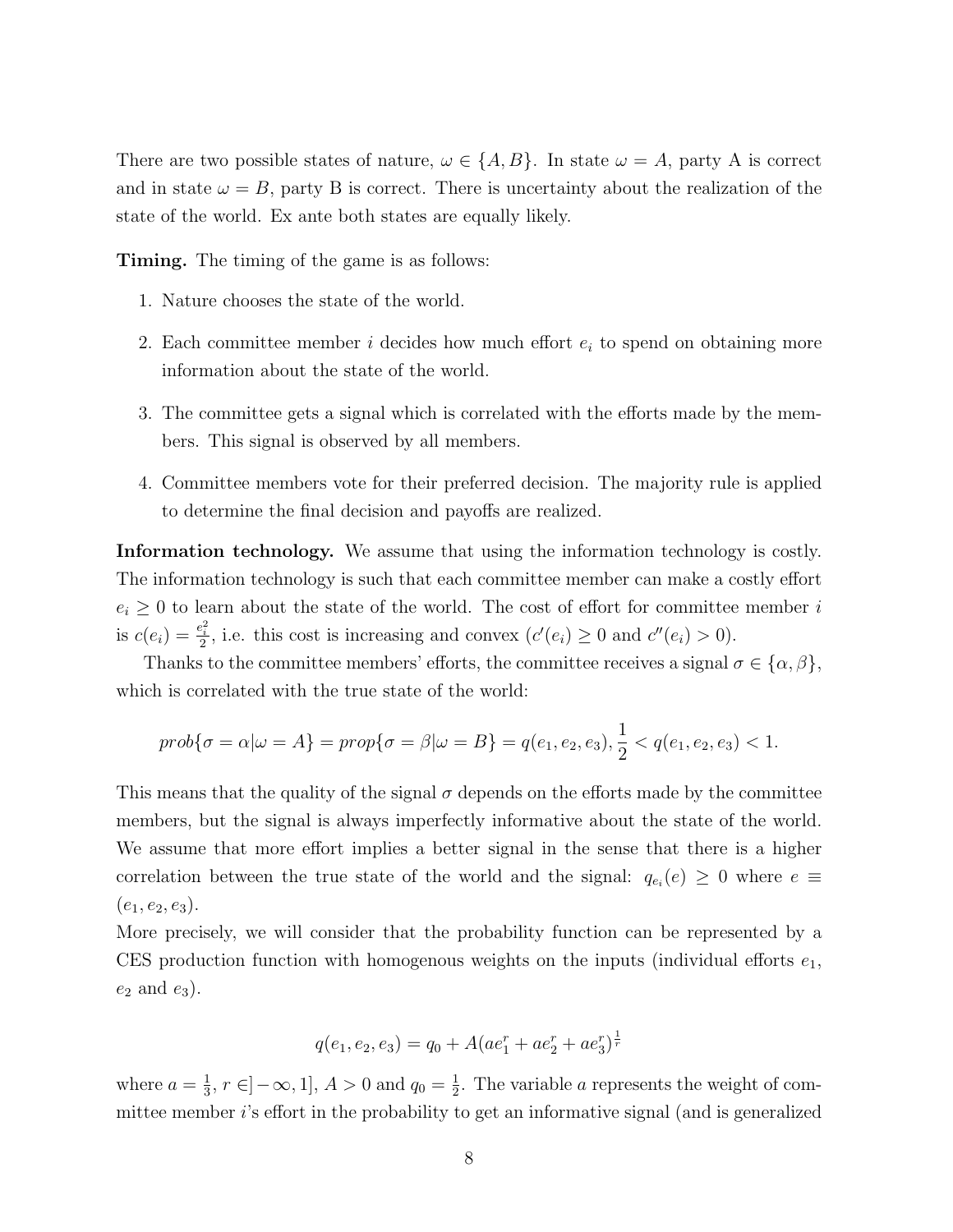to heterogenous weights in section [4.1\)](#page-15-1), and  $r$  represents the degree of complementarity/substitutability of efforts. We have chosen to work with this general function as it includes a whole range of degrees of substitution and complementarity within the same function. In fact, the function can be split into two regions:

- $r \in (0,1)$ : efforts are substitutes;
- $r < 0$ : efforts are complements.

The CES function is not well-defined at  $r = 0$ . However as  $r \to 0$ , the function approaches a Cobb-Douglas function with constant returns to scale. In Appendix [B](#page-32-0) we show that the results obtained under  $r > 0$  also hold in this limit case.

The signal produced by this information technology is observed by the entire committee. However, if each member receives private signals but these are hard information, our model should work in the same way. There will be full information revelation in equilibrium as long as the preferences of each member are known: if one member would refuse to reveal his own signal, the others would know that the information is unfavourable to his favorite decision. This is the standard unravelling argument going back to [Milgrom](#page-38-11) [\(1981\)](#page-38-11) and [Grossman](#page-38-12) [\(1981\)](#page-38-12).

Preferences and committee types. Throughout the analysis we assume a certain degree of homogeneity in preferences, which ensures that the desirability of decision  $x = a$ weakly increases in the probability that the state is  $\omega = A$  for each agent. This is formally stated in the following Assumption.

#### Assumption 1.

$$
u_i(a, A) + u_i(b, B) - u_i(a, B) - u_i(b, A) \ge 0, \forall i \in \{1, 2, 3\}.
$$

We consider two types of committee members; neutral and polarized. A neutral committee member would prefer to match the decision to the true state of the world whereas a polarized committee member prefers a given decision x regardless of the state  $w$ . In its most simple form this implies that a neutral committee member i's preferences are defined as follows:

$$
u_i(a, A) = u_i(b, B) = 1, \ u_i(a, B) = u_i(b, A) = 0.
$$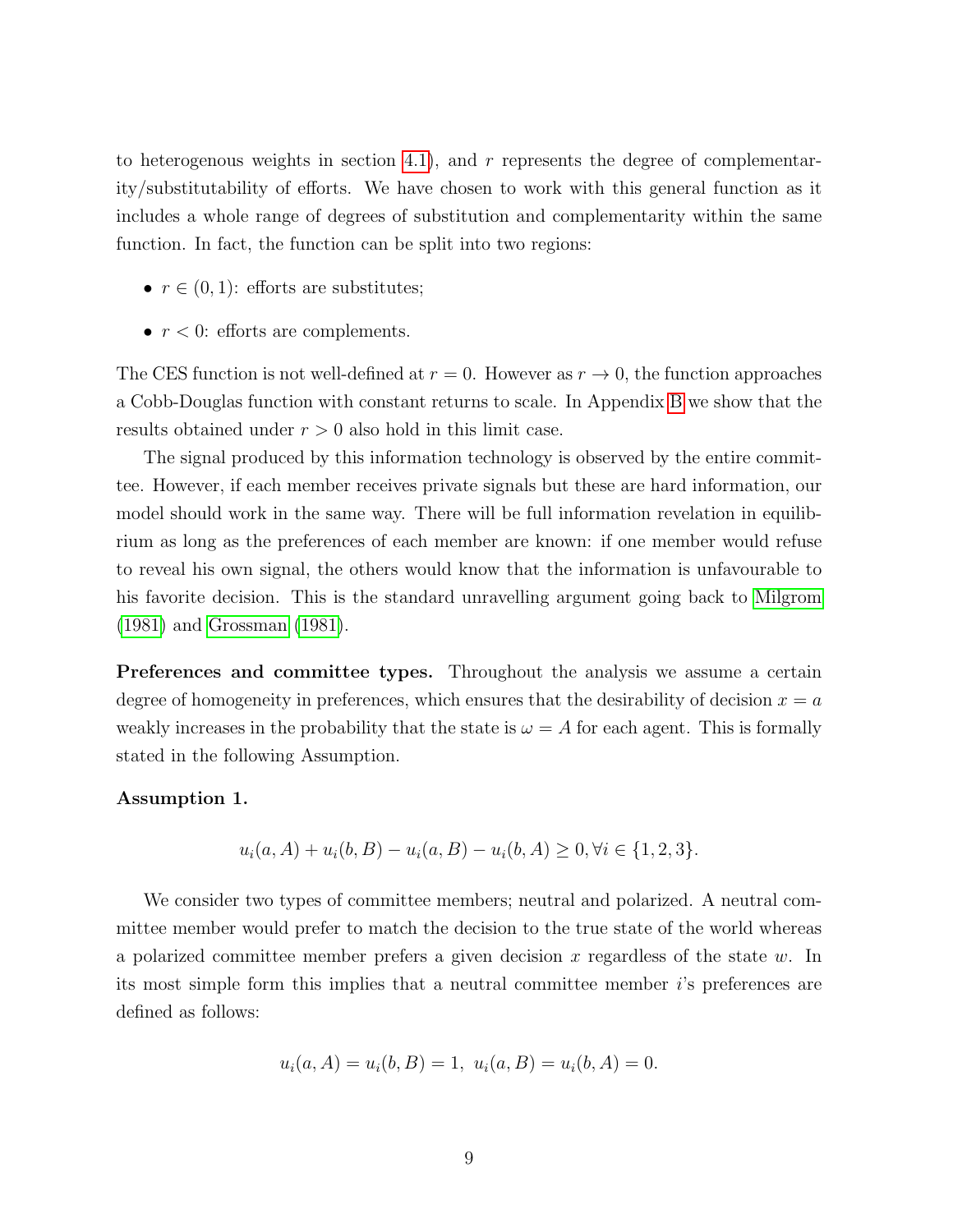A polarized committee member i's preferences depend on the direction of his bias. If he prefers decision  $x = A$ , his preferences can be written as:

$$
u_i(a, A) = u_i(a, B) = 1, \ u_i(b, A) = u_i(b, B) = 0.
$$

Symmetrically, if he prefers  $x = b$  then the preferences are described as follows:

$$
u_i(b, A) = u_i(b, B) = 1, \ u_i(a, A) = u_i(a, B) = 0.
$$

We define a neutral committee as one with only neutral members. Similarily a polarized committee is one in which committee member 1 prefers to match the state w and the decision  $x$ , i.e., he prefers the "correct" decision and is neutral. However, committee member 2 always prefers  $x = a$  regardless of the probability that A is the true state. Likewise, committee member 3 always prefers  $x = b$ . Preferences are common knowledge and we do not allow for transfer schemes.

In this model, it is only the difference between the utility from the two possible decisions in state w that matters and normalizing preferences to  $\{0, 1\}$  is without loss of generality for neutral committee members. However, one could of course argue that biased arbitrators also, to some degree, value the truth. In Section [4.2,](#page-18-0) we extend our model to allow for such mixed preferences and show that our result still holds.

Equilibrium. Our equilibrium concept is subgame-perfect Nash equilibrium and we focus the analysis on pure strategies.

In the next section we analyze the outcome of the decision-making stage given a signal outcome. Then we determine the incentives of each arbitrator to make efforts in the two committee types and we finally deduce the signal's quality (i.e. the value of  $q(e_1, e_2, e_3)$ ) to compare the efficiency of each type of committee.

# <span id="page-9-0"></span>3 Main result

#### 3.1 Decision stage

Let q denote the probability that the committee assigns to the state of the world  $\omega = A$ given the information available to them. A committee member  $i$  prefers the implementa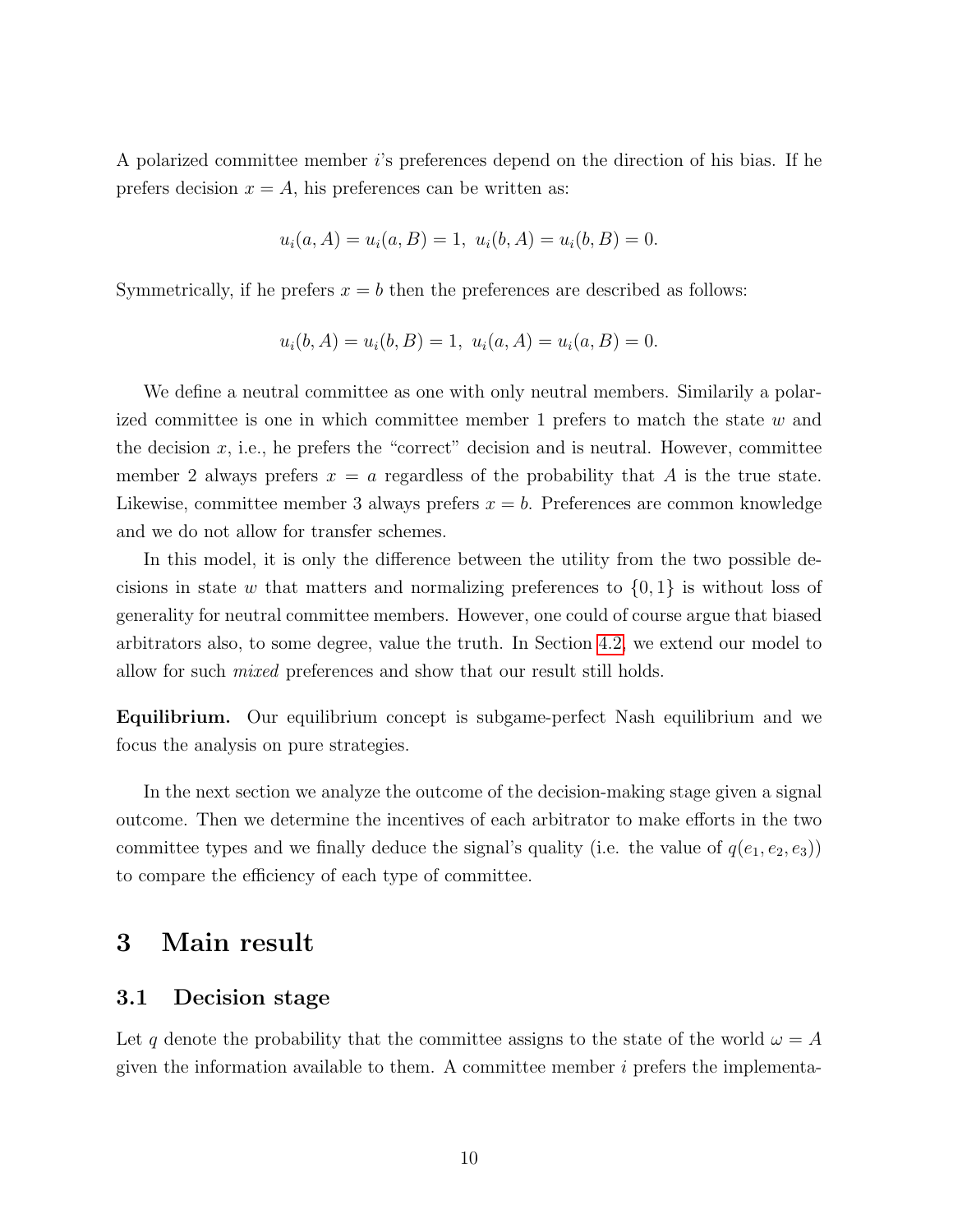tion of a rather than b if and only if

$$
q > \frac{u_i(b, B) - u_i(a, B)}{u_i(a, A) + u_i(b, B) - u_i(a, B) - u_i(b, A)}.
$$

Notice that even though the committee members have access to the same information and have the same beliefs about the state of the world, their threshold for preferring action  $x = a$  varies across their preferences. This threshold above which committee member i prefers decision  $x = a$  is called the *threshold of doubt* in the literature [\(Feddersen and](#page-37-5) [Pesendorfer, 1998;](#page-37-5) [Schulte, 2010\)](#page-39-6).

Given Assumption 1, a threshold below 0 means that  $u_i(b, B) - u_i(a, B) < 0$ . In other words, the committee member  $i$  always prefers decision  $a$  regardless of whether the true state of the world is A or B. Symmetrically, a threshold above 1 means that committee member i always prefers decision b regardless of the true state of world. It is only when the threshold is between 0 and 1 that agent i is willing to make his decision  $(a \text{ or } b)$ conditional on the probability that the true state of the world is A.

In a neutral committee, all members have the same threshold of doubt and the committee always agrees on what the best decision is. Following a signal  $\sigma = \alpha$  decision  $x = a$  is made unanimously and following  $\sigma = \beta$  decision  $x = b$  is chosen. This follows straightforwardly from the literature and is summarized in the following lemma.

**Lemma 1.** Following a signal  $\sigma \in \{\alpha, \beta\}$ , a neutral committee unanimously votes for  $x = a$  when  $\sigma = \alpha$  and  $x = b$  when  $\sigma = \beta$ .

In a polarized committee, member 2 has a threshold of doubt below 0 and will always vote for decision  $x = a$ . Symmetrically, member 3 has a threshold of doubt above 1 and will always vote for decision  $x = b$ . Therefore, in a polarized committee's vote for what decision to choose, committee member 1 is always pivotal and determines the final outcome x after having observed the signal  $\sigma$  and updated his beliefs about the state of the world. If  $\sigma = \alpha$ , the decision will be  $x = a$  as we are above member 1's threshold of doubt and  $x = b$  will be voted if  $\sigma = \beta$ .

<span id="page-10-0"></span>**Lemma 2.** In a polarized committee, member 2 (resp. 3) votes for  $x = a$  (resp.  $x = b$ ) regardless of the signal realization  $\sigma$ . The neutral member 1 is always pivotal and votes for  $x = a$  when  $\sigma = \alpha$  and  $x = b$  when  $\sigma = \beta$ .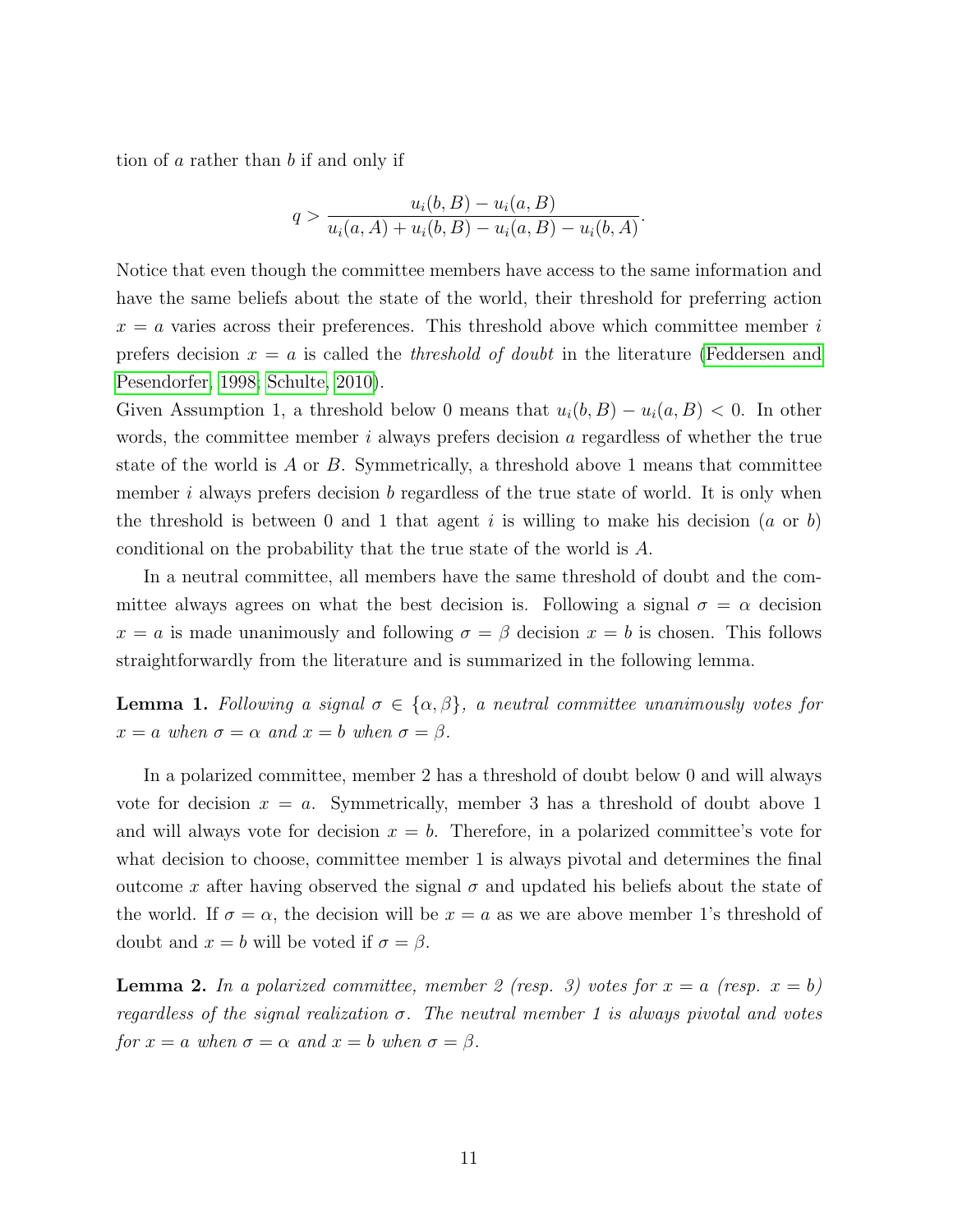#### <span id="page-11-3"></span>3.2 Information acquisition under neutral committees

In a neutral committee, each committee member chooses effort to maximize his expected utility:

$$
\max_{e_i} \frac{1}{2} [q(e)u_i(a, A) + (1 - q(e))u_i(b, A) + (1 - q(e))u_i(a, B) + q(e)u_i(b, B)] - c(e_i)
$$
  

$$
\Leftrightarrow \max_{e_i} q(e) - c(e_i).
$$

The first-order condition can be written as:

<span id="page-11-0"></span>
$$
A[ae_i^r + ae_j^r + ae_k^r]^\frac{1-r}{r} = \frac{e_i^{2-r}}{a}.\tag{1}
$$

Because of homogeneity in a, all members are identical (in terms of preferences and first-order conditions) and therefore exert effort  $e_1 = e_2 = e_3 = e^N$ . That is, at the equilibrium all committee members exert the same level of effort. Inserting this into equation [\(1\)](#page-11-0) yields:

<span id="page-11-1"></span>
$$
A[a(e^N)^r + a(e^N)^r + a(e^N)^r]^\frac{1-r}{r} = \frac{(e^N)^{2-r}}{a} \tag{2}
$$

$$
\Leftrightarrow e^N = aA = \frac{A}{3}.\tag{3}
$$

We can then derive the probability to get the correct signal in a neutral committee:

<span id="page-11-2"></span>
$$
q^{N}(e^{N}, e^{N}, e^{N}) = q_{0} + A(a(e^{N})^{r} + a(e^{N})^{r} + a(e^{N})^{r})^{\frac{1}{r}}
$$
  
=  $q_{0} + aA^{2} = q_{0} + \frac{A^{2}}{3}.$  (4)

These results are summarized in the following lemma.

Lemma 3. In a neutral committee, all committee members exert the same level of effort. This effort level is given by [\(3\)](#page-11-1) which implies that the probability of obtaining a correct signal is [\(4\)](#page-11-2).

#### <span id="page-11-4"></span>3.3 Information acquisition under polarized committees

As described in Lemma [2,](#page-10-0) committee members 2 and 3 vote for the same candidate decision regardless of the outcome of the signal. It is therefore straightforward to conclude that they have no incentive to put effort into improving the signal (since  $q(.)$  does not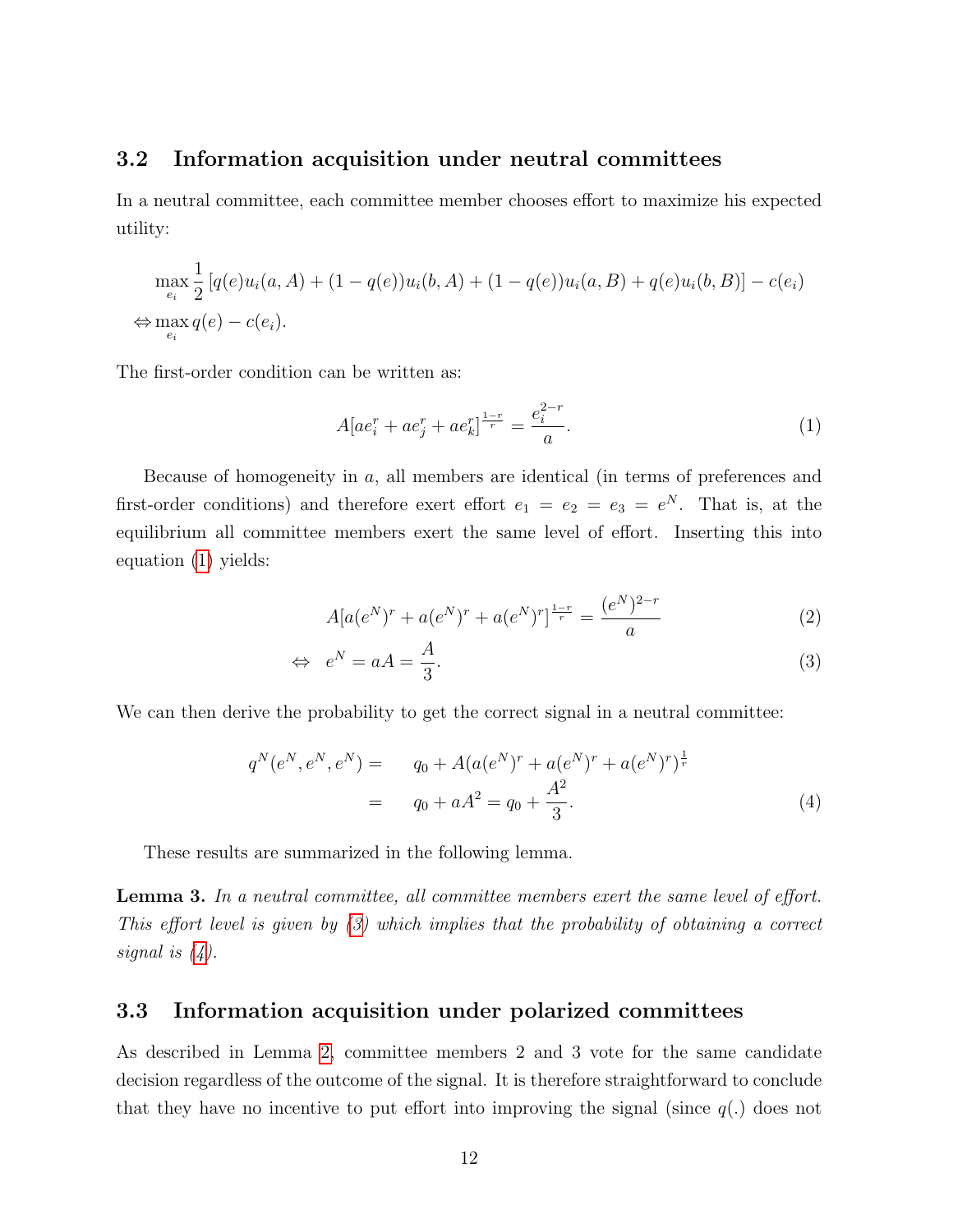influence their expected utility). Formally, this is because for  $i = 2, 3$ , their choice solves

$$
\max_{e_i} \frac{1}{2} [q(e)u_i(a, A) + (1 - q(e))u_i(b, A) + (1 - q(e))u_i(a, B) + q(e)u_i(b, B)] - c(e_i)
$$
  

$$
\Leftrightarrow \max_{e_i} \frac{1}{2} - c(e_i).
$$

We therefore have  $e_2 = e_3 = 0$ . This holds regardless of what level of effort is chosen by the other committee members.<sup>[14](#page-12-0)</sup>

Committee member 1 makes his choice in order to maximize his own expected utility from the decision taking into account  $e_2 = e_3 = 0$ . Formally,

$$
\max_{e_i} \frac{1}{2} [q(e)u_i(a, A) + (1 - q(e))u_i(b, A) + (1 - q(e))u_i(a, B) + q(e)u_i(b, B)] - c(e_i)
$$
  

$$
\Leftrightarrow \max_{e_i} q(e) - c(e_i).
$$

Taking the first-order condition implies that, in a polarized committee, committee member 1 chooses an effort level  $e_1^P$  that equalizes his marginal benefit from an improved signal and the marginal cost of effort  $\frac{\partial q(e_1, e_2, e_3)}{\partial e_1} = c'(e_1)$ .

This first-order condition writes:

<span id="page-12-1"></span>
$$
A[ae_1^r]^\frac{1-r}{r} = \frac{e_1^{2-r}}{a}
$$
  
\n
$$
\Leftrightarrow e_1^P = Aa^{1/r} = A(\frac{1}{3})^{1/r}.
$$
\n(5)

Replacing  $e_1, e_2$  and  $e_3$  by their values, the probability to get the correct signal under a polarized committee when the neutral committee member exert effort is then:

<span id="page-12-2"></span>
$$
q^{P}(e_1^{P}, 0, 0) = q_0 + A(a(e_1^{P})^r)^{1/r}
$$
  
=  $q_0 + A^2 a^{\frac{2}{r}} = q_0 + \frac{A^2}{3^{2/r}}.$  (6)

These results are summarized in the following lemma.

Lemma 4. In a polarized committee, only the neutral member 1 exerts effort. His effort

<span id="page-12-0"></span><sup>&</sup>lt;sup>14</sup>Recall that we consider here positive efforts  $e_i \geq 0$ . A more general setting would allow for negative efforts that could be here strategies to reduce the quality of the signal. Such a generalization would not change our result. Since the two states of the world are both equally likely ex ante, the expected utility from effort of a biased member  $(\frac{1}{2})$  is independent of the level of effort  $e_i$ . The biased members have then no incentive to make any type of effort.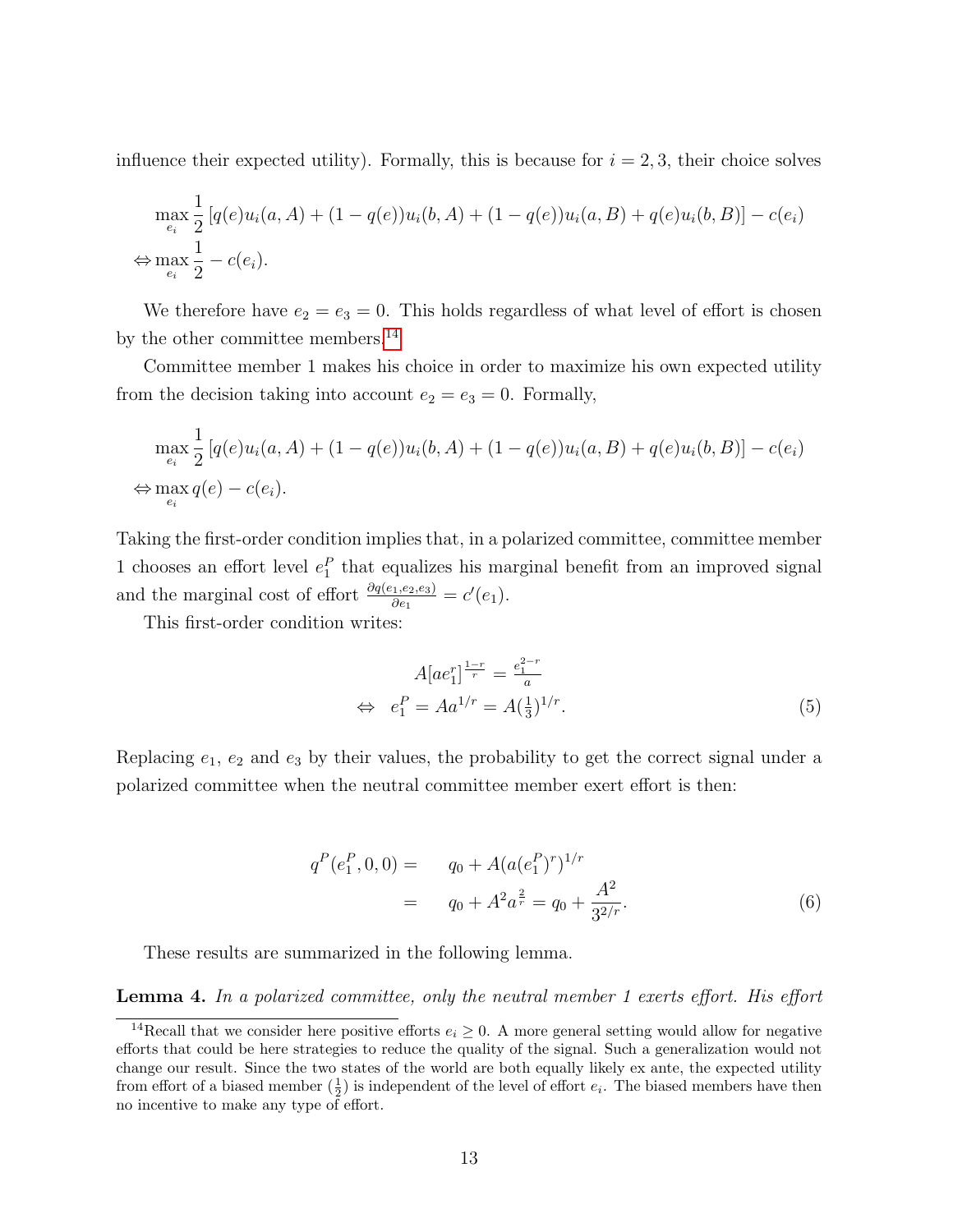level is given by [\(5\)](#page-12-1) which implies that the probability of obtaining a correct signal is given by [\(6\)](#page-12-2).

#### 3.4 Comparison

Let us first compare the individual effort made by a neutral member in each type of committee. From the previous analysis, we can see that the individual effort of the neutral member is:

- higher under a neutral committee (compared to a polarized one) whenever  $r \in (0, 1)$ ,
- lower under a neutral committee (compared to a polarized one) whenever  $r < 0$ .

In the case when efforts are substitutes  $(r \in (0,1))$ , if one introduces more input factors, these will be substitutes in the signal-generating process. This increases the individual incentives to exert effort. The neutral committee member (member 1) exerts more effort when his peers also exert effort. There is then a *positive externality* from having active members in the committe (i.e., members making strictly positive efforts). With only one input factor (the polarized members never provide any effort), this positive effect disappears. It is therefore preferable to be in the case with three active committee members (i.e., the neutral committee). However, if  $r < 0$ , the efforts of the committee members are complements and one member's effort reduces the incentives of the other members. There is then a *negative externality* from having active members in the committee as this generates free-riding and lower incentives to make efforts. In this case, it is therefore better to have only one member exert effort: polarized committees perform better than neutral ones.

Technically this can be seen by comparing the marginal benefit in the two cases. Marginal benefit of an active member in a neutral committee being higher than in a polarized committee (for given values of  $e$ ) is equivalent to

$$
a^{\frac{1}{r}}A[e_i^r + e_j^r + e_k^r]^{\frac{1-r}{r}}e_i^{r-1} \ge a^{\frac{1}{r}}A[e_i^r]^{\frac{1-r}{r}}e_i^{r-1}.
$$
 (7)

It is straighforward to show that this is equivalent to

$$
\frac{1-r}{r}\ln(\frac{e_i^r + e_j^r + e_k^r}{e_i^r}) \ge 0.
$$
\n(8)

Since the last factor is always positive, we can conclude that the condition holds only for  $r > 0$  and that in this case it always holds.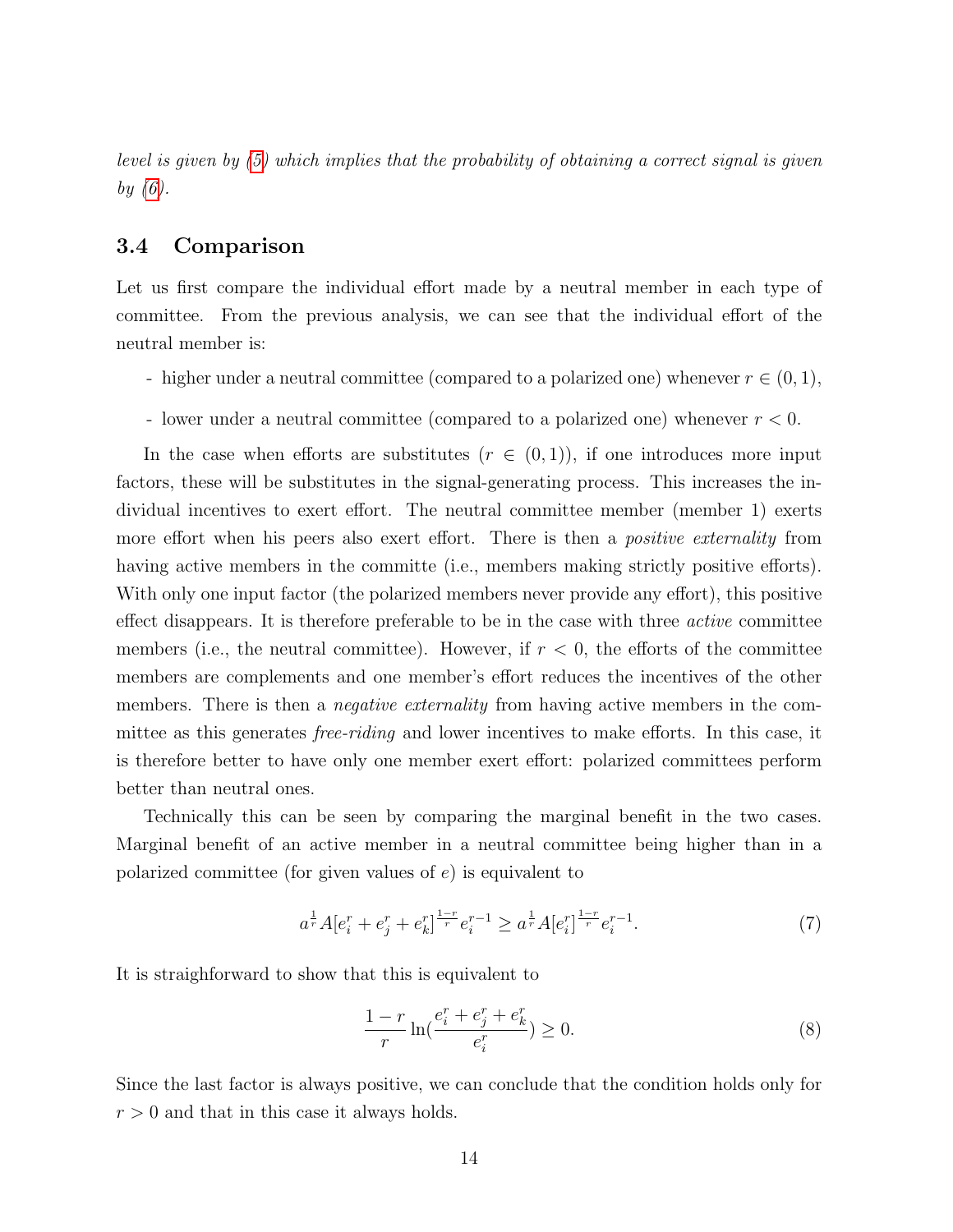Even though the number of committee members exerting a non-zero level of effort varies across the two types of committees, the result on individual effort carries over to signal precision (as measured by the probability of obtaining a correct signal). When efforts are substitutes  $(r > 0)$ , neutral committees lead to a more precise signal as the individual incentives to exert effort of active members increase when the other committee members also exert effort. This leads to a relatively high level of the signal's quality. Under a polarized committee, only one neutral member exerts an effort and he does not benefit from the positive externalities coming from the other members' efforts. The quality of the signal is then lower under a polarized committee. This is no longer true when  $r < 0$  (efforts are complements). Efforts become lower when there are other active members in the committee. The probability to get a correct signal is then higher in a polarized committee (where the effort of the neutral member does not suffer from any free-riding) than in a neutral committee. Even with three active members, the individual efforts are too low to compensate for the high effort of the neutral member of the polarized committee.

This is formalized in the next Proposition.

<span id="page-14-0"></span>**Proposition 1.**  $q^P > q^N$  if and only if  $r < 0$ .

The proof of Proposition [1](#page-14-0) can be found in Appendix A.

Proposition [1](#page-14-0) states that a polarized committee is more efficient than a neutral one when  $r < 0$ . On the opposite, a polarized committee underperforms when efforts are substitutes  $(r > 0)$ . Appendix B shows that the result for  $r > 0$  also holds at the limit.

Before going to the next section, one remark is in order. Proposition [1](#page-14-0) only compares the precision of the signal obtained in the two regimes, but says nothing about the optimality of this signal. One could for instance argue that for  $r > 0$ , even if the precision of the committee's decision is higher so are the costs, and perhaps the level of  $q^N$  is in fact too high from a social perspective. The purpose of the next proposition is to calm such concerns and prove that the best-performing committee is actually performing at the socially optimal level. Here socially optimal is defined as the level that maximizes the precision of the signal net of costs.

<span id="page-14-1"></span>Proposition 2. The socially optimal levels of effort are

- For  $r > 0$ , symmetric effort  $e^* = e^N$  is optimal.
- For  $r < 0$ , the optimal solution is to have only one member exert effort and this member's effort is  $e_i^* = e_1^P$ .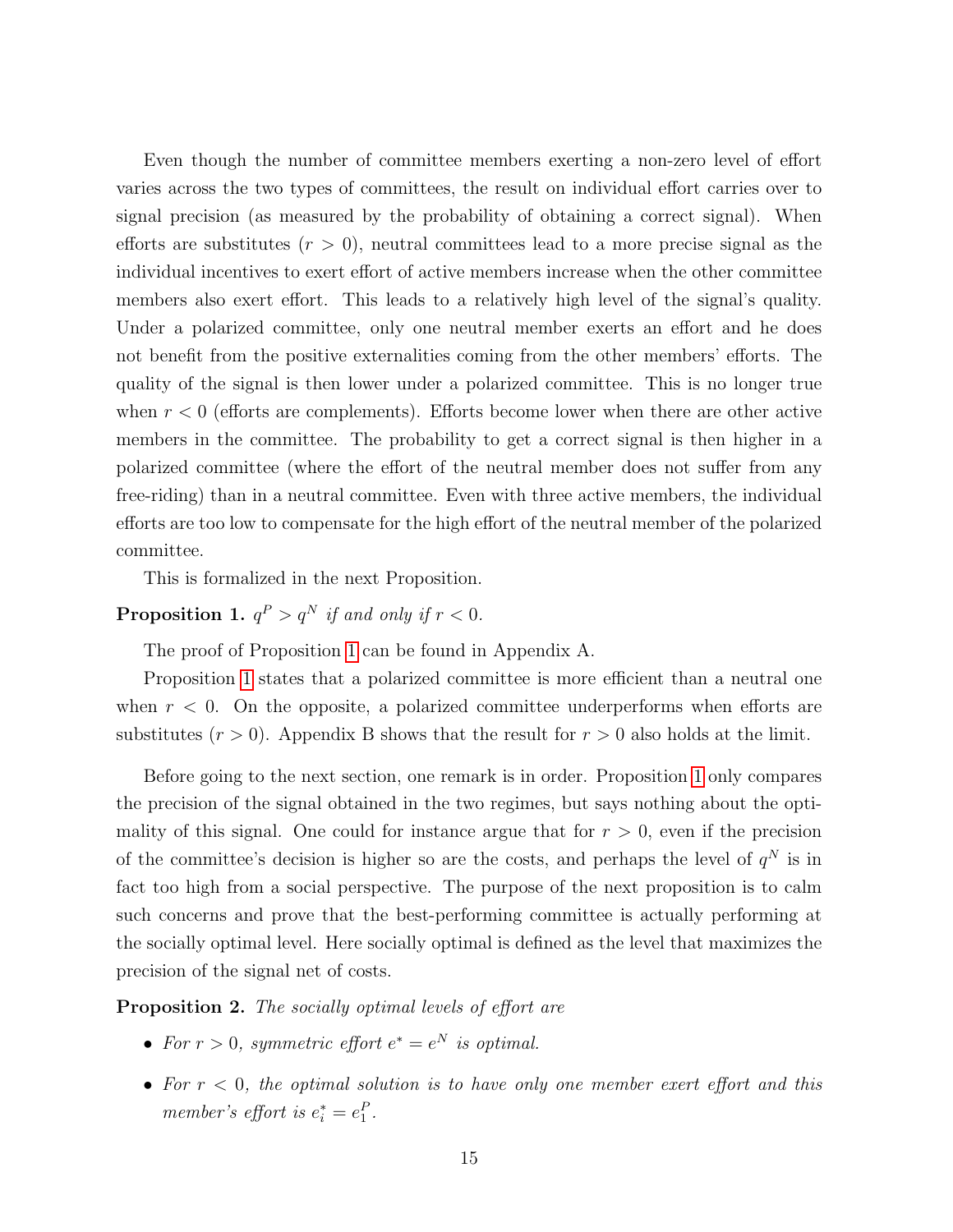The proof of this proposition can be found in Appendix A. It relies on the maximization of the signal's precision (given by the probability  $q(e)$ ) minus the cost of efforts made by the arbitrators  $(\sum_{i=1}^{3} c(e_i))$ .<sup>[15](#page-15-2)</sup> Let us note that this maximization program is equivalent to minimizing the total costs under each type of committee as made for instance in [Emons](#page-37-10) [and Fluet](#page-37-10) [\(2009\)](#page-37-10). These total costs would be made up of  $(i)$  error costs that represent the societal cost or loss from an inaccurate decision made by the committee  $(1 - q(e))$ , and (*ii*) costs of efforts made by the committee members  $(\sum_{i=1}^{3} c(e_i))$ . Our results show that when  $r > 0$ , the optimum is given by the interior solution  $e_1 = e_2 = e_3 = \frac{A}{n}$  $\frac{A}{n}$ . When  $r < 0$ , the solution with only one member exerting a nonzero effort is optimal.

Going back to Proposition [1,](#page-14-0) one could easily argue that our model used to derived this proposition is oversimplified. However, this is done in order to convey the result in its most simple form. Our results readily extend to the case of heterogenous weights in the CES production function. We can also show that our result is robust to the introduction of mixed preferences. These extensions as well as the optimal size of the committee are topics in Section [4.](#page-15-0)

# <span id="page-15-0"></span>4 Robustness Checks

In this section, we explore some extensions of our previous theoretical model. First, we investigate what happens if committee members contribute differently to the collective effort  $(a_1 \neq a_2 \neq a_3)$ . Second, we consider polarized committee members with mixed preferences, i.e., valuing both their appointer's viewpoint and the truth. Third, we explore the effects of the committee's size.

#### <span id="page-15-1"></span>4.1 Heterogeneous contributions of committee members

In this subsection, we show that our results extend straightforwardly to the case of heterogenous weights in the information technology. Mathematically this means that we generalize  $q(e_1, e_2, e_3)$  to

$$
q(e_1, e_2, e_3) = q_0 + A(a_1e_1^r + a_2e_2^r + a_3e_3^r)^{\frac{1}{r}}
$$

<span id="page-15-2"></span><sup>&</sup>lt;sup>15</sup>The benefit for the whole society is here considered as the precision of the signal. From a societal perspective, the search of the truth matters more than the utilities of the arbitrators.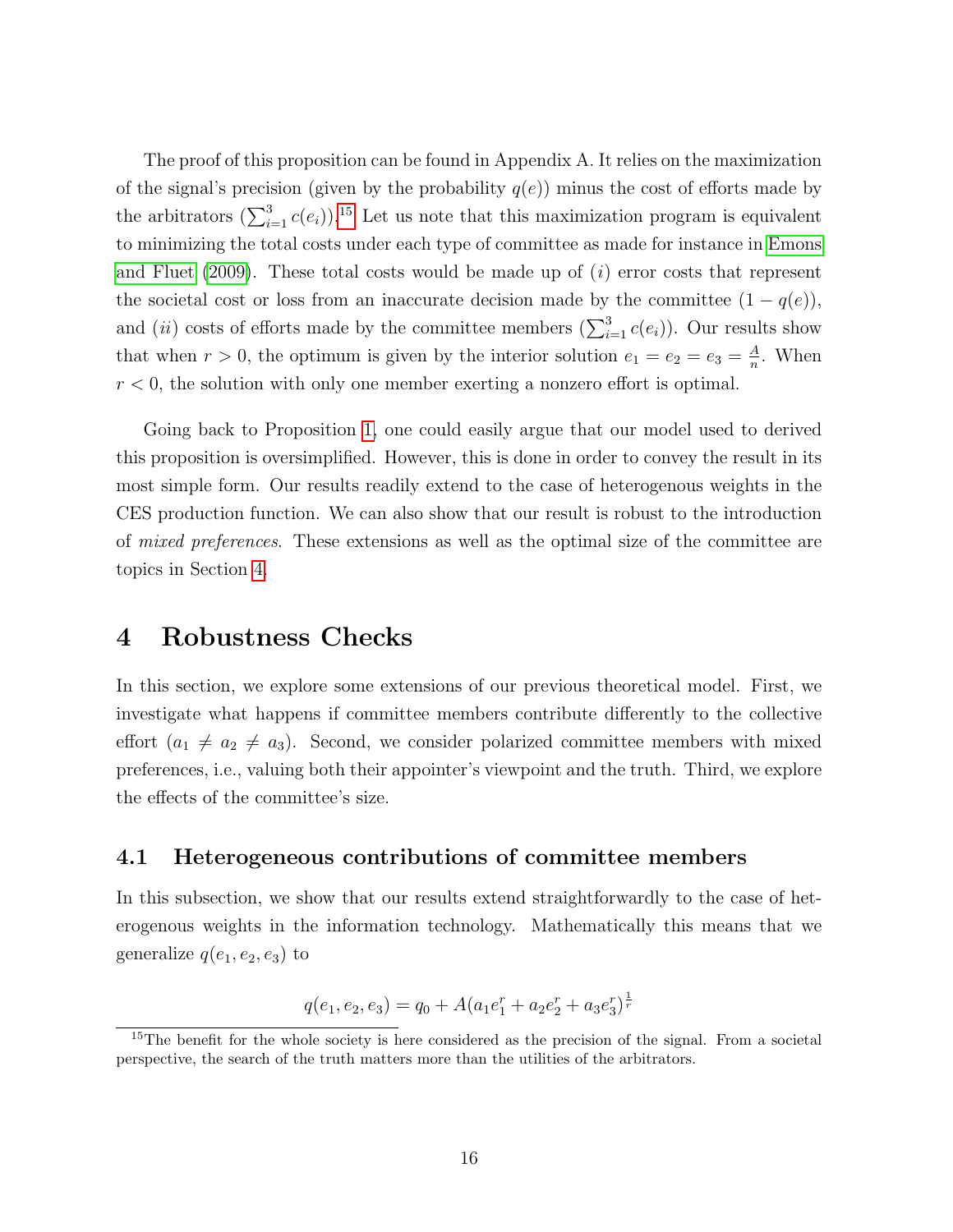with  $\sum_{i=1}^{3} a_i = 1$  $\sum_{i=1}^{3} a_i = 1$ . To prove the equivalent of Proposition 1 we determine the outcome (equilibrium effort levels and production precision) under the two types of committees and compare them.

Information acquisition under neutral committees. In this environment, each committee member chooses effort to maximize his expected utility:

$$
\max_{e_i} q_0 + A(a_i e_i^r + a_j e_j^r + a_k e_k^r)^{\frac{1}{r}} - c(e_i).
$$

The first-order condition can be written as:

<span id="page-16-0"></span>
$$
A[a_i e_i^r + a_j e_j^r + a_k e_k^r]^\frac{1-r}{r} = \frac{e_i^{2-r}}{a_i}.
$$
\n(9)

Since the left-hand side is the same for all committee members, we can conclude that  $\frac{e_1^{2-r}}{a_1} = \frac{e_3^{2-r}}{a_3}$ . Equation [\(9\)](#page-16-0) can then be used to express each individual effort as a function of  $e_1$  (the effort of committee member 1).

$$
e_3 = \left(\frac{a_3}{a_1}\right)^{\frac{1}{2-r}} e_1. \tag{10}
$$

In the same way, we get

$$
e_2 = \left(\frac{a_2}{a_1}\right)^{\frac{1}{2-r}} e_1. \tag{11}
$$

Contrary to Section [3.2,](#page-11-3) the efforts made by the members of a neutral committee are no longer equal. The intensity of effort now depends on its relative weight in the probability to obtain an informative signal. When  $a_j < a_1$  ( $j \in \{2,3\}$ ), then  $e_j < e_1$ . When one member's relative weight is higher than some other member, then he will exert more effort than this other member.

Inserting the expressions of  $e_2$  and  $e_3$  into equation [\(9\)](#page-16-0) yields:

$$
A\left[a_1e_1^r + a_2\left(\frac{a_2}{a_1}\right)^{\frac{r}{2-r}}e_1^r + a_3\left(\frac{a_3}{a_1}\right)^{\frac{r}{2-r}}e_1^r\right]^{\frac{1-r}{r}} = \frac{e_1^{2-r}}{a_1}
$$
  
\n
$$
\Leftrightarrow e_1^N = a_1A\left[a_1 + \left(\frac{a_2^2}{a_1^r}\right)^{\frac{1}{2-r}} + \left(\frac{a_3^2}{a_1^r}\right)^{\frac{1}{2-r}}\right]^{\frac{1-r}{r}}.
$$
\n(12)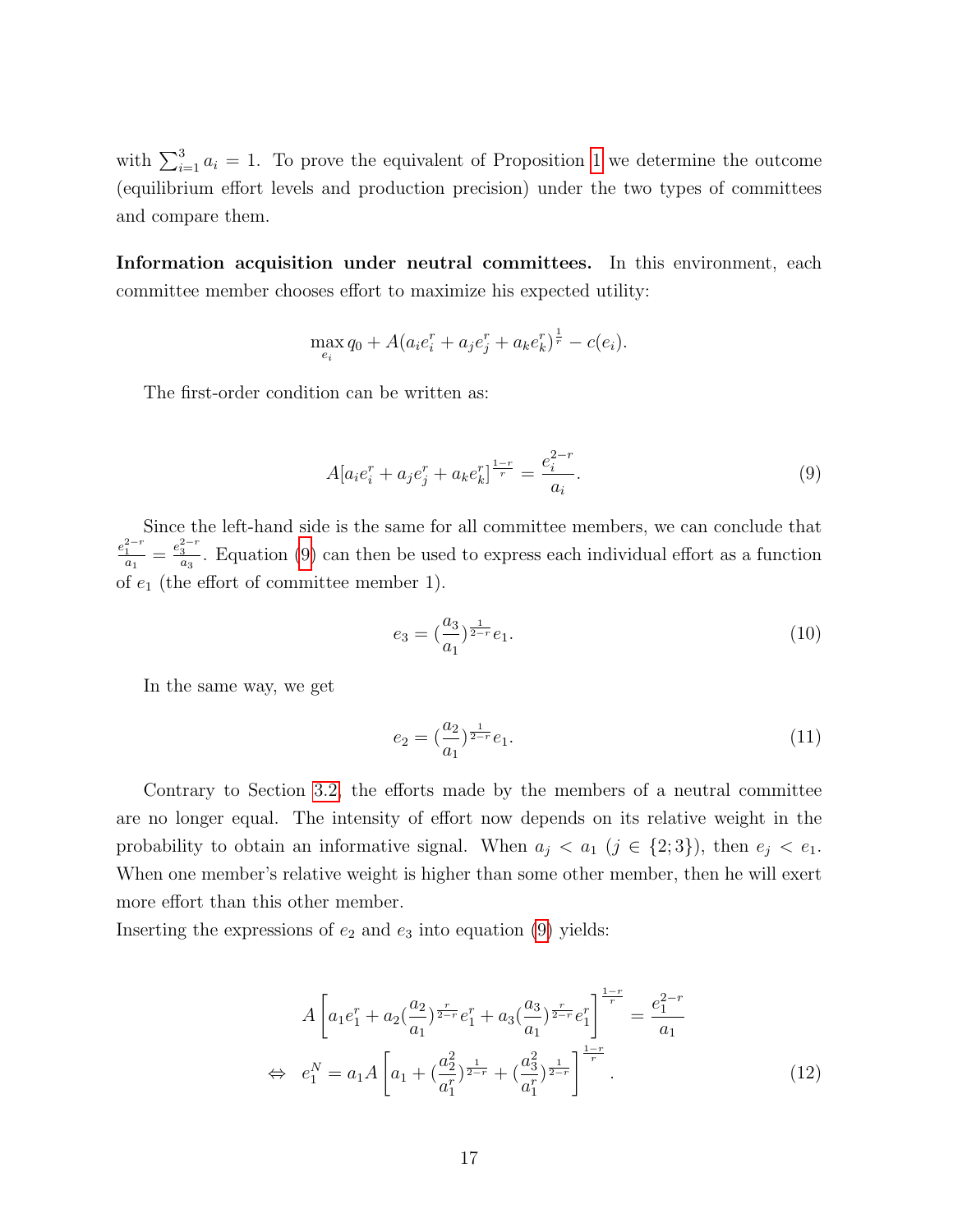We can then derive the probability to get the correct signal under a neutral committee:

$$
q^N(e_1^N, e_2^N, e_3^N) = q_0 + A \left( a_1 e_1^r + a_2 e_2^r + a_3 e_3^r \right)^{\frac{1}{r}}
$$
  
=  $q_0 + A \left( a_1 + \left( \frac{a_2^2}{a_1} \right)^{\frac{1}{2-r}} + \left( \frac{a_3^2}{a_1} \right)^{\frac{1}{2-r}} \right)^{\frac{1}{r}} e_1.$ 

Let us denote  $X \equiv a_1 + (\frac{a_2^2}{a_1})^{\frac{1}{2-r}} + (\frac{a_3^2}{a_1})^{\frac{1}{2-r}}$ . We can rewrite  $e_1^N = a_1 A X^{\frac{1-r}{r}}$  and

$$
q^N(e_1^N, e_2^N, e_3^N) = q_0 + a_1 A^2 X^{\frac{2-r}{r}}.
$$
\n(13)

Information acquisition under polarized committees. It is straightforward to see that both committee members 2 and 3 have no incentive to put effort into improving the signal as  $q(.)$  does not influence their expected utility  $(e_2^P = e_3^P = 0)$ .

Committee member 1 will be crucial in determining what decision is taken and he chooses effort so as to maximize his own expected utility from the decision. Formally,

$$
\max_{e_1} \frac{1}{2} [q(e)u_1(a,A) + (1-q(e))u_1(b,A) + (1-q(e))u_1(a,B) + q(e)u_1(b,B)] - c(e_1).
$$

This first-order condition writes:

$$
A[a_1e_1^r]^{\frac{1-r}{r}} = \frac{e_1^{2-r}}{a_1}
$$
  
\n
$$
\Leftrightarrow e_1^P = A a_1^{1/r}.
$$
\n(14)

Replacing  $e_1, e_2$  and  $e_3$  by their values, the probability to get the correct signal under a polarized committee is then:

$$
q^{P}(e_1^{P}, 0, 0) = q_0 + A(a_1(a_1^{1/r}A)^r)^{\frac{1}{r}}
$$
  
=  $q_0 + a_1 A^2 a_1^{\frac{2-r}{r}}$ . (15)

Comparison. Let us first compare the individual effort made by the neutral member in each type of committee.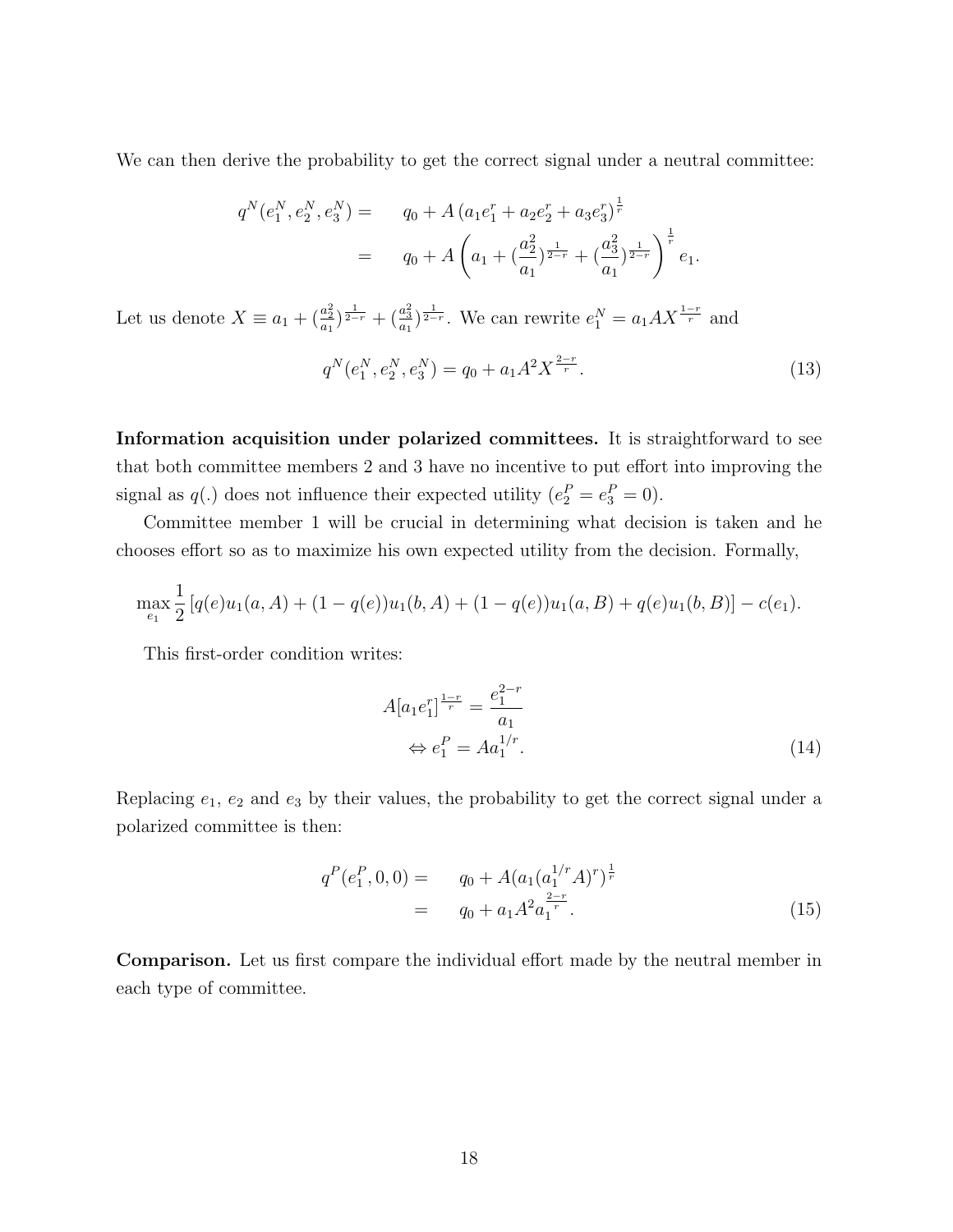We can show that  $\forall (a_1, a_2, a_3)$ , with  $a_1 + a_2 + a_3 = 1$ ,  $q^P > q^N \Leftrightarrow r < 0$ :

<span id="page-18-2"></span>
$$
q^{P} > q^{N} \Leftrightarrow a_{1}^{\frac{2-r}{r}} > [a_{1} + (\frac{a_{2}^{2}}{a_{1}^{r}})^{\frac{1}{2-r}} + (\frac{a_{3}^{2}}{a_{1}^{r}})^{\frac{1}{2-r}}]^{\frac{2-r}{r}}
$$
  

$$
\Leftrightarrow \frac{2-r}{r} ln[a_{1}/(a_{1} + (\frac{a_{2}^{2}}{a_{1}^{r}})^{\frac{1}{2-r}} + (\frac{a_{3}^{2}}{a_{1}^{r}})^{\frac{1}{2-r}})] > 0.
$$

Since  $a_1 + \left(\frac{a_2^2}{a_1^r}\right)^{\frac{1}{2-r}} + \left(\frac{a_3^2}{a_1^r}\right)^{\frac{1}{2-r}} \le a_1$ , we have  $q^P > q^N \Leftrightarrow r < 0$ .

It is now straightforward to extend Proposition [1](#page-14-0) to heterogenous weights.

<span id="page-18-1"></span>**Proposition 3.** With heterogenous contributions of arbitrators,  $q^P > q^N$  if and only if  $r < 0$ .

Proposition [3](#page-18-1) generalizes Proposition [1:](#page-14-0) even with heterogeneous weights in the collective signal-generating function, the polarized committee is more efficient than the neutral one when efforts are complements  $(r < 0)$ . In neutral committees, all members exert nonzero efforts (even if these efforts are of different intensity), while in polarized committees, only one member exerts effort. The relative performance of the committees crucially depends on efforts being complements or substitutes. When efforts are complements, there is a free-riding effect between the three active members of a neutral committee. This does not happen in a polarized committee: only the neutral member exerts effort, and does not suffer from free-riding since there is no effort from the other members of the committee. On the opposite, a polarized committee underperforms when efforts are substitutes since the only one member exerting effort does not benefit of the positive externality of the other members' efforts. In a neutral committee, the three members exert effort and each member's effort benefits from a positive externality of the other members' efforts. The precision of the signal is then higher in a neutral committee than in a polarized one when efforts are substitutes.

#### <span id="page-18-0"></span>4.2 Committee members with mixed preferences

In Section [3,](#page-9-0) we use simplified utility functions: the arbitrators are either entirely satisfied or dissatisfied with a decision in a given state of the world, i.e., their utility is either 0 or 1. However, in polarized committees, arbitrators may have mixed preferences, i.e. value both (i) the appropriate decision in the corresponding state of the world  $(truth)$  even if it is not their appointer's viewpoint, and (ii) their appointer's viewpoint even if it is not the appropriate decision (bias). In other words, they may want their appointer's viewpoint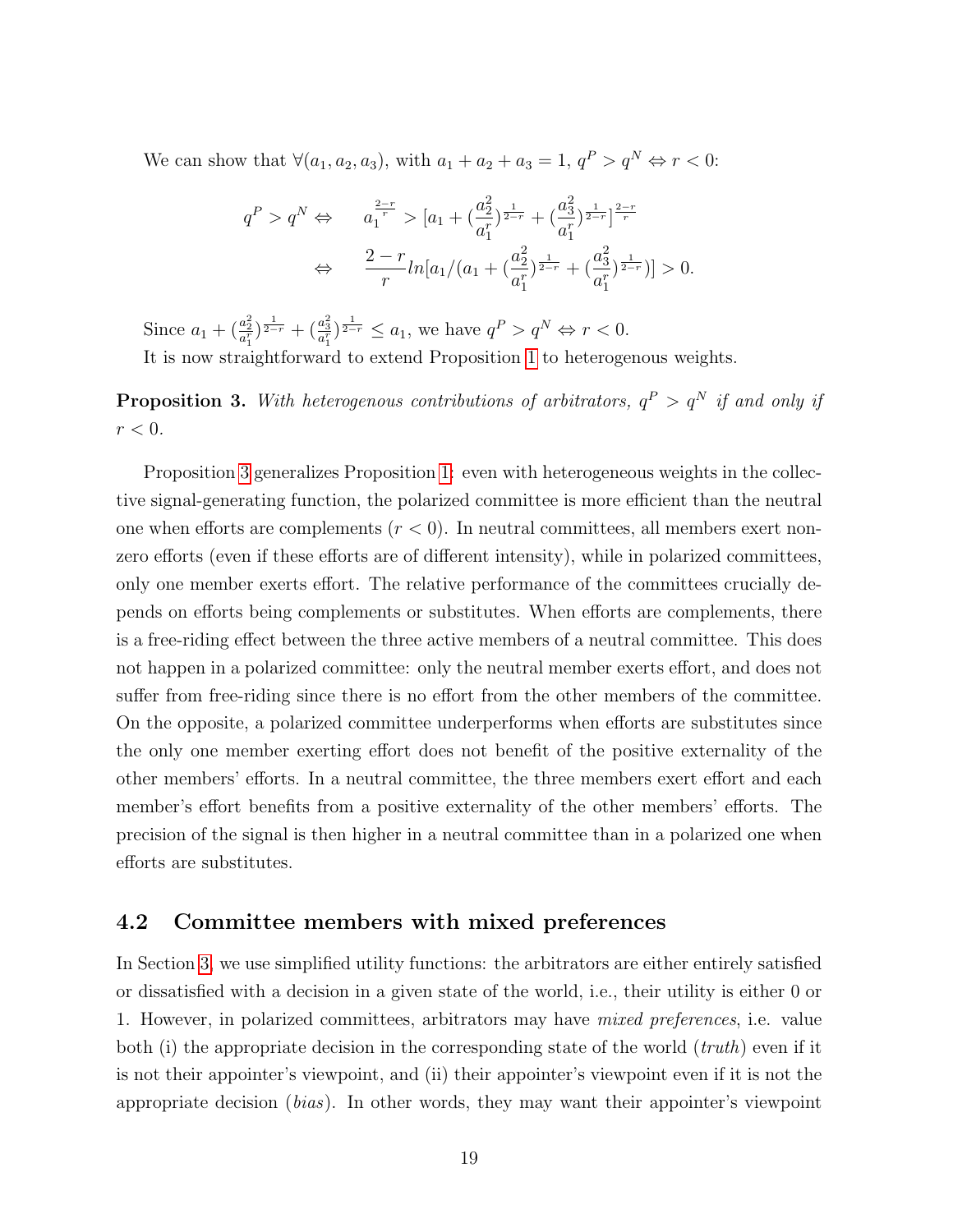to prevail but still get some satisfaction from the other party's victory if it corresponds to the correct state of the world. In this subsection, we propose to compare the performance of neutral committees and polarized ones, with biased members of polarized committees having these mixed preferences. As in Section [2,](#page-6-0) we assume homogeneity in a: the efforts have the same weight in obtaining the signal.

Utilities. We denote  $\gamma_B \in (0,1)$  (where B stands for *biased*) the arbitrator's utility when the decision made by the committee is that of his appointer but in the "wrong" state of the world, and  $\gamma_T \in (0,1)$  (where T stands for truth) the arbitrator's utility level when the correct decision is made by the committee but is unfavorable to his appointer. The utilities of the arbitrators are then as follows:

$$
u_1(a, A) = u_1(b, B) = 1, u_1(a, B) = u_1(b, A) = 0,
$$
  
\n
$$
u_2(a, A) = 1, u_2(a, B) = \gamma_B, u_2(b, A) = 0, u_2(b, B) = \gamma_T,
$$
  
\n
$$
u_3(b, A) = \gamma_B, u_3(b, B) = 1, u_3(a, A) = \gamma_T, u_3(a, B) = 0.
$$

where  $u_1(.)$  is the utility of a neutral arbitrator,  $u_2(.)$  is the utility of the arbitrator appointed by party A, and  $u_3(.)$  is the utility of the arbitrator appointed by party B.

Since neutral committee members keep the same utility functions as in Section [2,](#page-6-0) the anal-ysis is in this case the same as the one in Subsection [3.2,](#page-11-3) i.e.,  $e_i^N = \frac{A}{3}$  $\frac{A}{3}$  and  $q^N(e_1^N, e_2^N, e_3^N) =$  $q_0 + \frac{A^2}{3}$  $\frac{4^2}{3}$ .

For the polarized committee, the changes in the utility functions imply that we need to check whether the biased committee members have an incentive to exert effort or not. Recall that a committee member only exerts effort if the threshold of doubt is between zero and one. Applying the mixed preferences, the threshold of doubt for:

• a biased committee member in favor of decision  $x = a$  becomes

$$
\frac{\gamma_T - \gamma_B}{1 + \gamma_T - \gamma_B},
$$

• a biased committee member in favor of decision  $x = b$  becomes

$$
\frac{1}{1+\gamma_T-\gamma_B}.
$$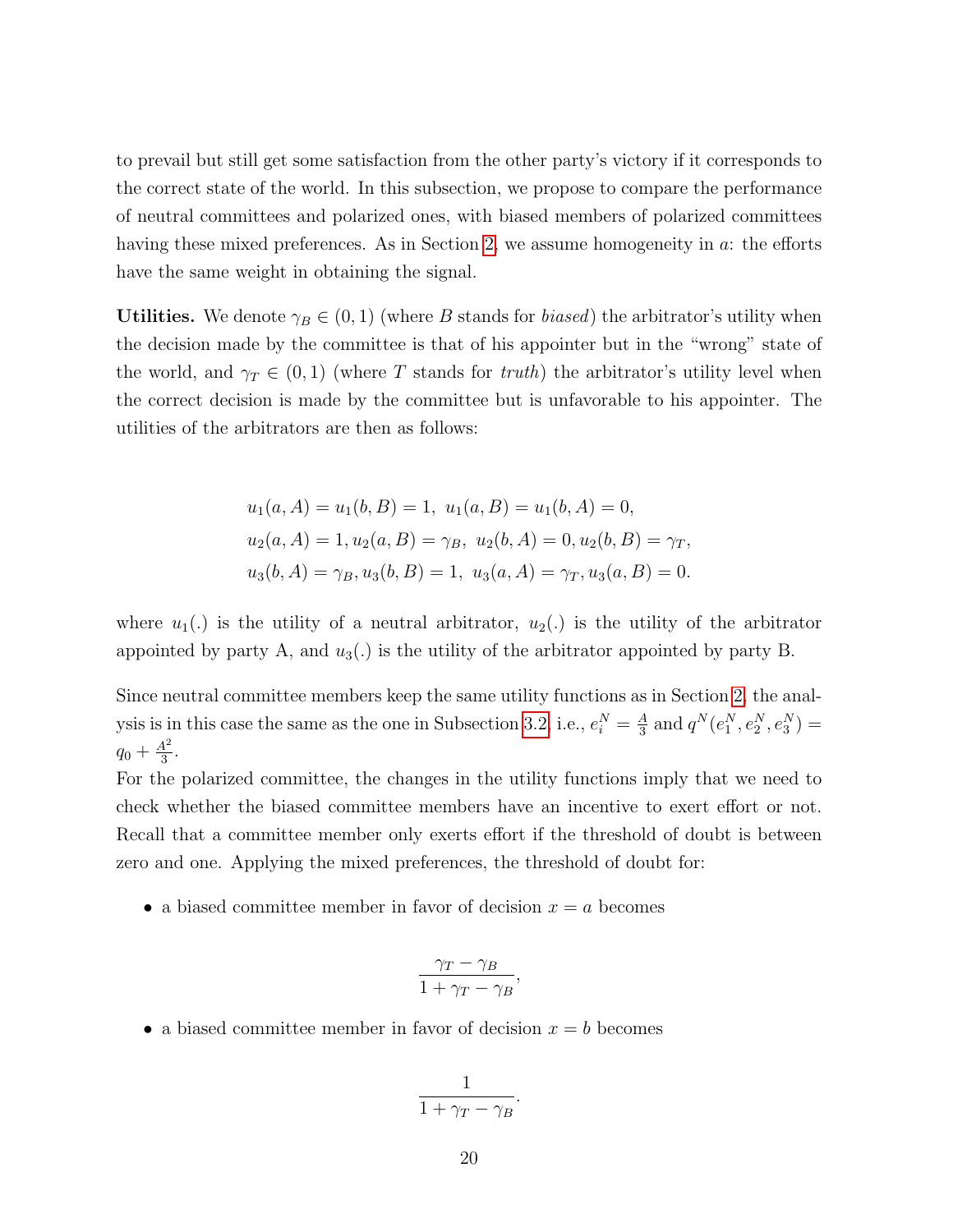For the biased member in favor of  $x = a$ , whenever  $\gamma_T \leq \gamma_B$ , his threshold becomes negative: the biased committee members make no effort, so that  $e_2 = e_3 = 0$ . Their preference for truth  $(\gamma_T)$  is too weak compared to their bias in favor of his appointer  $(\gamma_B)$ , so that supporting the cost of effort is not profitable for him. The cost of exerting effort is worth being paid only if  $\gamma_T > \gamma_B$ . In this case, the threshold of doubt of a biased committee member is between zero and one. His final decision then depends both on his bias  $(\gamma_B)$ , his preference for truth  $(\gamma_T)$  and the precision of the signal (given by the probability  $q^P$ ).

Similarly, for the biased member in favor of  $x = b$ , whenever  $\gamma_T \leq \gamma_B$ , his threshold becomes superior to one so that he does not exert any effort  $(e_2 = e_3 = 0)$ , as his taste for the truth is too weak. Efforts are exerted only when  $\gamma_T > \gamma_B$ .

In what follows, we distinguish between these two cases that we call weak and strong preferences for the truth.

**Definitions.** We say that committee members have *weak preferences for the truth* when  $\gamma_T \leq \gamma_B$ . Committee members have strong preferences for the truth when  $\gamma_T > \gamma_B$ .

Equilibrium under weak preferences for the truth. Since only the neutral committee member exerts a nonzero effort, the probability to obtain a correct signal is the same as the one found in Subsection 3.[3](#page-11-4) (equation [\(6\)](#page-12-2)):

$$
q^P(e_1^P, 0, 0) = q_0 + \frac{A^2}{3^{2/r}}.
$$

Equilibrium under strong preferences for the truth. In this case, all thresholds of doubts are between 0 and 1, and all arbitrators maximize their non-trivial utility functions. The neutral arbitrator (arbitrator 1) then maximizes:

$$
\max_{e_1} q_0 + A\left(\frac{e_1^r}{3} + \frac{e_2^r}{3} + \frac{e_3^r}{3}\right)^{\frac{1}{r}} - c(e_1).
$$

The first-order condition becomes: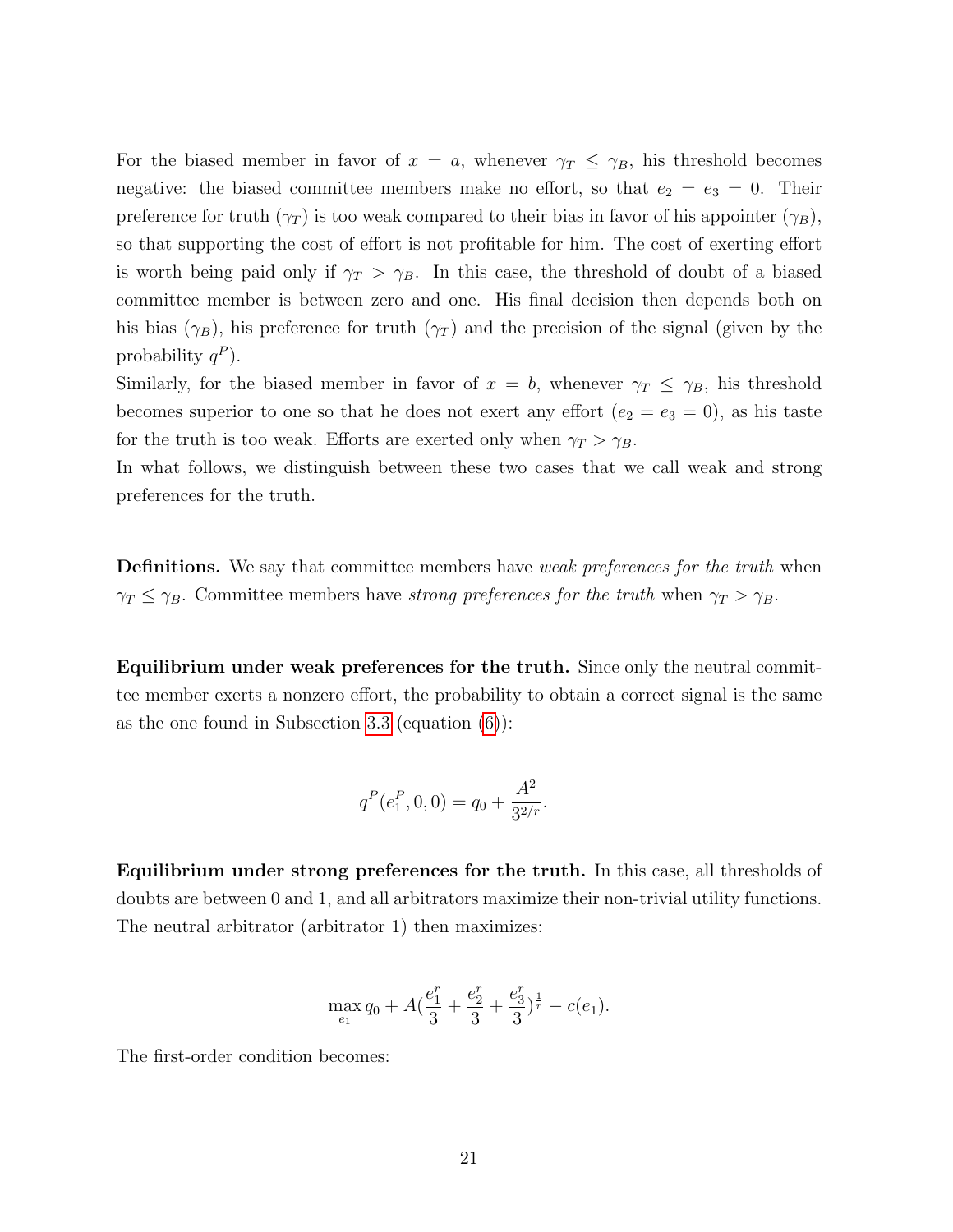$$
A\left[\frac{e_1^r}{3} + \frac{e_2^r}{3} + \frac{e_3^r}{3}\right]^{\frac{1-r}{r}} = 3e_1^{2-r}.\tag{16}
$$

Each polarized arbitrator  $j \in \{2, 3\}$  maximizes:

$$
\max_{e_j} \frac{[1 - \gamma_B + \gamma_T]}{2} q^P(e_1, e_2, e_3) - c(e_j).
$$

The first-order condition of a polarized arbitrator is then:

<span id="page-21-0"></span>
$$
\frac{[1-\gamma_B+\gamma_T]}{2}A\left[\frac{e_1^r}{3}+\frac{e_2^r}{3}+\frac{e_3^r}{3}\right]^{\frac{1-r}{r}}=3e_j^{2-r}.\tag{17}
$$

Combining [\(16\)](#page-18-2) and [\(17\)](#page-21-0), we can derive that:

$$
e_j = e_1 \left(\frac{1 + \gamma_T - \gamma_B}{2}\right)^{\frac{1}{2-r}}.
$$
\n(18)

The effort made by a biased committee member is then lower than the effort made by the neutral member in a polarized committee. Mathematically, this comes from  $r \leq 1$  and  $\frac{1+\gamma_T-\gamma_B}{2} \leq 1$ . It is due to the fact that the arbitrator has a trade-off between increasing his effort to get utility from the truth and decreasing it because of his bias. Replacing  $e_2$  and  $e_3$  by their values in equation [\(16\)](#page-18-2), we get:

$$
A\left[\frac{e_1^r}{3} + \frac{2}{3}\left(e_1\left((\frac{1+\gamma_T - \gamma_B}{2})^{\frac{1}{2-r}}\right)^r\right)^{\frac{1-r}{r}} = 3e_1^{2-r} \tag{19}
$$

$$
\Leftrightarrow e_1 = \frac{A}{3} Y^{\frac{1-r}{r}}.
$$
 (20)

with 
$$
Y = \left[\frac{1}{3} + \left(\frac{2}{3}\right)Z^{\frac{r}{2-r}}\right]
$$
 and  $Z = \frac{1 - \gamma_B + \gamma_T}{2}$ .

We can then deduce the probability to get the signal that is correlated to the truth state of the world:

$$
q^{P}(e_1, e_2, e_3) = q_0 + \frac{A^2}{3} Y^{\frac{2-r}{r}} \text{ if } \gamma_T > \gamma_B. \tag{21}
$$

To summarize our results under a polarized committee, we can write: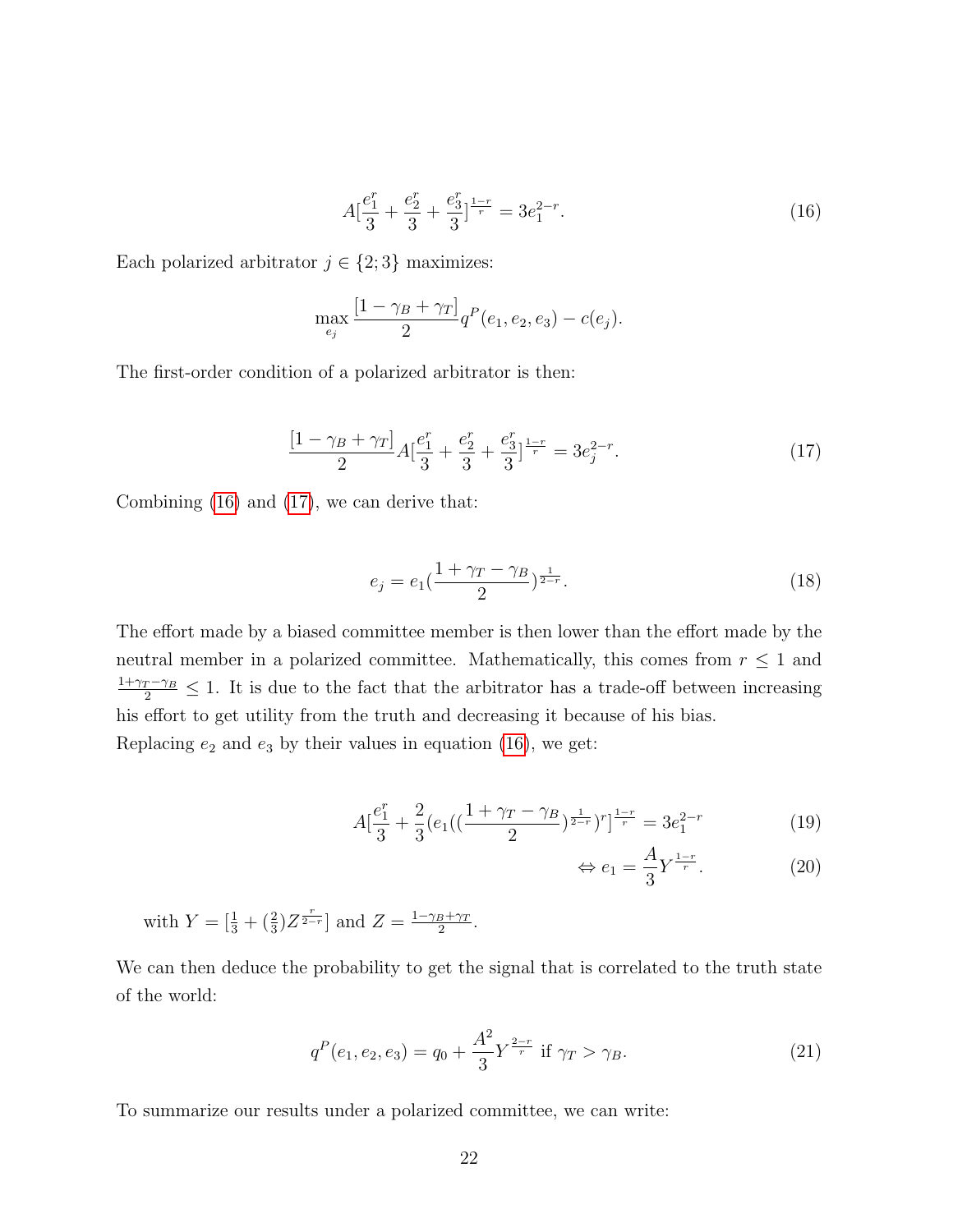$$
q^{P}(e_1, e_2, e_3) = \begin{cases} q_0 + \frac{A^2}{3^{2/r}} & \text{if } \gamma_T \le \gamma_B \\ q_0 + \frac{A^2}{3} Y^{\frac{2-r}{r}} & \text{if } \gamma_T > \gamma_B. \end{cases}
$$

<span id="page-22-0"></span>**Proposition 4.** When  $\gamma_T \leq \gamma_B$  (weak preferences for the truth),  $q^P > q^N$  if and only if  $r < 0$ . When  $\gamma_T > \gamma_B$  (strong preferences for the truth),  $q^N > q^P$  always holds.

The proof of Proposition [4](#page-22-0) is relegated to Appendix A.

Our results can be interpreted as follows: When the biased arbitrators have weak preferences for the truth, i.e.,  $\gamma_T \leq \gamma_B$ , then, as in Section [3,](#page-9-0) neutral committees induce a more precise signal and perform better than polarized committees if and only if  $r > 0$ . Biased members of polarized committees do not make any effort because their preferences for truth are too weak. The situation is the same as the one described in Section [3.](#page-9-0)

The neutral committee performs better than the polarized committee when efforts are substitutes because efforts are reinforced by the others' efforts. Yet, when  $r < 0$  (i.e. efforts are complements), polarized committees perform better because neutral committees suffer from free-riding.

When the biased arbitrators have strong preferences for the truth, i.e.,  $\gamma_T > \gamma_B$ , then neutral committees perform better than polarized committees regardless of the value of r. The biased members of polarized committees exert positive efforts to look for truth, but these efforts are lower than neutral members' efforts because their preferences are not fully driven by the search for the truth. The utility from the truth is lower for these members compared to neutral members whose preferences are fully driven by the search for the truth. When  $r > 0$  (efforts are substitutes), the positive effect induced by the peers' efforts is stronger in neutral committees. When  $r < 0$  (efforts are complements), neutral committees suffer from free-riding, but polarized committees suffer both from free-riding and lower incentives to make efforts because of the partial consideration of truth. Neutral committees then still perform better than polarized ones, regardless of whether efforts are substitutes or complements.

A last remark can be made on Proposition [4.](#page-22-0) We consider here that the two biased committee members are "similarly" biased, i.e. the two members have the same utilities  $\gamma_T$  and  $\gamma_B$ . There is no reason that these biases in favor of the truth or of their appointer change according to the identity of the party that appoints them. However, we verify in Appendix C that Proposition [4](#page-22-0) still holds for biased members with different preferences, i.e.  $\gamma_{T2} \neq \gamma_{T3}$  and  $\gamma_{B2} \neq \gamma_{B3}$ .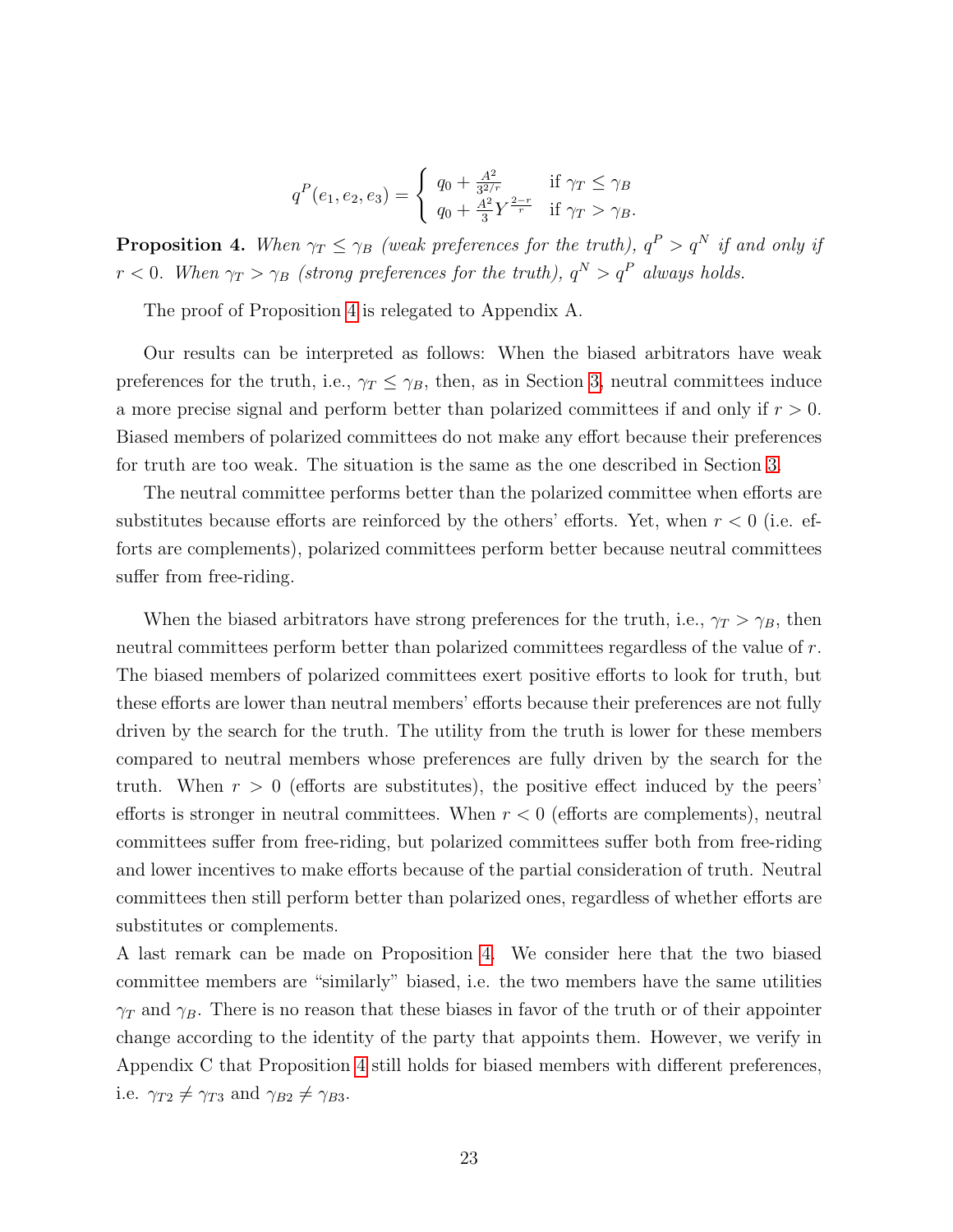#### 4.3 Larger committees

Our main result suggests that neutral arbitration committees outperform polarized committees in terms of information acquisition and the precision of the signal about the state of the world if and only if efforts are substitutes. However, our result is obtained for three-arbitrator committees only. In this section, we prove that our result holds for any (odd-numbered) committee size and we also provide arguments suggesting that three is indeed the optimal committee size.

To extend our previous model to include n arbitrators, we assume that  $n$  can be any odd number greater or equal to three.

With  $n$  arbitrators, the probability of obtaining a correct signal becomes

$$
q(e_1, \ldots, e_n) = q_0 + A \left(\sum_{i=1}^n a_n e_i^r\right)^{\frac{1}{r}},\tag{22}
$$

where  $a_n = \frac{1}{n}$  $\frac{1}{n}$ . For simplicity we assume that all arbitrators have equal weight in the signal production function.

Neutral committees. In a neutral committee, each committee member maximizes

$$
\max_{e_i} q(e_1, \dots, e_n) - c(e_i). \tag{23}
$$

It is straightforward to show that in equilibrium all members exert the same level of effort which is given by

$$
e_n^N = a_n A,\tag{24}
$$

where the superscript N indicates neutral committees and the subscript  $n$  indicates the number of committee members. Since  $a_n = \frac{1}{n}$  $\frac{1}{n}$ , then the effort made by each member is decreasing with the committee size. Each individual's effort has a lower weight as the committee size increases. The marginal benefit of the effort is then lower, so that the intensity of the effort decreases.

This yields a correct signal with probability

$$
q_n^N = q_0 + a_n A^2 = q_0 + \frac{A^2}{n}.
$$
\n(25)

Observe that this probability is decreasing in  $n$ . This is a consequence of the marginal benefit of the individual effort being lower the larger the committee.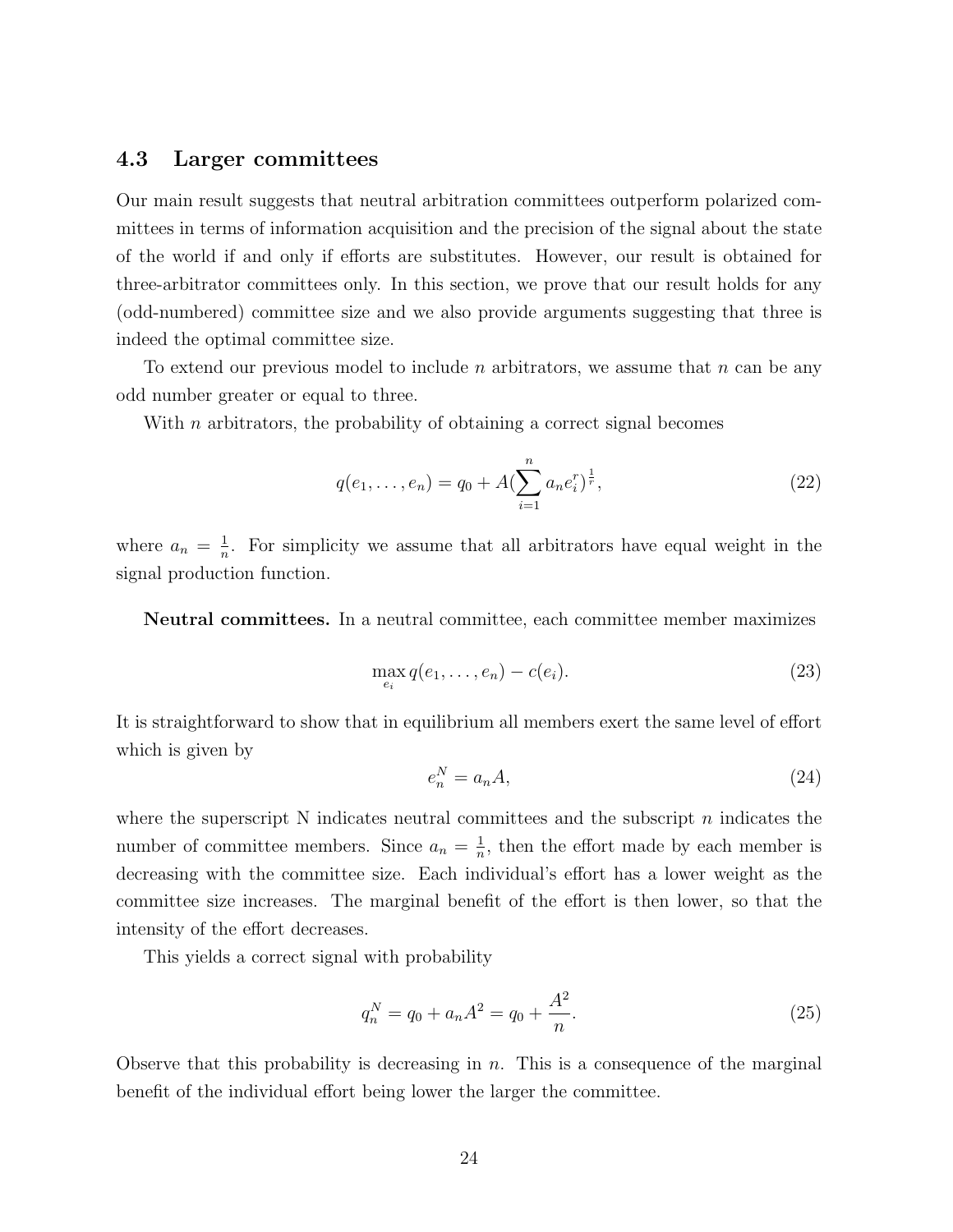Furthermore, the function  $q(.)$  has constant returns to scale since  $\sum_{i=1}^{n} a_i = \sum_{i=1}^{n} a_i$  $\frac{1}{n}$  = 1. This implies that  $q(\frac{1}{n})$  $\frac{1}{n}e_1, ..., \frac{1}{n}$  $(\frac{1}{n}e_n) = \frac{1}{n}q(e_1, ..., e_n)$ . Maximizing the probability to get a correct signal then implies to have  $\frac{1}{n}$  as high as possible, i.e.,  $n = 3$ .

Polarized committees. In a polarized committee with only three members, it was immediate that one was in favor of A while another was in favor of B. Denote the (even) number m the number of polarized committee members whereof  $\frac{m}{2}$  members are in favor of each of the two decisions (A and B). In a larger committee it is not clear whether all members (but one) are polarized  $(m = n - 1)$ , only two  $(m = 2)$  are polarized or if the number should be somewhere in-between  $(m \in \{4, \ldots, n-3\})$ .

In practice, different arbitral institutions provide slightly different rules to organize arbitrations (see footnote 2). Most of arbitral institutions recommend three-arbitrator panels.[16](#page-24-0) Institutions that simply mention that parties have to agree on an odd number of arbitrators and on a method of appointing arbitrators suggest that each party appoints exactly the same number of arbitrators.<sup>[17](#page-24-1)</sup> For instance, if there are 5 arbitrators, one party appoints two arbitrators, the other party chooses two arbitrators and they appoint the fifth arbitrator on a common agreement. These rules suggest that all but one arbitrator might be polarized  $(m = n - 1)$ .

However, to be as general as possible and in order to be able to say something about the optimality of this rule, we allow for an arbitrary number  $m \in \{2, 4, \ldots, n-1\}$  of polarized arbitrators. This, of course, includes the case described above  $(m = n - 1)$ .

In a polarized committee with m polarized members, this implies that these  $m$  members' effort is equal to zero  $e_m = 0$ . Only  $n - m$  arbitrators exert effort and it can easily be checked that their efforts (which maximize their individual utility) are given by

$$
e_n^P = (n - m)^{\frac{1 - r}{r}} a_n^{\frac{1}{r}} A = \frac{A(n - m)^{\frac{1 - r}{r}}}{n^{\frac{1}{r}}}.
$$
 (26)

The level of effort of a neutral arbitrator in a polarized committee depends both on the total size of the committee and the number of biased arbitrators. For a given number m of biased arbitrators, when  $r < 0$  (efforts are complements),  $\frac{\partial e_n^P}{\partial n} < 0.18$  $\frac{\partial e_n^P}{\partial n} < 0.18$  The effort

<span id="page-24-0"></span><sup>&</sup>lt;sup>16</sup>For three-arbitrator panels, the appointing rules state that each party nominates one arbitrator and the third is chosen by mutual agreement, as described in Section [3.](#page-9-0) For example, see the rules of the ICSID: https://icsid.worldbank.org/en/Pages/process/Number-of-Arbitrators-and-Method-of-their-Appointment-(Additional-Facility-Arbitration).aspx)

<span id="page-24-2"></span><span id="page-24-1"></span><sup>17</sup> http://konrad-partners.com/knowledge-base/arbitration-guide/the-arbitration-tribunal.htm  $18 \frac{\partial e_n^P}{\partial n} = \frac{A}{rn^{1/r}} (n-m)^{\frac{1-r}{r}} \left[ \frac{1-r}{n-m} - \frac{1}{n} \right].$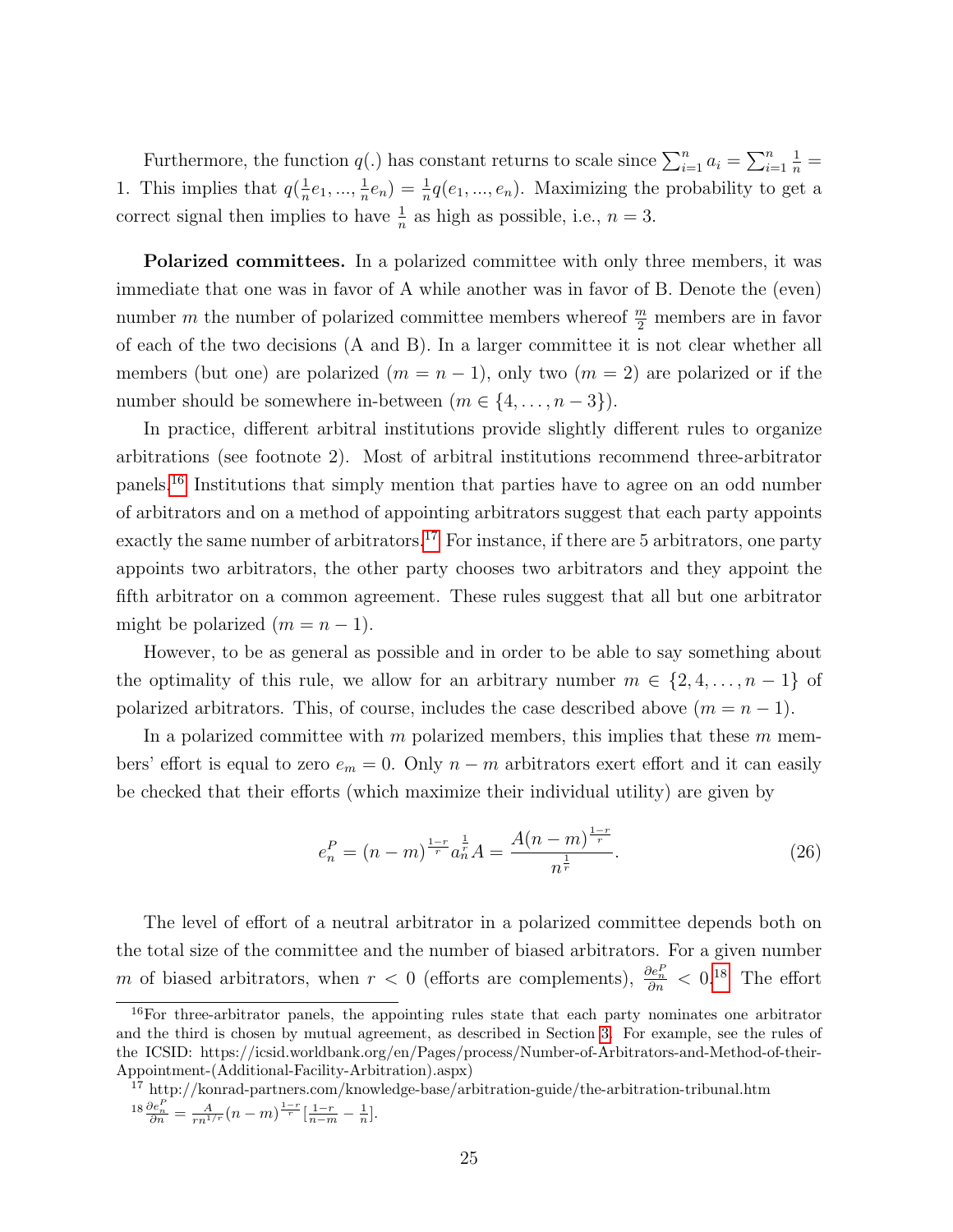of a committee member reduces the effort of the other members, so that an increase of the committee size (and the relative share of neutral members in the committee) leads to more free-riding and lower incentives to exert effort.

When  $r > 0$  (efforts are substitutes), efforts reinforce each other. This increases the incentives to exert effort. However, the weight of each arbitrator  $(\frac{1}{n})$  also decreases as n increases. This creates an opposite effect: the marginal benefit of the effort is decreasing which reduces the incentives to exert effort. We find that  $\frac{\partial e_n^P}{\partial n} > 0$  if  $r < \frac{m}{n}$  and  $\frac{\partial e_n^P}{\partial n} < 0$ otherwise. There is then a threshold on n: for n small enough, any increase in n increases the individual effort (*spillover effect*), but when *n* is too high so that  $r > \frac{m}{n}$ , then the individual efforts are decreasing (relative weight effect).

Regarding the variations of  $m$  (i.e., the number of biased members) for a given number of committee members *n*, we find that  $\frac{\partial e_n^P}{\partial m} > 0$  if  $r < 0$  and  $\frac{\partial e_n^P}{\partial m} < 0$  if  $r > 0$ . An increase in  $m$  implies that the relative number of neutral committee members is decreasing in the committee. When efforts are substitutes, this has a negative impact of incentives because efforts of the neutral members reinforce each other. When efforts are complements, this has a positive impact because free-riding is reduced.

This translates into a probability of obtaining the correct signal that inherits this property of the underlying effort and is such that

$$
q_n^P = q_0 + \frac{(n-m)^{\frac{2}{r}}}{n-m} a_n^{\frac{2}{r}} A^2 = q_0 + \frac{A^2 (n-m)^{\frac{2}{r}}}{(n-m)n^{\frac{2}{r}}}.
$$
 (27)

Comparison. We are now ready to state our generalized version of Proposition [1.](#page-14-0)

<span id="page-25-0"></span>**Proposition 5.** For any committee size n,  $q_n^N > q_n^P$  if and only if  $r > 0$ .

The proposition shows that our finding where neutral committees are only preferred whenever efforts are substitutes holds for any committee size and composition. The proof can be found in Appendix A.

Optimal committee size. When efforts are substitutes, neutral committees outperform polarized committees. Coupled with the fact that the efficiency of a neutral committee (as measured by  $q_n^N$ ) is decreasing in committee size. This suggests that when  $r > 0$ , the smaller the committee the better. In fact this implies that for neutral committees the optimal committee size is 3. This result justifies our initial assumption of  $n=3$ .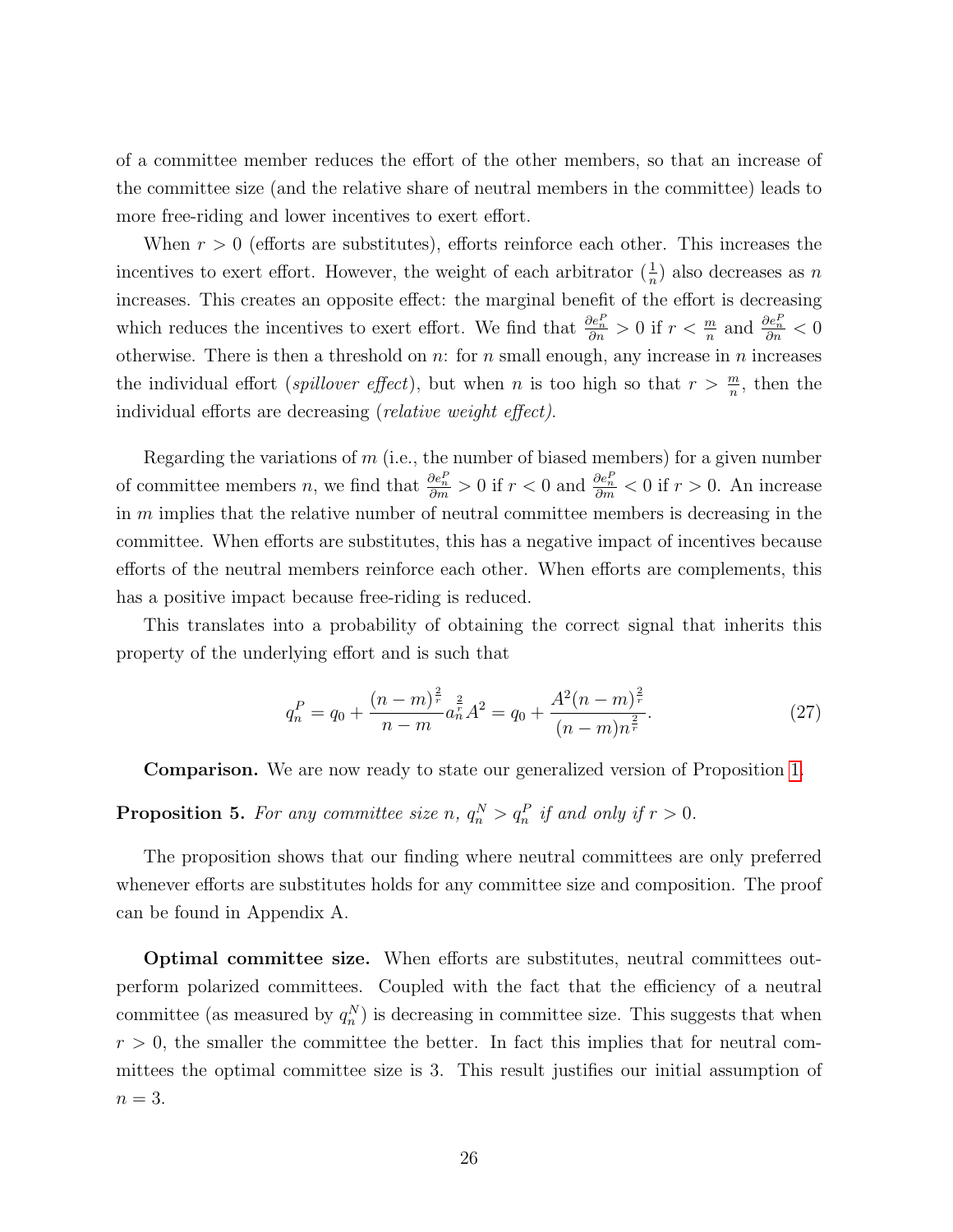For  $r < 0$ , the result is a bit more nuanced. As summarized in the next lemma,  $q_n^P$  is decreasing in committee size  $n$ , but increasing in the number of polarized members.

Lemma 5. For  $r < 0$ ,

$$
\frac{\partial q_n^P}{\partial n} < 0,\tag{28}
$$

$$
\frac{\partial q_n^P}{\partial m} > 0. \tag{29}
$$

This means that for  $r < 0$ , increasing the general committee size is inefficient as it increases free-riding within the committee among the neutral members of the committee. However, if (for a given committee size) the number of polarized committee members increases (i.e., the relative number of neutral members in the committee decreases), efficiency goes up as this decreases the free-riding problem. Overall, this lemma suggests that the result might depend on whether polarized or neutral members are introduced or removed.

This can also be seen from the two polar cases,  $m = 2$ , which we will call weakly polarized (WP) and  $m = n - 1$ , very polarized (VP). The associated probabilities of obtaining a signal that matches the underlying state are

$$
q_n^{WP} = q_0 + A^2 \frac{(n-2)^{\frac{2}{r}}}{n^{\frac{2}{r}}(n-2)},
$$
\n(30)

$$
q_n^{VP} = q_0 + a_n^{\frac{2}{r}} A^2 = q_0 + \frac{A^2}{n^{\frac{2}{r}}}.
$$
\n(31)

For weakly polarized committees, whenever  $r < 0$ ,  $q_n^{WP}$  is decreasing in committee size so that the same argument as for neutral committees remains valid. However, for very polarized committees the opposite hold:  $q_n^{VP}$  is increasing in n.

This implies that for  $r < 0$ , it is optimal for very polarized committees to be very large. Notice however that this result relies on an artifact of the model which says that when the committee size increases, the weight of each member in the production of the signal precision (assumed to be symmetric) decreases and this makes the marginal benefit from effort of the one neutral member increase. However, if adding new polarized members to the committee does not change the weight of the neutral arbitrator in the signal-generating function, then the equilibrium value of the probability of a correct signal does not change. In this situation, the incentives of the neutral member making efforts are not changed as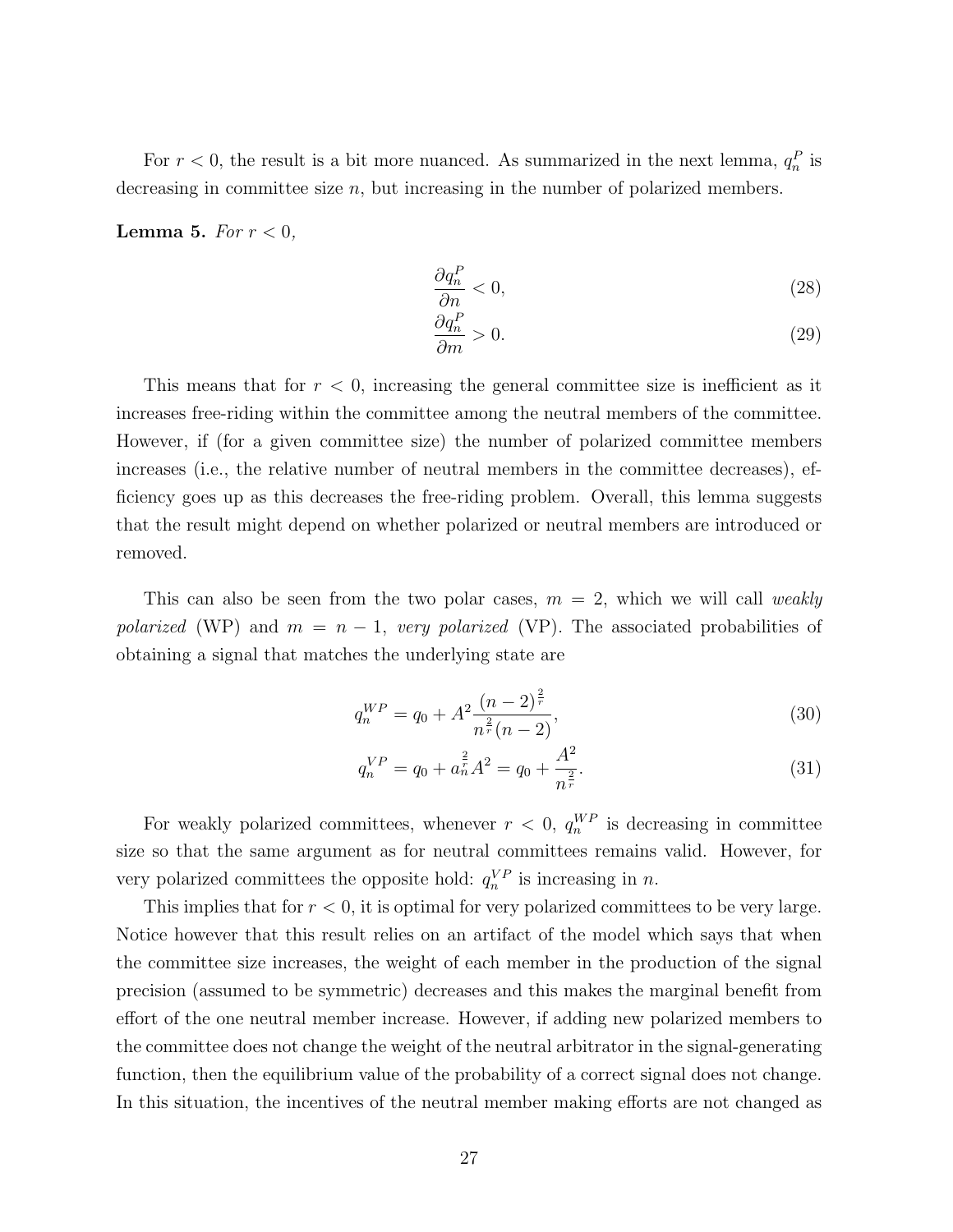the costs and benefits derived from his effort are the same. This effort is the only one determining the precision of the signal so that the quality of the signal remains the same whatever the number of biased members.

Up to now, we have investigated the impacts of the committee size for the most efficient committee, i.e. the neutral committee when  $r > 0$  and the polarized committee when  $r < 0$ . However, our results can be generalized to the less efficient committee in each case. When  $r < 0$ , the precision of the signal is still decreasing in the size of the committee, as  $q_n^N = q_0 + \frac{A^2}{n}$  $\frac{4^2}{n}$ . When  $r > 0$ , adding biased members do not change the quality of the signal as long as the weight of the neutral members are unchanged. Adding neutral members does not increase the quality of the signal provided the relative weight of the biased members in the committee does not change.

By generalization of these arguments (which is formally done in Appendix A), we obtain the following proposition.

<span id="page-27-1"></span>**Proposition 6.** Consider a committee of size n, if adding new members of some type (polarized or neutral) does not change the weight of the other type in  $q(e)$  but uniformly reduces the weight within the type of the new members, then

- Increasing committee size never increases  $q(e)$ .
- Decreasing committee size never decreases  $q(e)$ .

Together these two results imply that the optimal committee size is  $n = 3$ .

Proposition [6](#page-27-1) is established abstracting away from any cost of remunerating the arbitrators and any coordination cost inside the committee. Adding these costs would just reinforce our results as this would make any increase of the committee's size costly.

## <span id="page-27-0"></span>5 Conclusion

We investigate the incentives to exert effort within arbitral committees. Such committees are common dispute resolution mechanisms outside of the court system. Focusing on three-member arbitral committees, we have compared the incentives to exert effort to learn the truth of two types of panels, i.e. neutral committees (made up of neutral members) and polarized committees (made up of two biased members and one neutral member). We allow for different types of efforts that can be either substitutes or complements. Our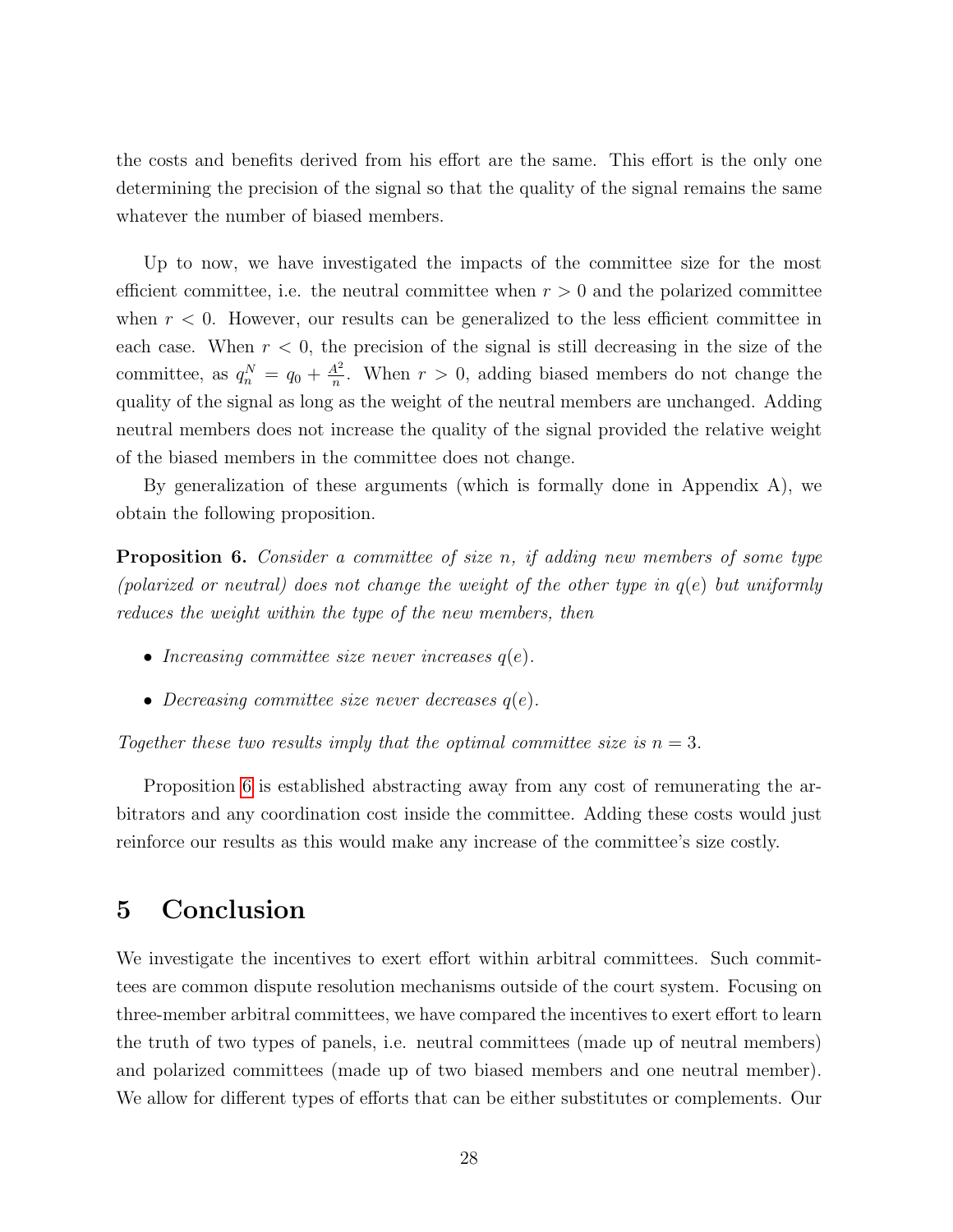results show that polarized committees perform better than neutral committees when efforts are complements. In this situation, efforts have a negative impact on the other members' efforts, which leads to free-riding. In neutral committees, all members make efforts to look for truth, so that this type of committee strongly suffers from free-riding. On the opposite, in polarized committees, only one member makes effort, so that there is no free-riding and the performance of this committee is then higher. Our results are robust to different assumptions, such as heterogeneous weights among committee members, mixed preferences of polarized members and the number of arbitrators in the committees.[19](#page-28-0) We also demonstrate that under some conditions three-member committees are more efficient than committees of any other size.

Our findings have strong implications for the appointment rules of arbitral committees. These appointment rules are quite debated. As an illustration, in October 2016, Belgium refused to sign a key trade agreement between E.U. and Canada, which had been in the pipeline for seven years. One reason of Belgium's opposition was the introduction of arbitration (as an alternative to the court system) for settling disputes between foreign investors and governments. It was feared that the appointment rules of arbitrators could contradict the right to an independent and impartial judiciary. A compromise was found with the signature of the trade agreement with the exception of the arbitration clause and Belgium gets the right to ask the European Court of Justice to determine whether a system of investor-state tribunals were compatible with EU law. In parallel, alternative appointment rules for arbitrators are explored.

Our results shed new light on the problem of appointment rules in arbitral committees. Some conflicts call for multi-dimensional investigations. For instance, in conflicts regarding contracts involving engineers, firms and funders, several types of investigations need to be done (investigations about the appropriate regulation to apply, the technical problem, the contractual design, the financial vehicle...). For these conflicts, the efforts to search for the truth are likely to be substitutes. Arbitrators investigate different dimensions of the project to get a more complete view of the conflict. Each effort allows to better understand a part of the conflict and may help the others to better investigate on their own dimension. There is then positive externalities between efforts. Our model states that neutral committees should perform better in this situation. Biased members of polarized committees do not make any effort and such positive externalities cannot be realized. On the opposite, some other conflicts call for general investigation in a precise field of law.

<span id="page-28-0"></span><sup>&</sup>lt;sup>19</sup>Although we limit the analysis to arbitral committees with an odd number of members, this is a common rule in arbitration (see footnote 2) as it avoids ties in the decision-making process.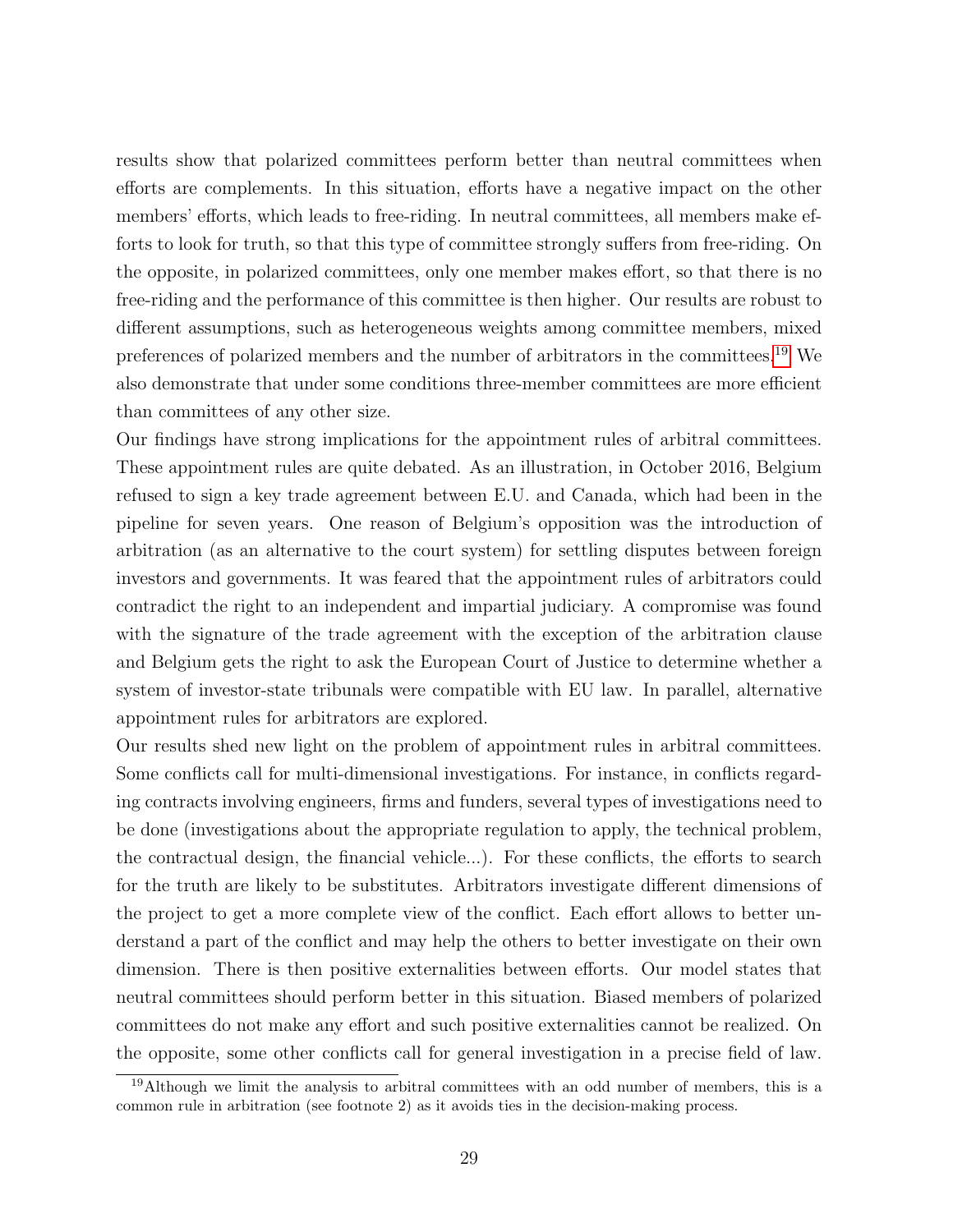For instance, a conflict on labor law needs deep investigation in this field of law. Efforts of arbitrators are likely to be complements and to suffer from free-riding: each arbitrator anticipates the others' efforts to learn more about the conflict and could decide to save on his or her own effort. To avoid such a situation, our model recommends polarized committees so that free-riding behavior can be avoided.

Going back to our model, the scope of our results could be larger than arbitral committees. For instance, in some countries, juries made up of several judges hear judicial cases. Judges are sometimes appointed by public officials who choose a representative of their political or societal preferences. The appointment of judges in the U.S. Supreme Court is quite representative of such a system. In some other cases, judges standing in juries are civil servants who are not appointed by politicians nor elected by citizens. Judges in the French Cour de Cassation (i.e. the highest Court in the French judiciary) are a good example of such a system.

Our analysis could be extended along several lines. First, a repeated games framework could show how committees' members efforts impact their probability to be nominated again in the future. Second, different types of efforts could be included. We focus here on efforts to learn the truth, but we could also assume other types of efforts, such as efforts to make one's own viewpoint prevail (whether this viewpoint is true or not). All these extensions represent avenues for future research on arbitration committees, but are beyond the scope of the current paper.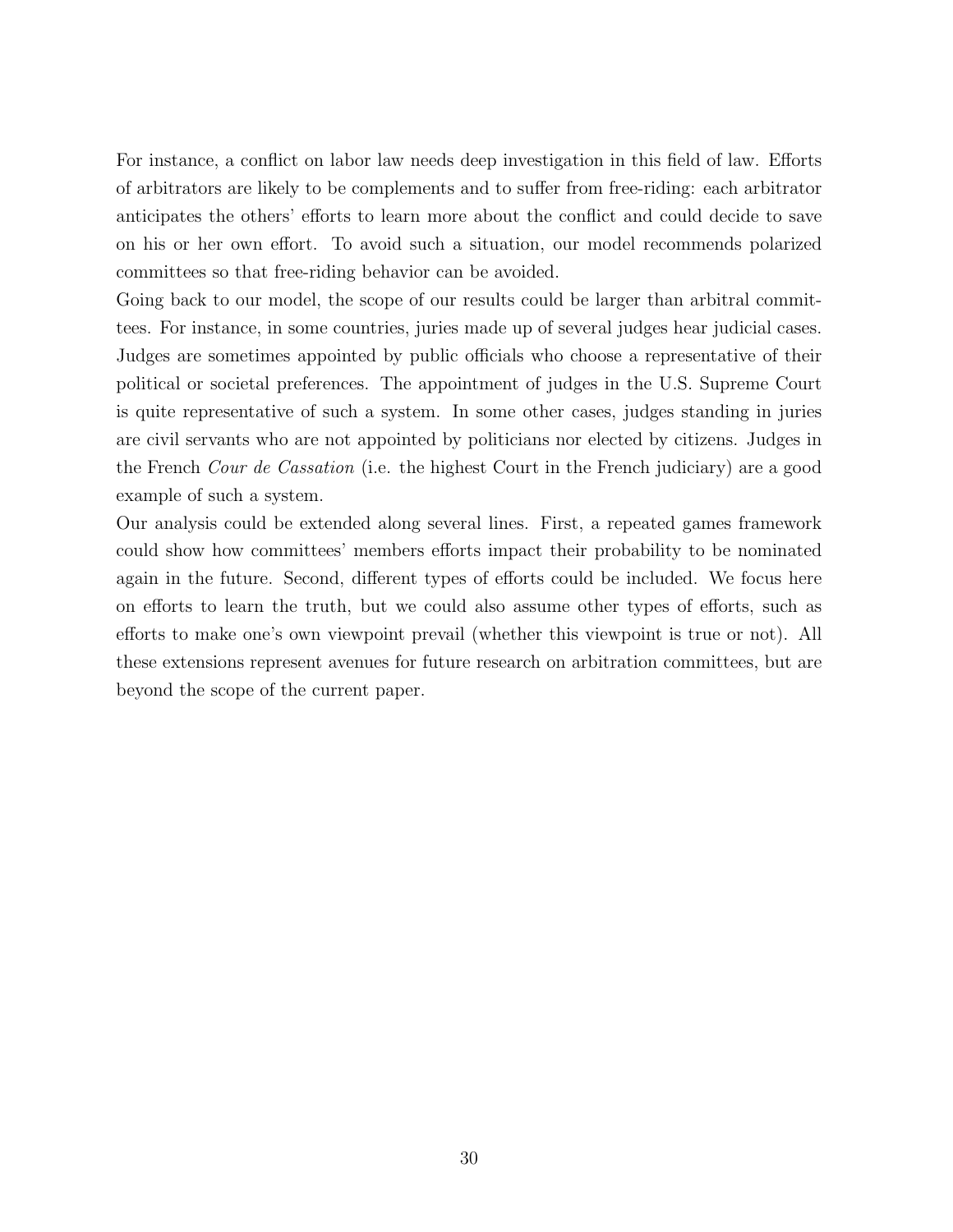### A Proofs

*Proof of Proposition [1.](#page-14-0)* Let us show that  $q^N > q^P$  as given by [\(6\)](#page-12-2) and [\(4\)](#page-11-2) if and only if  $r > 0$ .

$$
q^N > q^P \qquad \Leftrightarrow \frac{A^2}{3} > \frac{A^2}{3^{2/r}} \Leftrightarrow \frac{2}{r} > 1
$$

$$
\Leftrightarrow \begin{cases} 2 > r & \text{if } r > 0, \\ 2 < r & \text{if } r < 0. \end{cases}
$$

The first condition is always verified as  $r \in ]-\infty,1]$ . This implies that  $q^N > q^P$  whenever  $\Box$  $r > 0$ .

Proof of Proposition [2.](#page-14-1) The optimal levels of effort solve

$$
\max_{e} q(e) - c(e_1) - c(e_2) - c(e_3).
$$

It is straighforward to check that the fully interior solution to this problem is  $e_1 = e_2$  =  $e_3 = aA = e^N.$ 

There could also be two types of corner solutions: one with one member exert nonzero effort and the other one with two member exerting nonzero effort.

The first case corresponds to  $e_i = a^{\frac{1}{r}}A = e_1^P$  and  $e_j = e_k = 0$  while the latter corresponds to  $e_i = 0$  and  $e_j = e_k = 2^{\frac{1-r}{r}} a^{\frac{2}{r}} A$ .

From the comparison of the value of the objective function in the three cases, it is immediate that for  $r > 0$  the symmetric interior solution is optimal while for  $r < 0$  the solution with only one member exerting a nonzero effort is optimal.  $\Box$ 

*Proof of Proposition [4.](#page-22-0)* For  $\gamma_T \leq \gamma_B$ , we are back to the basic model. The proof is the same as for Proposition [1](#page-14-0) and is therefore omitted.

For  $\gamma_T > \gamma_B$ ,  $q^P \le q^N$  if and only if

$$
Y\left[\frac{1}{3} + \frac{2Z^{\frac{r}{2-r}}}{3}\right]^{\frac{1}{r}} \le 1\tag{A.1}
$$

$$
\Leftrightarrow \left(\frac{1}{3} + \frac{2}{3}Z^{\frac{r}{2-r}}\right)^{\frac{2-r}{r}} \le 1.
$$
\n(A.2)

When  $r < 0$  the exponent  $\frac{2-r}{r}$  is negative and we need to show that the base  $\frac{1}{3} + \frac{2}{3}$  $\frac{2}{3}Z^{\frac{r}{2-r}}$  is greater than one. When  $r > 0$  it is the opposite. Since  $\frac{2-r}{r}$  is greater than one, we need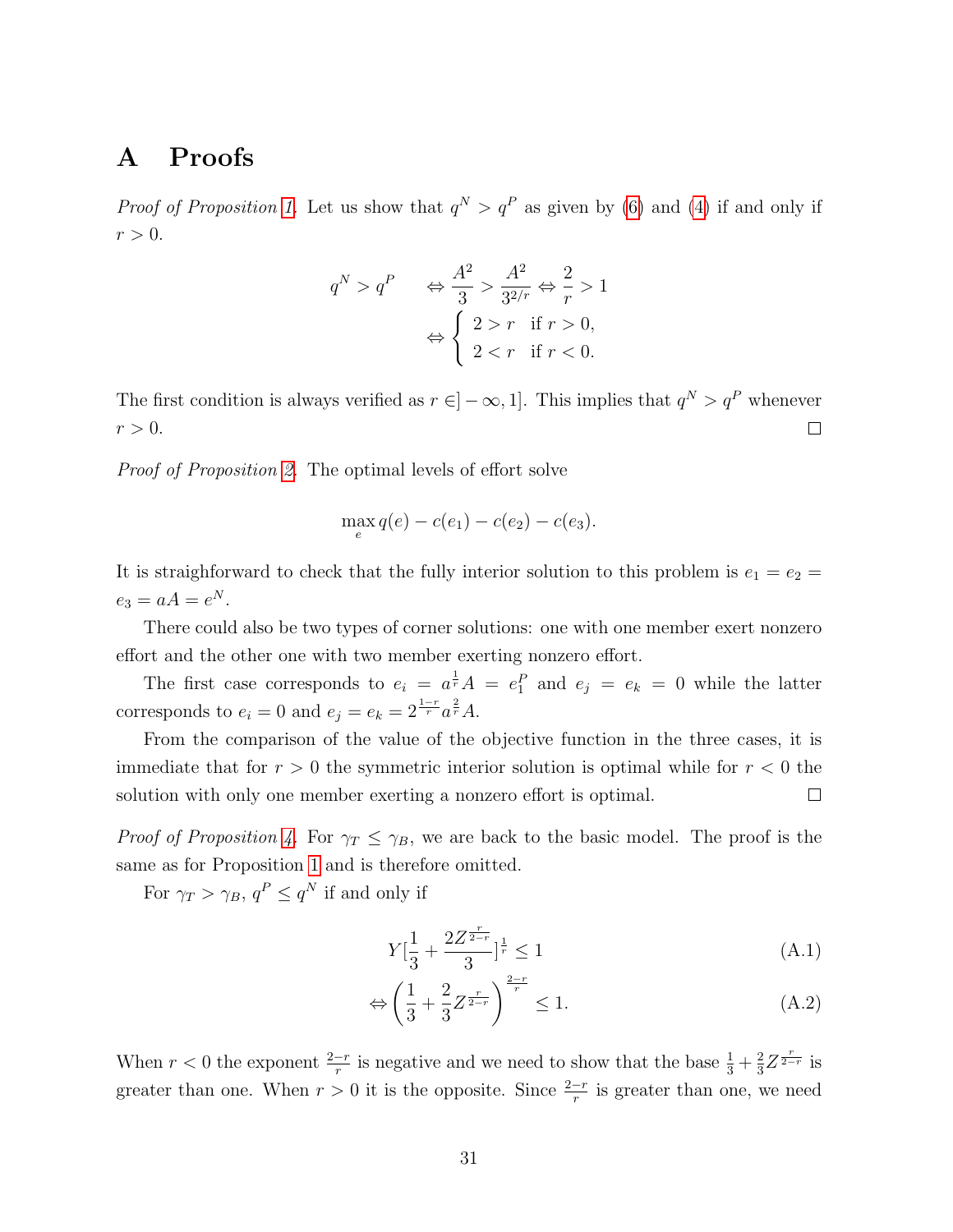to show that  $\frac{1}{3} + \frac{2}{3}$  $\frac{2}{3}Z^{\frac{r}{2-r}} \leq 1.$ 

Notice that by definition  $Z < 1$ . Thus for  $r < 0$  we have  $Z^{\frac{r}{2-r}} \geq 1$  and for  $r > 0$ we have  $Z^{\frac{r}{2-r}} \leq 1$ . This gives us the two inequalities we need and we can conclude that  $q^P \leq q^N$  if and only if  $r > 0$ .

$$
\qquad \qquad \Box
$$

 $\Box$ 

*Proof of Proposition [5.](#page-25-0)*  $q_n^N > q_n^P$  is equivalent to

$$
q_0 + \frac{A^2}{n} > q_0 + \frac{A^2(n-m)^{\frac{2}{r}}}{(n-m)n^{\frac{2}{r}}} \iff \frac{n^{\frac{2}{r}}}{n} > \frac{(n-m)^{\frac{2}{r}}}{(n-m)}.
$$
 (A.3)

Define  $K(x) \equiv \frac{x^{\frac{2}{r}}}{x} = x^{\frac{2-r}{r}}$ . Since  $n > n - m$ ,  $q_n^N > q_n^P$  is equivalent to  $K' > 0$ .

It is immediate that

$$
K'(x) = \frac{2 - r}{r} x^{\frac{2 - 2r}{r}}.
$$
\n(A.4)

This is positive if and only if  $r > 0$ .

*Proof of Proposition [6.](#page-27-1)* Suppose the initial committee is of size n and that two members are added or removed. Note that you cannot add or remove just one member as that breaks the symmetry between between A and B.

Consider first a neutral committee. In this scenario, only neutral members can be added and the exercise boils down to comparing a committee of size *n* with  $a_n = \frac{1}{n}$  $\frac{1}{n}$  and a committee of size  $n-2$  with  $a_{n-2} = \frac{1}{n-2}$  $\frac{1}{n-2}$ .<sup>[20](#page-31-0)</sup> With  $n-2$  members, individual effort is  $\frac{A}{n-2}$ and  $q_{n-2}^N = \frac{A^2}{n-2}$  $\frac{A^2}{n-2}$ . It is immediate that a smaller committee is more efficient  $(q_{n-2}^N > q_n^N)$ .

Let us now turn to polarized committees. Assume first that two polarized members are added. Since these members never exert effort and only diminish the weight on zeroeffort arbitrators (but do not change the neutral committee members' weights), output does not change compared to the situation without these additional members. The same argument applies when removing two polarized members.

Finally, we show that adding two neutral members is detrimental and removing two such members is beneficial. If you add two new neutral members, this changes the share of each member in the production function from  $a_n = \frac{1}{n}$  $\frac{1}{n}$  to  $\tilde{a}^N = \frac{(n-m)}{n}$ n  $\frac{1}{(n-m+2)}$  (total share of the  $n - m$  initial members divided by the number of members when the two new

<span id="page-31-0"></span> $^{20}$ In theory, we could add or remove just one neutral member, but to keep arguments as similar as possible throughout the proof we chose to add or remove 2. This choice does not change our result.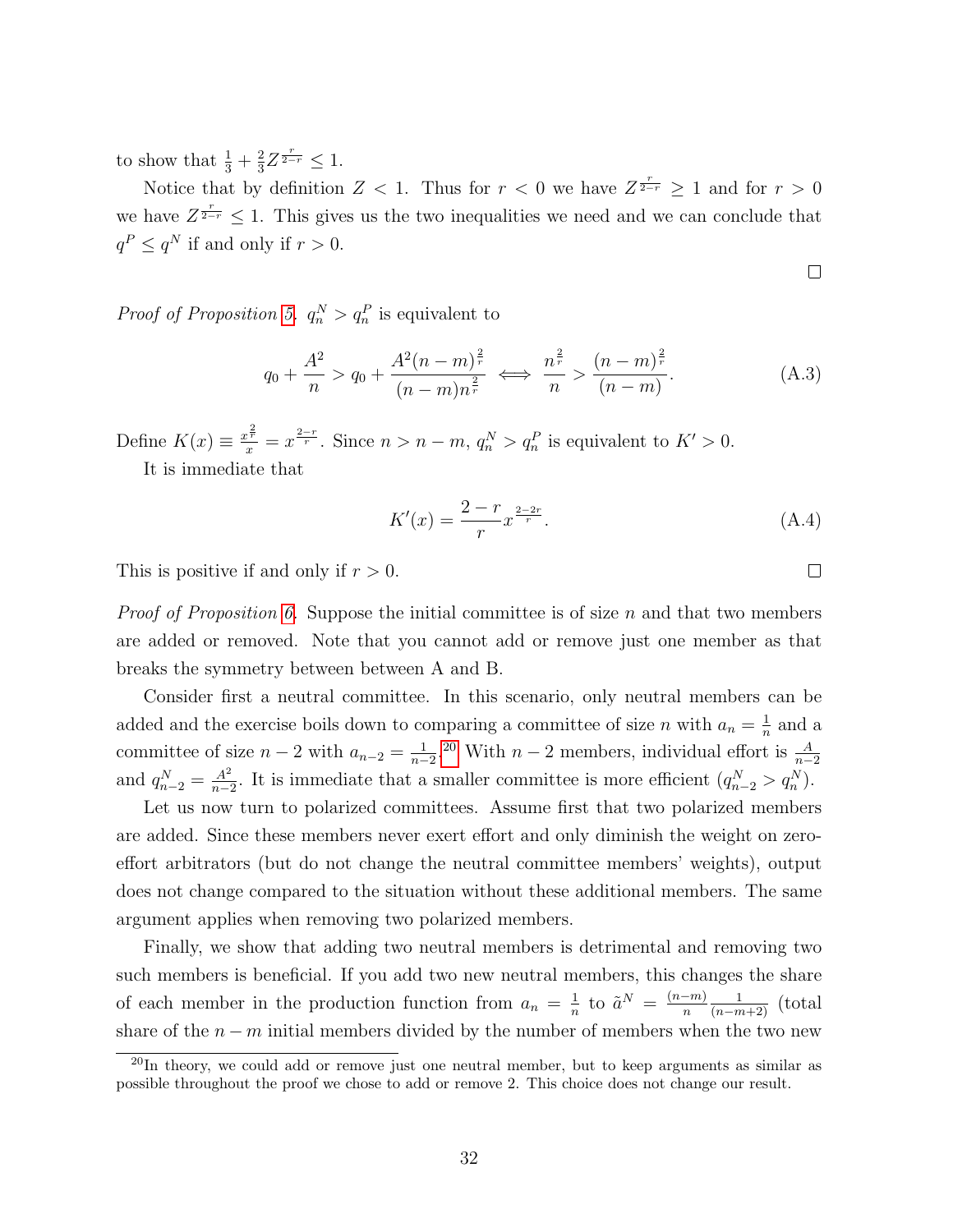ones have been added). It is straightforward to show that the new probability of signal matching state is

$$
q^{P+2} = q_0 + \frac{A^2(n-m+2)^{\frac{2}{r}}}{(n-m+2)} \frac{(n-m)^{\frac{2}{r}}}{n^{\frac{2}{r}}(n-m+2)^{\frac{2}{r}}},
$$
(A.5)

$$
q^{P+2} = q_0 + \frac{A^2(n-m)^{\frac{2}{r}}}{(n-m+2)n^{\frac{2}{r}}}.
$$
\n(A.6)

 $q_n^P > q^{P+2}$  can be written as

$$
\frac{(n-m)^{\frac{2}{r}}}{(n-m)n^{\frac{2}{r}}} > \frac{(n-m)^{\frac{2}{r}}}{(n-m+2)n^{\frac{2}{r}}}
$$
(A.7)

$$
\Leftrightarrow (n - m + 2) > n - m. \tag{A.8}
$$

The latter is always true.

A symmetric argument applies when removing two neutral members. It changes the share of each member in the production function from  $a_n = \frac{1}{n}$  $\frac{1}{n}$  to  $\tilde{a}^N = \frac{(n-m)}{n}$ n  $\frac{1}{(n-m-2)}$  and it is straightforward to show that the new probability of signal matching state is

$$
q^{P-2} = q_0 + \frac{A^2(n-m)^{\frac{2}{r}}}{(n-m-2)n^{\frac{2}{r}}}.
$$
\n(A.9)

 $q_n^P > q^{P-2}$  can be written as

$$
\frac{(n-m)^{\frac{2}{r}}}{(n-m)n^{\frac{2}{r}}} > \frac{(n-m)^{\frac{2}{r}}}{(n-m-2)n^{\frac{2}{r}}}
$$
(A.10)

$$
\Leftrightarrow (n-m-2) > n-m. \tag{A.11}
$$

 $\Box$ 

The latter is never true.

# <span id="page-32-0"></span>B Cobb-Douglas

As  $r \to 0$ , the CES function approaches Cobb-Douglas function with constant returns to scale, i.e.,

$$
q(e) = q_0 + A e_1^a e_2^a e_3^a,
$$
 (B.1)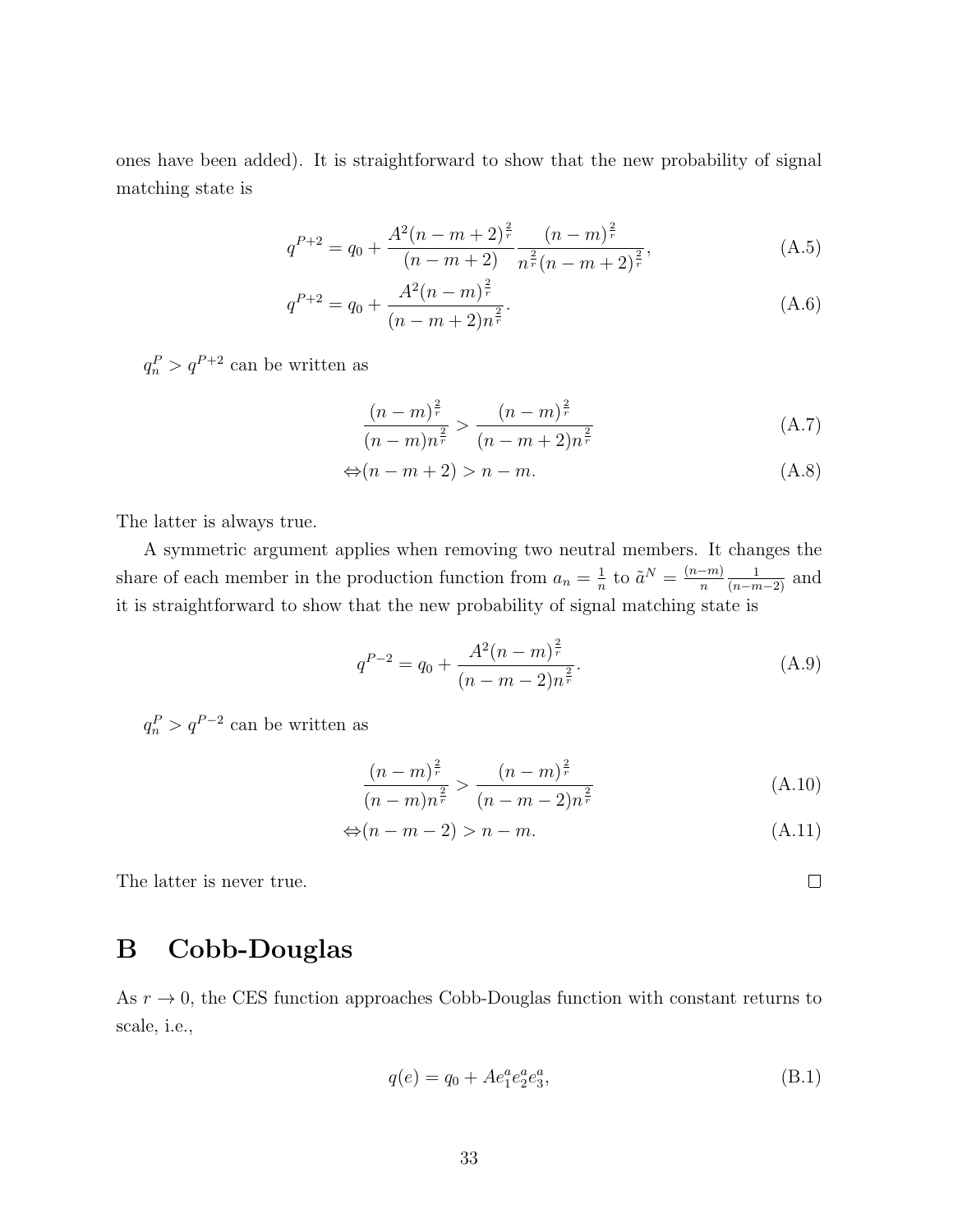with  $q=\frac{1}{3}$  $\frac{1}{3}$ .

In a polarized committee, member 2 and 3 never exert any effort because their decision in the voting stage is not influenced by the signal.

The neutral committee member's program can be written as

$$
\max_{e_1} q_0 + A e_1^{1/3} e_2^{1/3} e_3^{1/3} - c(e_1). \tag{B.2}
$$

This first-order condition writes:

$$
\frac{A}{3}e_1^{1/3-1}e_2^{1/3}e_3^{1/3} = e_1.
$$
\n(B.3)

Since  $e_2 = e_3 = 0$ , we can conclude from the first-order condition that  $e_1 = 0$  and thus  $q^{P} = q_{0}.$ 

In a neutral committee, each committee member  $i$  chooses effort to maximize his expected utility and the first-order condition is the same as above (in the neutral member's program above) and can be rearranged as

$$
\frac{A}{3}e_i^{1/3}e_j^{1/3}e_k^{1/3} = e_i^2.
$$
\n(B.4)

Since the left-hand side is the same in all three first-order conditions, we can conclude that the right-hand side are also equal and thus  $e_1 = e_2 = e_3$ . Using this in the first-order condition and rearranging yield

$$
e^N = \frac{A}{3}.\tag{B.5}
$$

This implies that  $q^N = q_0 + \frac{A^2}{3} > q^P$  and we have thus shown that the CES result for  $r > 0$  also holds at the limit.

# C Mixed preferences with different biases

Let us assume that the two biased arbitrators have different biased preferences so that: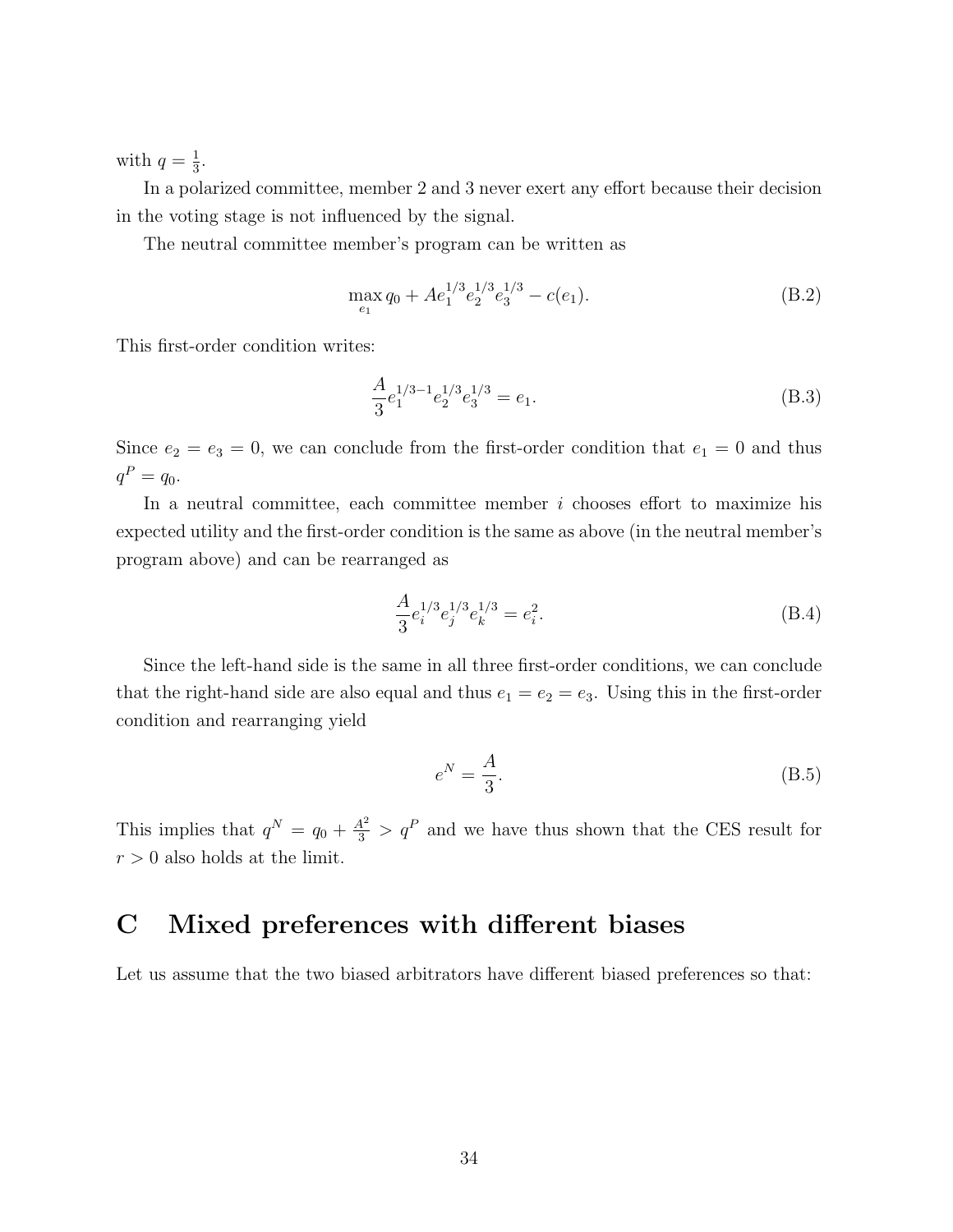$$
u_1(a, A) = u_1(b, B) = 1, u_1(a, B) = u_1(b, A) = 0,
$$
  
\n
$$
u_2(a, A) = 1, u_2(a, B) = \gamma_{B2}, u_2(b, A) = 0, u_2(b, B) = \gamma_{T2},
$$
  
\n
$$
u_3(b, A) = \gamma_{B3}, u_3(b, B) = 1, u_3(a, A) = \gamma_{T3}, u_3(a, B) = 0.
$$

1. First case: the two polarized members have weak preferences for truth This means that  $\gamma_{T2} - \gamma_{B2} < 0$  and  $\gamma_{T3} - \gamma_{B3} < 0$ , so that  $e_2 = e_3 = 0$ . The equilibrium is the weak preferences equilibrium described in Section [4.2.](#page-18-0)

### 2. Second case: The two biased arbitrators have strong preferences for the truth, but with different intensity.

The neutral arbitrator (arbitrator 1) maximizes:

$$
\max_{e_1} q_0 + A\left(\frac{e_1^r}{3} + \frac{e_2^r}{3} + \frac{e_3^r}{3}\right)^{\frac{1}{r}} - c(e_1).
$$

Each polarized arbitrator  $j \in \{2,3\}$  maximizes:

$$
\max_{e_j} \frac{[1 - \gamma_{Bj} + \gamma_{Tj}]}{2} q^P(e_1, e_2, e_3) - c(e_j).
$$

Resolving similarly to the demonstration made in Section [3,](#page-9-0) we get  $e_1 = \frac{A}{3}$  $\frac{A}{3}\tilde{Y}^{\frac{1-r}{r}},$  with  $\tilde{Y} = \left[\frac{1}{3} + \left(\frac{1}{3}\right)\tilde{Z}_2^{\frac{r}{2-r}} + \left(\frac{1}{3}\right)\tilde{Z}_3^{\frac{r}{2-r}}\right]$  and  $\tilde{Z}_j = \frac{1 - \gamma_{Bj} + \gamma_{Tj}}{2}$  $\frac{j+\gamma T j}{2}$  .

We can then deduce the probability to get the informative signal:

$$
q^{P}(e_1, e_2, e_3) = q_0 + \frac{A^2}{3} \tilde{Y}^{\frac{2-r}{r}}.
$$
\n(B.6)

Proposition 4 is still valid: when biased members have strong preferences for the truth (with different intensity), neutral committees perform better. Because the preferences of biased members are partly driven by the search of truth, they have some incentives to make efforts, but their incentives are still lower than that of neutral members, whether efforts are complements or substitutes.

3. Third case: one biased arbitrator has strong preferences for the truth and the other has weak preferences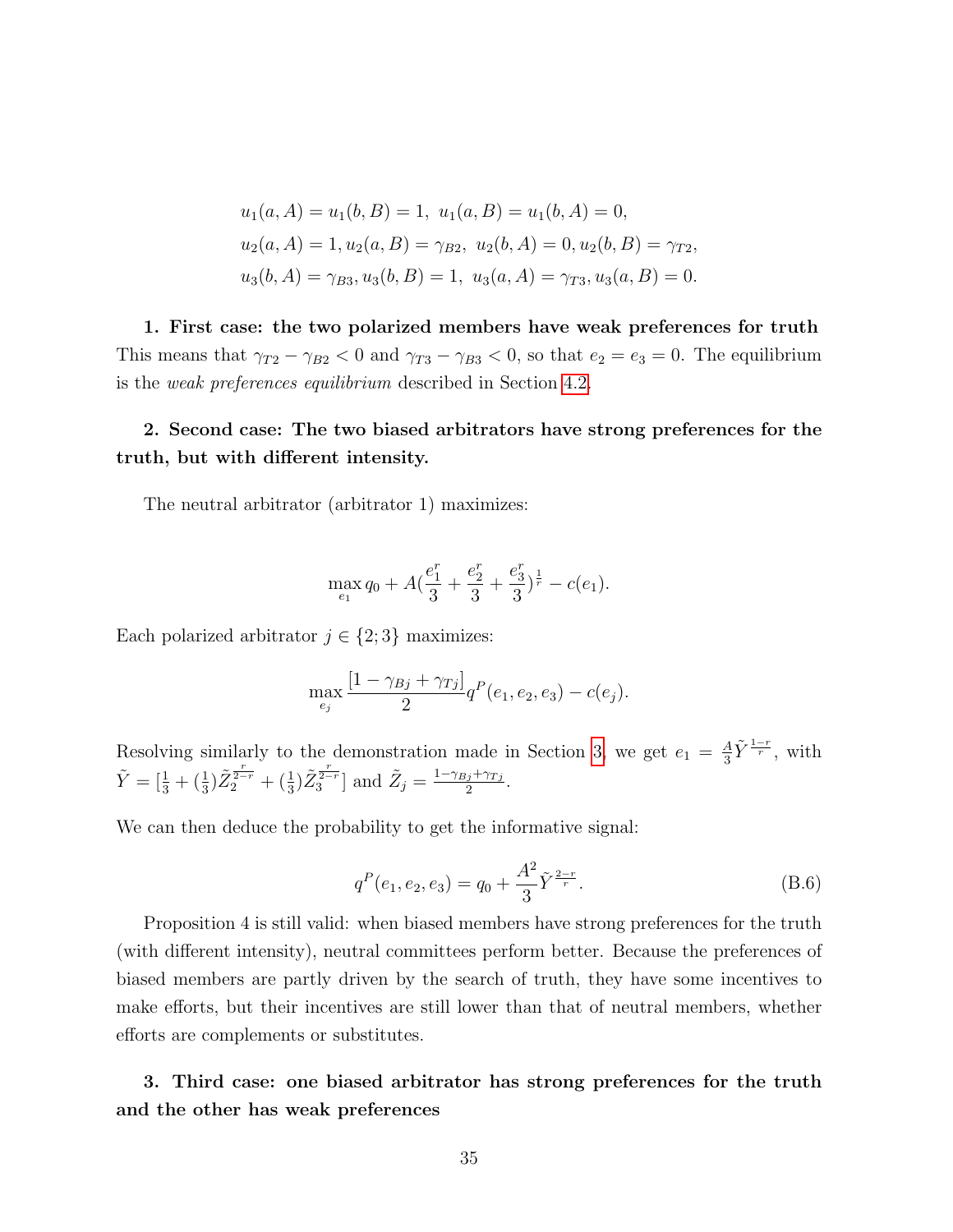We assume that arbitrator 1 is neutral, arbitrator 2 has strong incentives for the truth, and arbitrator 3 has weak preferences for the truth.<sup>[21](#page-35-0)</sup> This directly implies that  $e_3 = 0$ .

The neutral member in the committee maximizes:

$$
\max_{e_1} q_0 + A\left(\frac{e_1^r}{3} + \frac{e_2^r}{3}\right)^{\frac{1}{r}} - c(e_1).
$$

The polarized arbitrator 2 maximizes:

$$
\max_{e_2} \frac{[1 - \gamma_{B2} + \gamma_{T2}]}{2} q^P(e_1, e_2) - c(e_2).
$$

Resolving as in Section [3,](#page-9-0) we get  $e_1 = \frac{A}{3}$  $\frac{A}{3}\hat{Y}^{\frac{1-r}{r}}$  where  $\hat{Y} = \left[\frac{1}{3} + \frac{1}{3}\right]$  $\frac{1}{3}\hat{Z}^{r/2-r}$  and  $\hat{Z} =$  $1-\gamma_{B2}+\gamma_{T2}$  $\frac{2^{2+\gamma_{T2}}}{2}$ . This leads to a probability to get the correct signal under a polarized committee:

$$
q^{P}(e_1, e_2, 0) = q_0 + \frac{A^2}{3} \hat{Y}^{\frac{2-r}{r}}.
$$
 (B.7)

As previously, Proposition 4 still holds. The polarized committee has two members making positive efforts. Their incentives are lower compared to the neutral committee so that this polarized committe performs less efficiently.

<span id="page-35-0"></span> $\frac{21}{10}$ The case where arbitrator 3 has weak preferences for the truth and arbitrator 3 has strong preferences for the truth yields the same final result and is therefore omitted.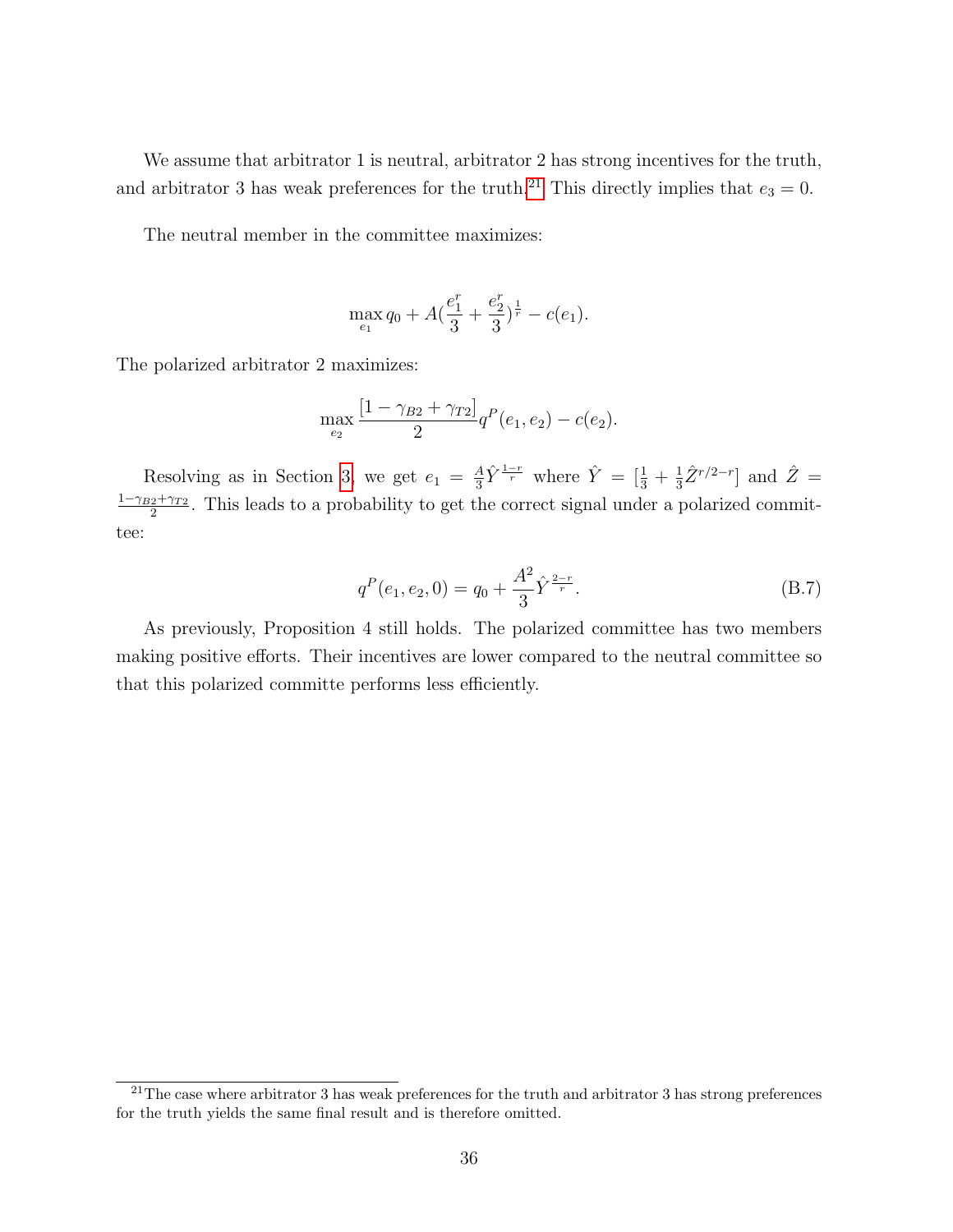# References

- <span id="page-36-4"></span>ASHENFELTER, O. (1987), "Arbitrator Behavior". American Economic Review, 77(2), 342-346.
- <span id="page-36-6"></span>Austen-Smith, D. and Banks, J.S. (1996), "Information Aggregation, Rationality, and the Condorcet Jury Theorem". American Political Science Review, 90, 34-45.
- <span id="page-36-0"></span>Blackaby N., Partasides C., Redfern A., and Hunter M. (2015), "Chapter 1: An Overview of International Arbitration". Journal of International Dispute Settlement, in Redfern and Hunter on International Arbitration,  $6^{th}$  Edition, Kluwer Law International, Oxford University Press, 1-70.
- <span id="page-36-2"></span>Bloom, D.E. and Cavanagh, C.L. (1986), "An Analysis of the Selection of Arbitrators". American Economic Review, 76(3), 408-422.
- <span id="page-36-1"></span>Brekoulakis, S. (2013), "Systemic Bias and the Institution of International Arbitration: A New Approach to Arbitral Decision-Making". Journal of International Dispute Settlement, 4(3), 553-585.
- <span id="page-36-8"></span>Cai, H. (2009), "Optimal Committee Design with Heterogeneous Preferences". The Rand Journal of Economics, 40(1), 173-189.
- <span id="page-36-10"></span>Crawford, V. (1979), "On Compulsory-Arbitration Schemes". Journal of Political Economy, 87(1), 131-159.
- <span id="page-36-5"></span>de Condorcet, N. (1785), "Essai sur l'Application de l'Analyse à la Probabilité de Décisions Rendues à la Pluralité des Voix". L'imprimerie royal, Paris.
- <span id="page-36-7"></span>DEWATRIPONT, M. AND TIROLE, J. (1999), "Advocates". Journal of Political Economy, 107, 1-39.
- <span id="page-36-3"></span>Donaubauer, J., Neumayer, E., and Nunnenkamp, P. (2018), "Winning or Losing in Investor-to-State Dispute Resolution: The Role of Arbitrator Bias and Experience". Review of International Economics, 26(4), 892-916.
- <span id="page-36-9"></span>Doraszelski, U., Gerardi, D., and Squintani, F (2003), "Communication and Voting with Double-Sided Information". Contributions to Theoretical Economics, 3(1), Article 6.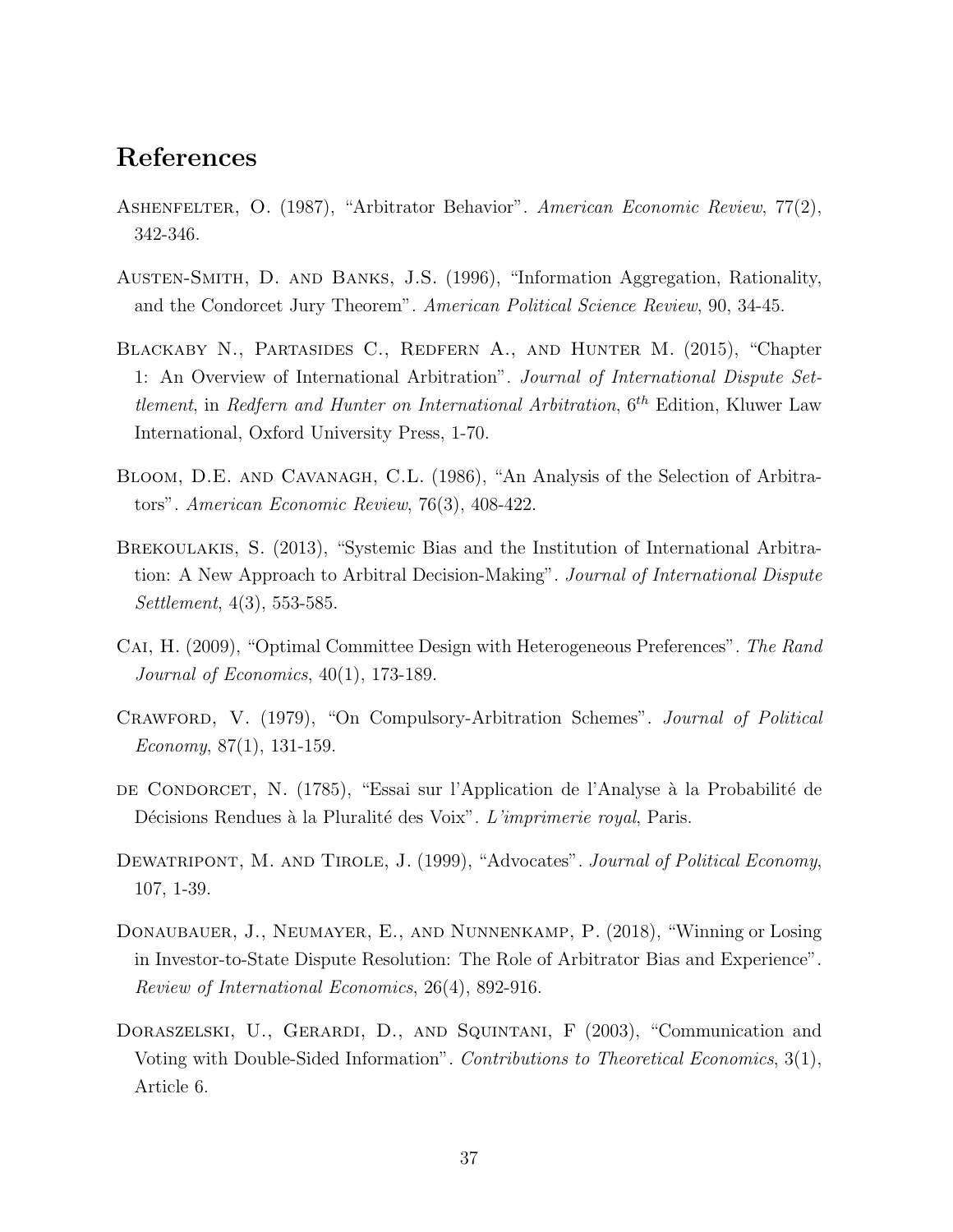- <span id="page-37-10"></span>Emons, W. and Fluet, C. (2009) "Accuracy versus Falsification Costs: The Optimal Amount of Evidence Under Different Procedures". Journal of Law, Economics and Organization, 25(1), 134-156.
- <span id="page-37-7"></span>FARMER, A. AND PECORINO, P. (2003), "Bargaining with Informative Offers: An Analysis of Final-Offer Arbitration". Journal of Legal Studies, 27, 415-32.
- <span id="page-37-8"></span>FARMER, A. AND PECORINO, P. (2003), "Bargaining with Voluntary Transmission of Private Information: Does the Use of Final Offer Arbitration Impede Settlement?". Journal of Law, Economics and Organization, 19(1), 64-82.
- <span id="page-37-0"></span>FEDDERSEN, T. AND PESENDORFER, W. (1996), "The Swing Voter's Curse". American Economic Review, 86, 408-424.
- <span id="page-37-2"></span>FEDDERSEN, T. AND PESENDORFER, W. (1997), "Voting Behavior and Information Aggregation in Elections with Private Information". Econometrica, 65, 1029-1058.
- <span id="page-37-5"></span>FEDDERSEN, T. AND PESENDORFER, W. (1998), "Convicting the Innocent: The Inferiority of Unanimous Jury Verdicts under Strategic Voting". American Political Science Review, 92(1), 23-35.
- <span id="page-37-1"></span>FEDDERSEN, T. AND PESENDORFER, W. (1999), "Abstention in Elections with Asymmetric Information and Diverse Preferences". American Political Science Review, 93, 381-398.
- <span id="page-37-9"></span>Frank, S.D. (2009), "Development and Outcomes of Investment Treaty Arbitration". Harvard International Law Journal, 50(2).
- Frank, S.D. (2011), "The ICSID Effect? Considering Potential Variations in Arbitration Awards". Virginia International Law Journal, 51(4).
- <span id="page-37-3"></span>Gerardi, Dino (2000), "Jury Verdicts and Preference Diversity". American Political Science Review, 94, 395-406.
- <span id="page-37-6"></span>GERARDI, D. AND YARIV, L. (2007), "Deliberative Voting". Journal of Economic Theory, 134, 317-338.
- <span id="page-37-4"></span>GERARDI, D. AND YARIV, L. (2008), "Information Acquisition in Committees". Games and Economic Behavior, 62, 436-459.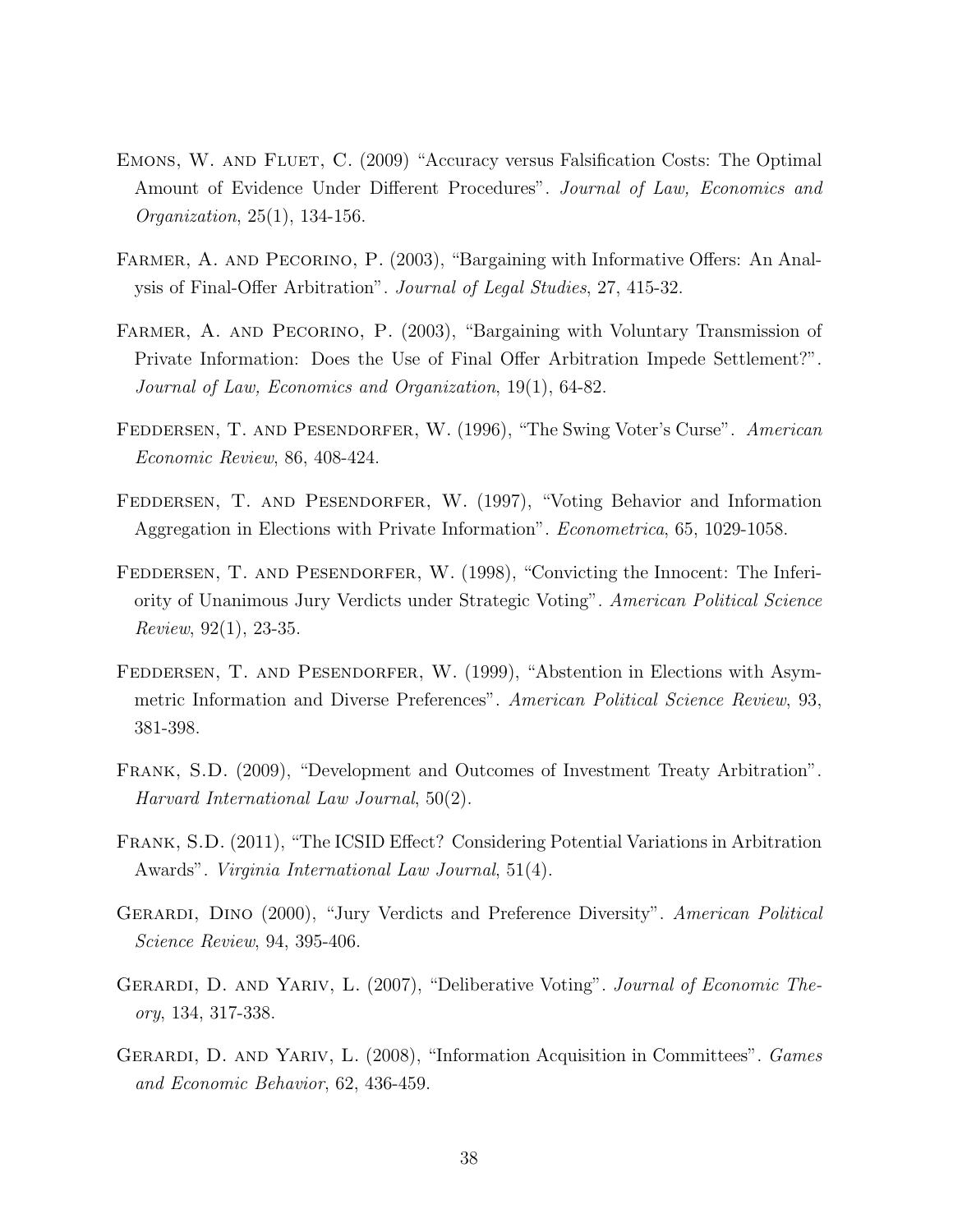- <span id="page-38-7"></span>Gerling, K.n, Gruner, H.P., Kiel, A. and Schulte, E. (2005), "Information Acquisition and Decision Making in Committees: A Survey". European Journal of Political Economy, 21, 563-597.
- <span id="page-38-3"></span>Gershkov, A. and Szentes, B. (2009), "Optimal Voting Schemes with Costly Information Acquisition". *Journal of Economic Theory*, 144(1), 36-68.
- <span id="page-38-8"></span>Goltsman, M., Horner, J. and Pavlova, G. (2009), "Mediation, Arbitration and Negotiation". Journal of Economic Theory, 144(4), 1397-1420.
- <span id="page-38-12"></span>Grossman, S. J. (1981), "The Informational Role of Warranties and Private Disclosure about Product Quality". Journal of Law and Economics, 24(3), 461-483.
- <span id="page-38-4"></span>Gruner, H.P. and Kiel, A. (2004), "Collective Decisions with Interdependent Valuations". European Economic Review, 48(5), 1147-1168.
- <span id="page-38-9"></span>HORNER, J., MORELLI, M., AND SQUINTANI, F. (2015), "Mediation and Peace". Review of Economics Studies, 82(4), pp. 1483-1501.
- <span id="page-38-10"></span>Kapeliuk, D. (2010), "The Repeat Appointment Factor: Exploring Decision Patterns of Elite Investment Arbitrators". Cornell Law Review, 96(47), 47-90.
- <span id="page-38-1"></span>Levy, G. (2007), "Decision Making in Committees: Transparency, Reputation, and Voting Rules". American Economic Review, 97(1), 150-168.
- <span id="page-38-6"></span>Li, H. (2001), "A Theory of Conservatism". Journal of Political Economy, 109(3), 617- 636.
- <span id="page-38-5"></span>Li, H. and Rosen, S. and Suen, W. (2001), "Conflicts and Common Interests in Committees". American Economic Review, 91(5), 1478-1497.
- <span id="page-38-2"></span>MARTINELLI, C. (2006), "Would Rational Voters Acquire Information?". Journal of Economic Theory, 129(1), 225-251.
- <span id="page-38-0"></span>Martinez, L. (2012), "The ICDR's Arbitrator Appointment Process - The Institutional Role and Available Options". ABA Section of International Law, 1(1), 20-24.
- <span id="page-38-11"></span>Milgrom, P. (1981), "Good News and Bad News: Representation Theorem and Applications". Bell Journal of Economics, 12(2), 380-391.